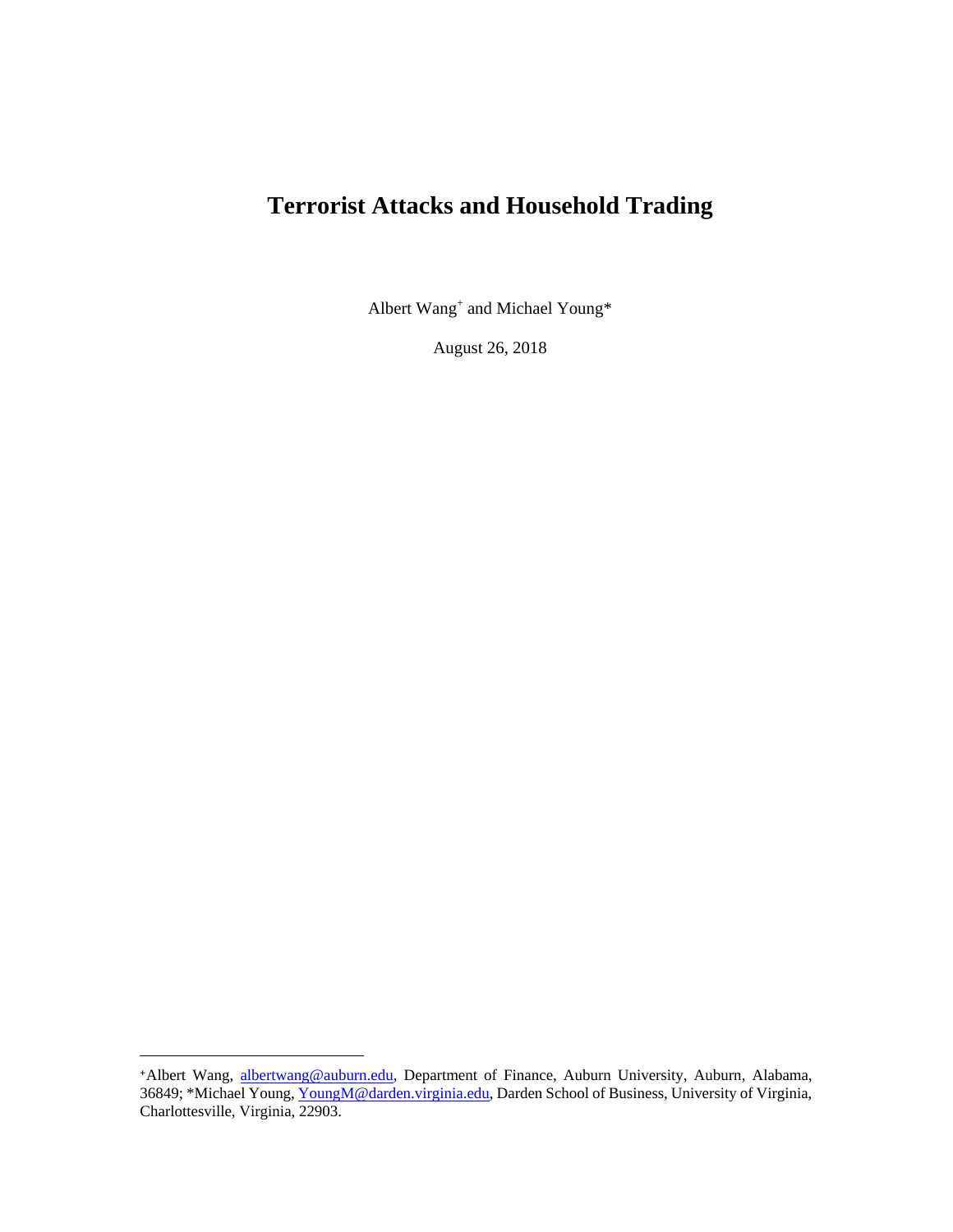## **Terrorist Attacks and Household Trading**

Using two sources of household data, we show that an increase in terrorist attacks leads individual investors to reduce stock market participation and overall trading activities. The effects of attacks are evident both in households located in the state of the attack, as well as those living in large metropolitan cities. We find support for a flight home effect through the increase in trading of local stocks following attacks. Adding to the recent literature on gender and market stability, we find that the main results are concentrated in male traders and households with married couple. In addition to a drop in equity market participation, households respond by increase the value of their savings.

Key Words: Terrorism, Stock Market Participation, Household Finance, Local Bias JEL Classification: G11, G14, H56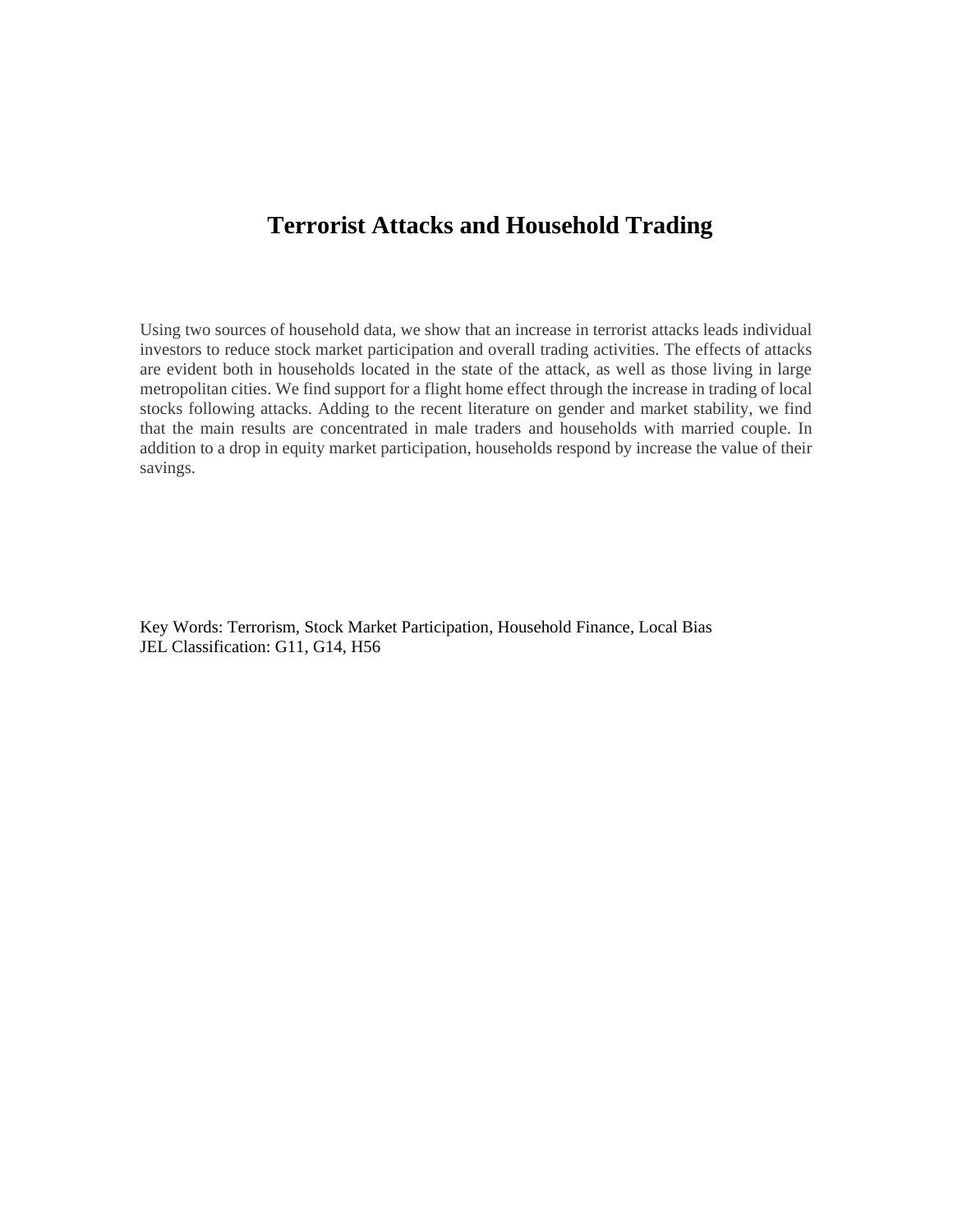#### **1. Introduction**

 $\overline{a}$ 

Understanding the degree of trading activity by individuals is itself one of the great challenges for finance academics (Grinblatt and Keloharju, 2001). Many households make trading decisions that are hard to reconcile with standard finance theory. Indeed, existing literature largely focuses on household investors' suboptimal behaviors in the equity market: limited market participation (Mankiw and Zeldes, 1991; Vissing-Jorgensen, 2002) and excessive trading (Odean 1999; Balduzzi and Sunden, 2003).<sup>1</sup> According to Campbell (2006), the discrepancies between observed and optimal behaviors among household investors can be partially explained by nonstandard behavioral models that incorporate loss aversion and sentimental bias. Building on this idea from Campbell (2006), the goal of this paper is to shed light on households' trading activities and equity market participation by examining the effect of terrorism on household investment decisions.

We start by examining households' trading activities in the month after terrorist attacks. We then further examine the characteristics of stock purchases and possible mechanisms that could be causing any changes in behavior. In the lead up to the 2016 presidential election, voters listed terrorism as the campaign issue that was most important to them, behind only the economy (Pew Research Center, July 2016). In addition to voting decisions, terrorism and terrorist attacks affect individual consumption, short-term stock prices, mutual fund flows and corporate decision making.<sup>2</sup> With these findings on the wide-ranging effects of terrorism, it is possible that further examination would help add to understanding why households deviate from optimal trading decisions that could maximize their welfare.

 $1$  An overview of the individual trading literature can be found in Barberis and Thaler (2003).

<sup>2</sup> Arin et al. (2001) examine the effects of terrorism on six different global financial markets. Chesney et al. (2011) examine the effects of terrorist attacks on global financial markets and certain industries. Eckstein et al. (2004) look at the effect on the Israeli economy, as do Llussá et al. (2011). Wang and Young (2018) study mutual fund flows and Antoniou et al. (2016a) look at the effect of attacks and school shootings on corporate investment and cash holdings.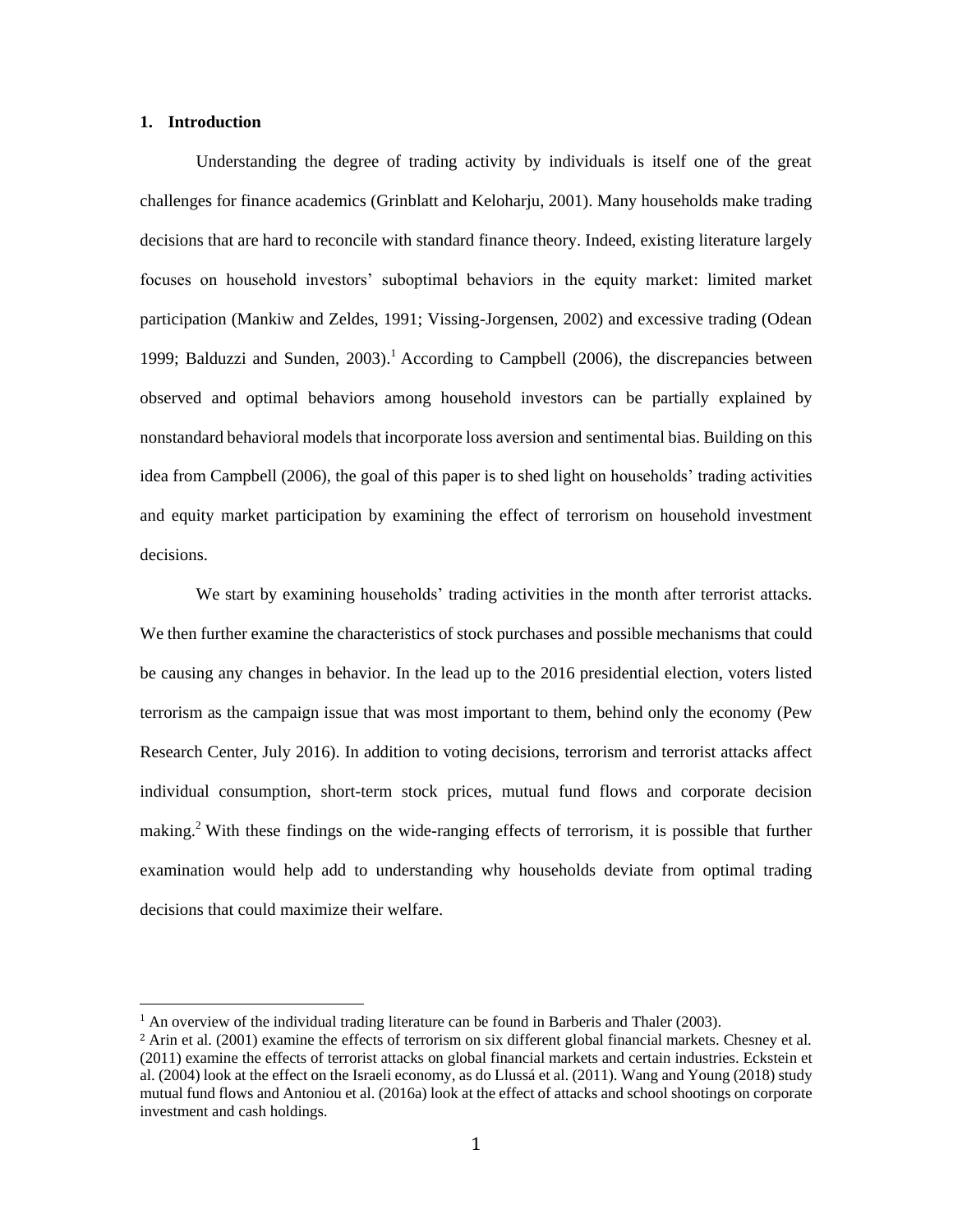To determine the effects of terrorism on household trading we use two sources of individual investor data, combined with a comprehensive list of terrorist attacks from the past 40 years. While previous studies on terrorism use only a handful of large events, we use a larger sample of all salient attacks. This approach is similar to Wang and Young (2018), and consistent with Drakos (2010) finding that events causing "minor" psychosocial effects can still alter behavior. A comprehensive list of terrorist attacks is taken from Enders et al. (2011), and paired down to ensure that all attacks are likely to be salient to household investors.<sup>3</sup>

From 1991 to 1996, we find that the value of households' net purchases, as a percentage of total equity holdings, drops significantly in the month following an increase in the level of terrorism. A one standard deviation increase in the number of attacks, roughly equivalent of going from the mean of two attacks in a month to four attacks, leads active traders to reduce their net purchases by 20%.<sup>4</sup> In terms of dollars, this equates to a drop of \$1,472, relative to an average monthly net purchase of \$7,235. Breaking net trades into buys and sells, we find that a drop in the value of both buying and selling accompanies the net drop in trade value.

If terrorism is causing households to reduce their net purchases and limit trading activity, it is possible that it will also limit their willingness to participate in the equity market all together. Aggregating the number of salient attacks each year, we find that households significantly reduce their level of market participation in years with higher terrorist activity. Following a one standard deviation increase in the level of terrorism, akin to going from 9 attacks in a year to 16 attacks, there is a 6% drop in the likelihood that households own equity. A further study of household savings accounts reveals a significant increase in the value of savings, relative to household wealth. Overall, these initial results show that terrorist attacks lead households to limit two important stock market related behaviors: trading activity and equity ownership.

<sup>3</sup> An attack is included and considered salient if it is covered in the news or involved injuries or casualties. <sup>4</sup> Households in the individual trading data are classified as active traders, affluent household, and general accounts. We use active traders because general and affluent traders trade at a much lower frequency and results may suffer from an inattention bias.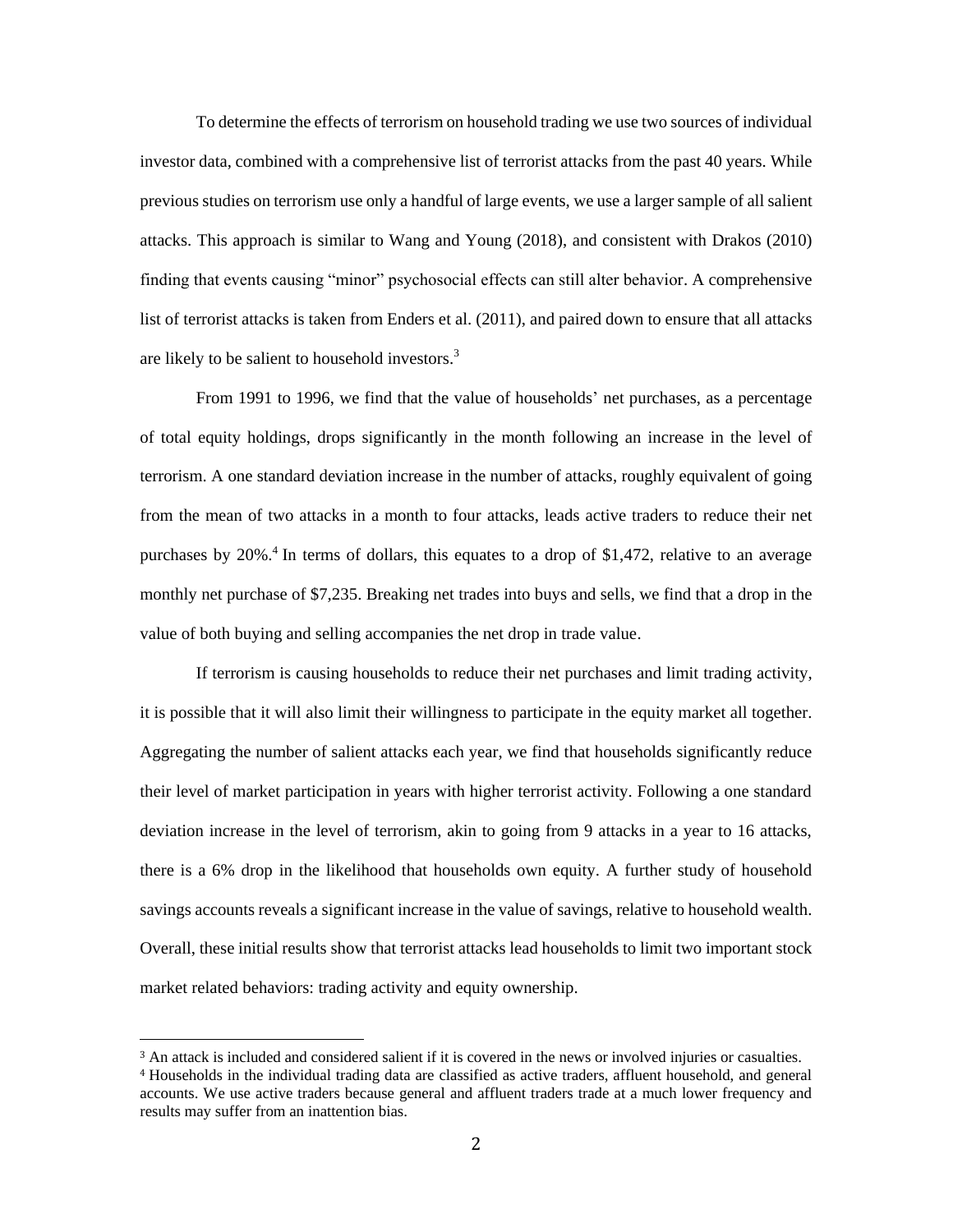A significant difference between terrorism, and related studies on corporate scandals and natural disasters by Giannetti and Wang (2016) and Barath and Cho (2014), is that terrorism can affect individuals far outside just the local area of an attack. Galea et al. (2002) and Schlenger et al. (2002) show that individuals living in large cities as well as those living close to the attacks are most likely to be affected. Using household location data from a subsample of the brokerage data, we find that the effects of terrorism are evident both at the local level, and in households located in large metropolitan cities outside the immediate area of the attacks.

In addition to the location of the investor, gender and relationship status are significant predictors of an individual's response to terrorism. Biais et al. (2005) find that men are much more susceptible to the effects of psychological variables, while the same effects are non-existent in women. In addition to gender, Roussanov and Savor (2014) study the risk taking of married CEOs and show that relationship status, with respect to married or single head of households', may play a significant factor in behavior as well. Consistent with these studies, we find that households with a male designated as the head and households with married couples significantly change their behavior following attacks. On the other hand, households with a single or female head do not alter their behavior in response to attacks. Cueva et al. (2015) and Kandasamy et al. (2014) find that female traders are less susceptible to the effects of increased cortisol,<sup>5</sup> and thus provide stability to financial markets. The result of our gender tests provide some of the first large-scale real world support for these resent experimental studies.

To this point, our tests have focused on identifying the change in behavior and examining the cross section of households. We next examine the characteristics of stocks purchased and possible mechanisms that lead to such change. We focus on buys because the possible universe of stocks is unconstrained, whereas the characteristics of stocks sold is dependent on the stocks already in the portfolio.

<sup>5</sup> Increased levels of cortisol are linked with depression, depressive moods and increased stress as well (Burek et al., 2005)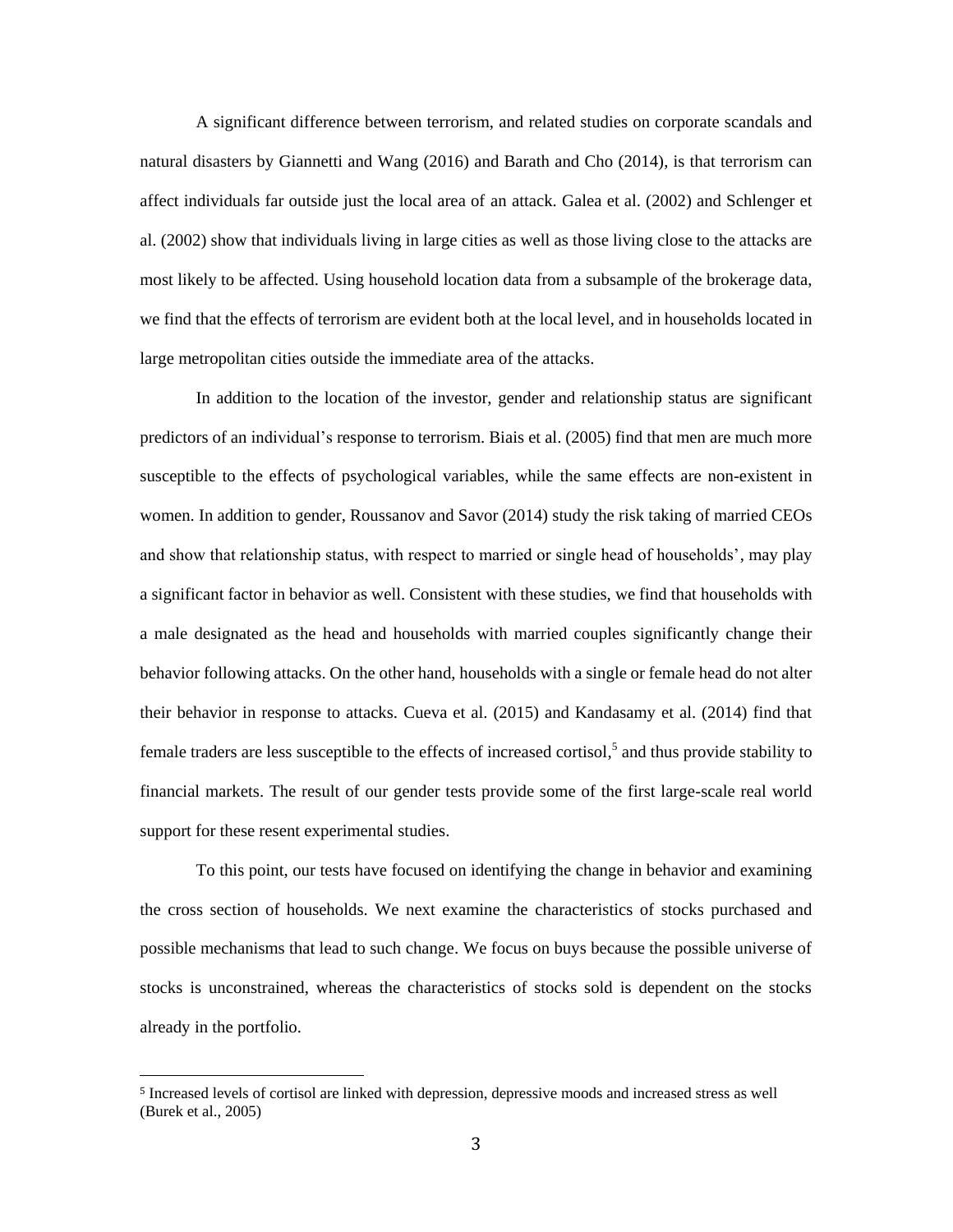We find that following attacks, investors respond by purchasing fewer risky stocks, as characterized by high idiosyncratic volatility and skewness. This is consistent with findings in both Antoniou et al. (2016a) and Wang and Young (2018) that through fear and depression, investors become more risk averse after attacks. Next, we follow the literature on home bias in investing, and the effect of patriotism on holdings, 6 and examine the time variation in home bias as it relates to local attacks. Interestingly, we find that following an attack in an investor's home state, households devote a larger percentage of their purchases to stocks headquartered in that state. With this result, we add to the home bias literature by documenting a flight home effect whereby households rebalance their portfolios in favor of local stocks after local attacks.

A previously unexamined factor in related studies on terrorism is the effect that attacks have on investors' attention to financial markets. With respect to terrorism, multiple studies have shown a strong correlation between the effects of terrorism and news coverage, and for those individuals that consume more news coverage of the event. 7 If during periods of higher levels of terrorism individuals focus their attention on news coverage of the events, rather than coverage of the stock market, it is possible that their reduced attention to market/firm related news is a factor in the reduction of trading activity that we observe (Peress and Schmidt, 2016). Following Barber and Odean (2008) to identify high attention stocks, we find that individuals are less likely to purchase high attention stocks following an increase in attacks.

Lastly, we examine the extent to which individuals recognize industry risk following attacks and how that affects their behavior. Using stocks that Chesney et al. (2011) identify as most affected by terrorist attacks, we find that investors are generally rational in their response to attacks. Chesney et al. find that the defense industry is least affected by attacks, while the insurance industry is most commonly negative affected. In accordance with these common outcomes, we find that

<sup>6</sup> Building on Coval and Moskowitz (1999), Grinblatt and Keloharju (2001) and Seasholes and Zhu (2010) find that individual investors exhibit home bias in their portfolios. In a related paper Morse and Shrive (2011) find that countries that are more patriotic exhibit more home bias.

<sup>7</sup> See Sloane (2000); Schlenger et al. (2002); Melnick and Eldor (2010).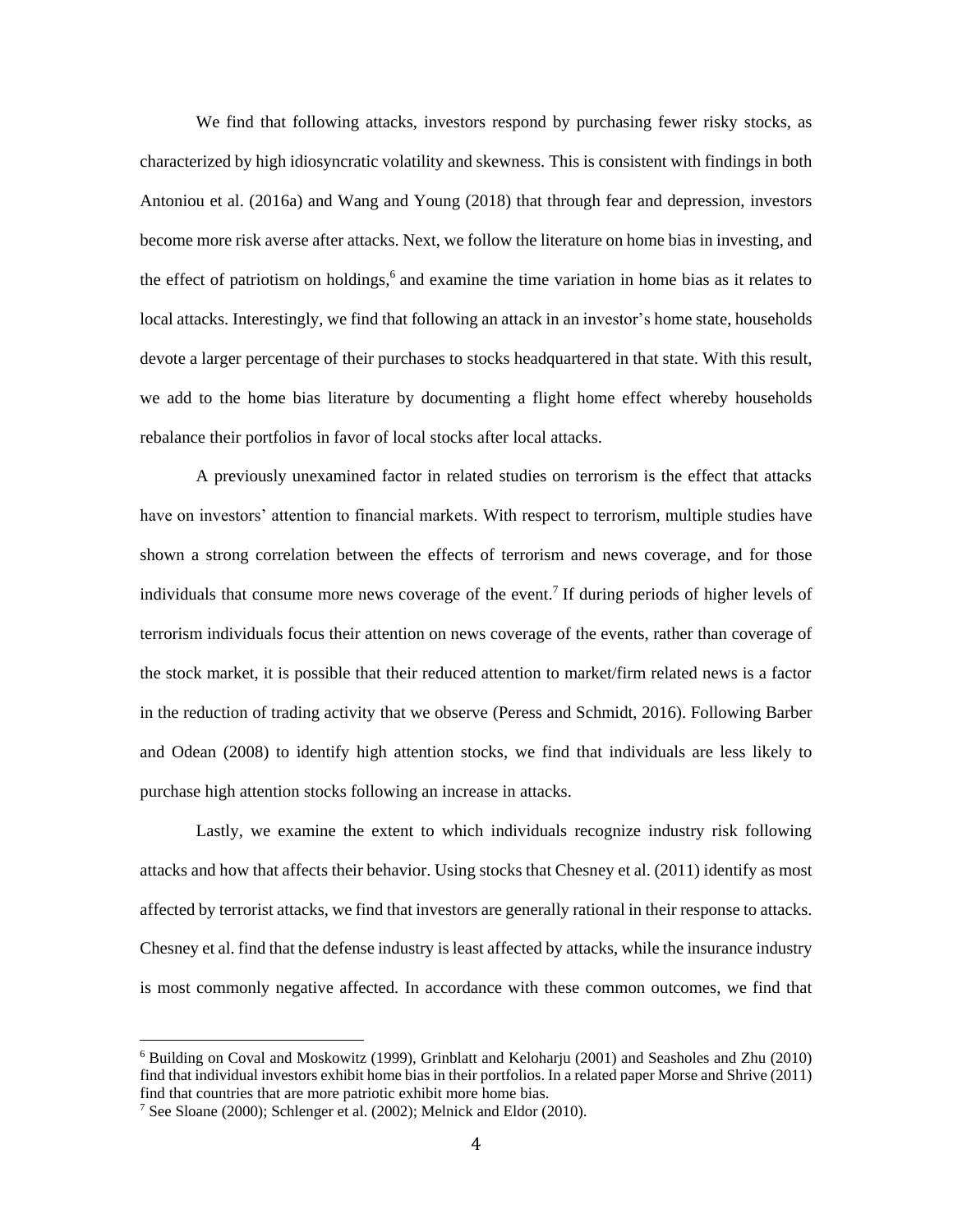investors increase their purchases of stocks in the defense industry and decrease their investment of stocks in the insurance industry.

Finally, we examine the extent to which the effects of terrorist attacks on trading behavior are transient. Using the brokerage data, we find that the effect of terrorist attacks on net purchases persists for a total of 4 months, the month directly after attacks and a following three months. Additionally, we do not find any significance on the attack variable for the month before the attacks took place. To ensure that the continuous attack variable is not driving the results, we create a tercile rank variable as well as a high attack dummy variable and find consistent results in both the PSID and trading samples.

In response to low proportion of households holding stocks, previous studies identify fixed costs that limit equity market participation.<sup>8</sup> One type of fixed costs can be measured by time and money that are involved with investing in stock market. For example, Vissing-Jorgensen (2003) find that the complication of tax returns through equity ownership affects an individual's willingness to participate in the market. Alternatively, fixed costs may be related to psychological factors that make equity ownership uncomfortable for some households (Campbell, 2006). Both Guiso, Sapienza, and Zingales (2005) and Giannetti and Wang (2016) find that lack of trust can reduce the likelihood that households invests in the equity market. In addition to trust, Barath and Cho (2016) show that exposure to natural disasters lead households to limit market participation. We add to the literature by identifying terrorism as another important example of psychologicalrelated fixed costs that limit individuals to participate in the equity market.

In addition to equity market participation, individual brokerage data allows us to examine variations in trading activity. This is important, as Shum and Faig (2006) find that predicting households the value of stock owned is much more difficult than predicting which houses will own stock. Numerous studies have examined the relationship between personal characteristics and

<sup>8</sup> According to the Federal Reserve Board's Survey of Consumer Finances, only 50% of American families have any exposure (direct or indirect) to the stock market.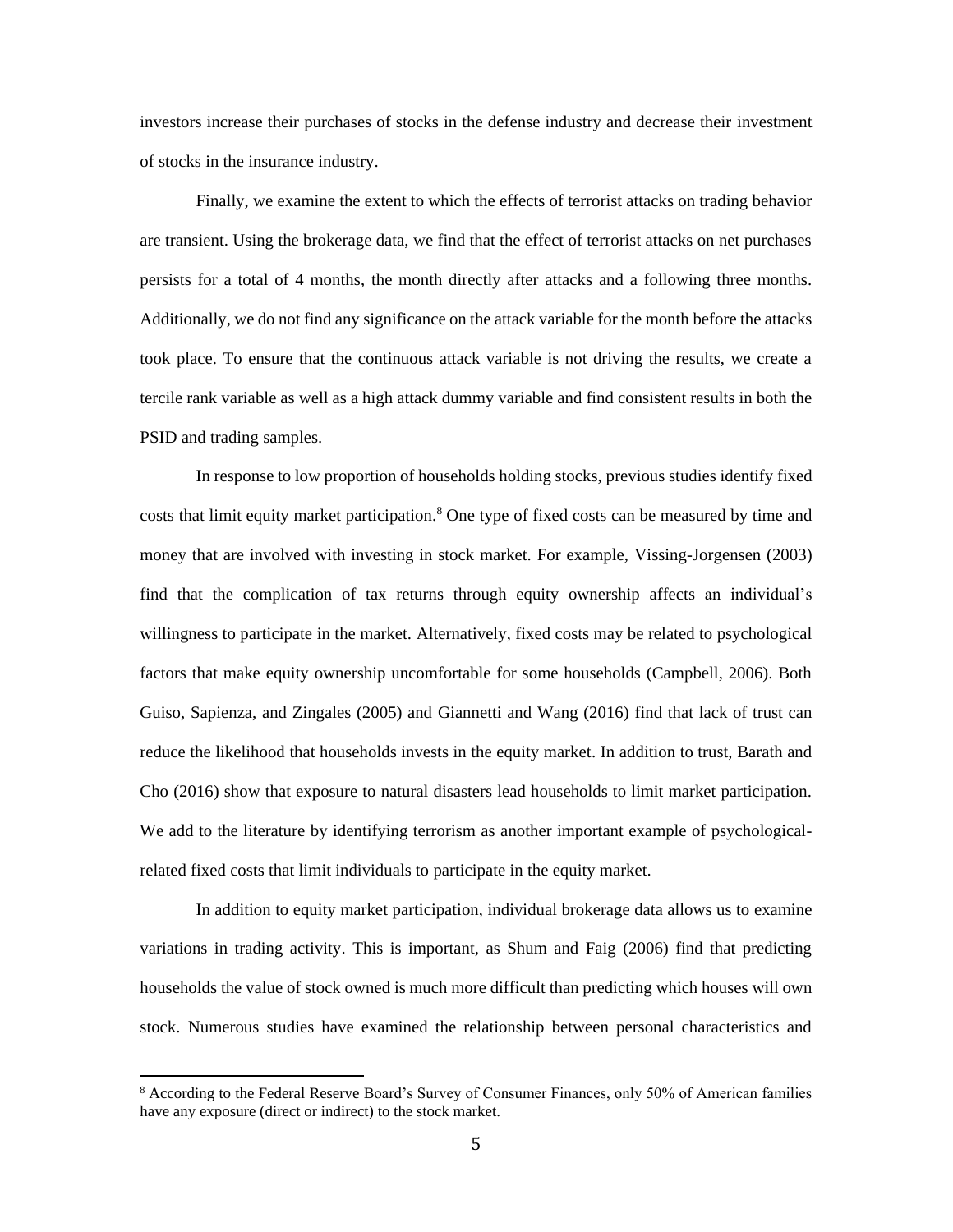trading activity,<sup>9</sup> but much less has been done on the way external factors affect trading at the household level. While weather, seasonal change and calendar effects have been used previously, a terrorist attack is unexpected by households and elicits much different emotions; including fear and patriotism.<sup>10</sup> Exploring terrorism effect on trading activity provides new insight into the way the nonstandard behavioral models discussed in Campbell (2006) can explain variation in individual trading behavior.

Finally, most papers examining the effects of terrorist attacks on mood and behavior have focused mainly on aggregate price effects or investors as a whole. For example, Wang and Young (2018) examine terrorism's effect on aggregate risk preference through mutual fund flows, while Kamstra et al. (2015) examine the effect of Seasonal Affective Disorder (SAD) on fund flows. Antoniou et al. (2016a) and Antoniou et al. (2016b) study the shift in corporate policies and change in equity analyst forecasts following attacks, respectively. This is among the first set of studies that directly examines the behavior of individual households related to terrorism. As demographic data is unavailable for mutual fund flows, we are able to study the effect that individual characteristics have on the response to terrorism. This is important as most of the existing literature consider household investors as less sophisticated, uninformed and noise traders (Barber and Odean (2008); Grinblatt and Keloharju (2009)). Using terrorist attacks, we add to existing studies on household investors, and show that their investment decisions are significantly affected by the emotional fall out of certain non-economic shocks.

The reminder of this paper will proceed as follows. Section 2 reviews the literature and articulates the hypotheses. Section 3 describes the data. Section 4 examines the effect of terrorism using individual brokerage and household survey data. Section 5 presents the results on stock selection after attacks. Section 6 provides robustness test, and Section 7 concludes the paper.

l

<sup>9</sup> Gribblatt, Keloharju and Linnainmaa (2012), Grinblatt and Keloharju (2009), Odean (1999), Barber and Odean (2001), Barnea, Cronqvist and Siegel (2010).

<sup>10</sup> See Kaustia and Rantapuska (2016), Loughran and Schultz (2004).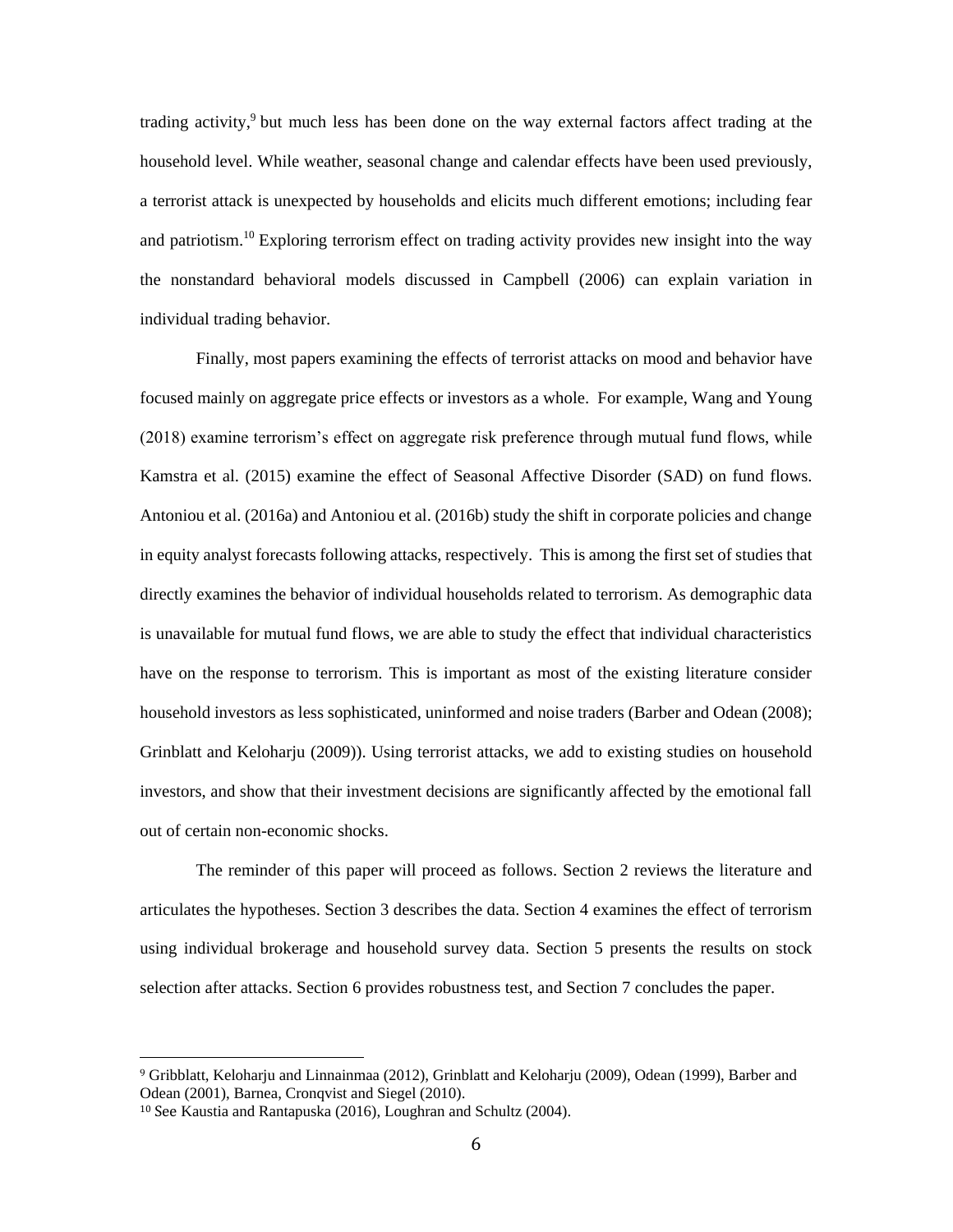#### **2. Linking Terrorism, Market Participation and Trading Behavior**

When planning and committing attacks, terrorists have two main goals: cause destruction, and create fear in the civilian population. Whether an individual lives in close proximity to an attack or observes the aftermath from afar, there is a wealth of evidence from medical studies that terrorism can increase the negative sentiment and depressive moods of individuals. Both in the U.S. and overseas, previous studies show that the level of depressive moods and even PTSD increases in the civilian population directly affected by attacks. Following the attacks of September  $11<sup>th</sup>$ , Galea et al. (2002) and Schlenger et al. (2002) find that the level of depression and the number of individuals exhibiting the symptoms of PTSD increases significantly. Over longer stretches, Hobfoll, Canetti-Nisim and Johnson (2006) find citizens of Israel who are exposed higher levels of terrorism are more likely to exhibit signs of depression and PTSD.

If terrorism and terrorist attacks are altering the sentiment and moods of the affected individuals, then there is clear evidence that it is likely to affect trading behavior. Examining trading behavior of Finnish individuals, Grinblatt and Keloharju (2009) find that individual level of sensation seeking strongly correlates with trading behavior.<sup>11</sup> Various other studies have examined what causes individuals to make trades. Odean (1999) shows overconfidence leads investors to trade too much, while Barber and Odean (2001) show that this effect is larger in males. Linking confidence and depression, Stone et al. (2001) find that depressed individuals exhibit less confidence in decision making relative to their nondepressed counterparts.

Thus far, the psychological studies referenced focus on local households; however, a significant factor in terrorism is the attempt to intimidate a large group of individuals that outside the area of the attack. For these individuals not directly targeted by the attack, news coverage of the attack can trigger a shift in behavior. In both the psychology literature and traditional finance literature, findings show that negative images lead individuals to alter behavior. Kuhnen and

<sup>11</sup> Sensation seeking is akin to risk taking and is negatively affected by depressive moods (Carton et al., 1992).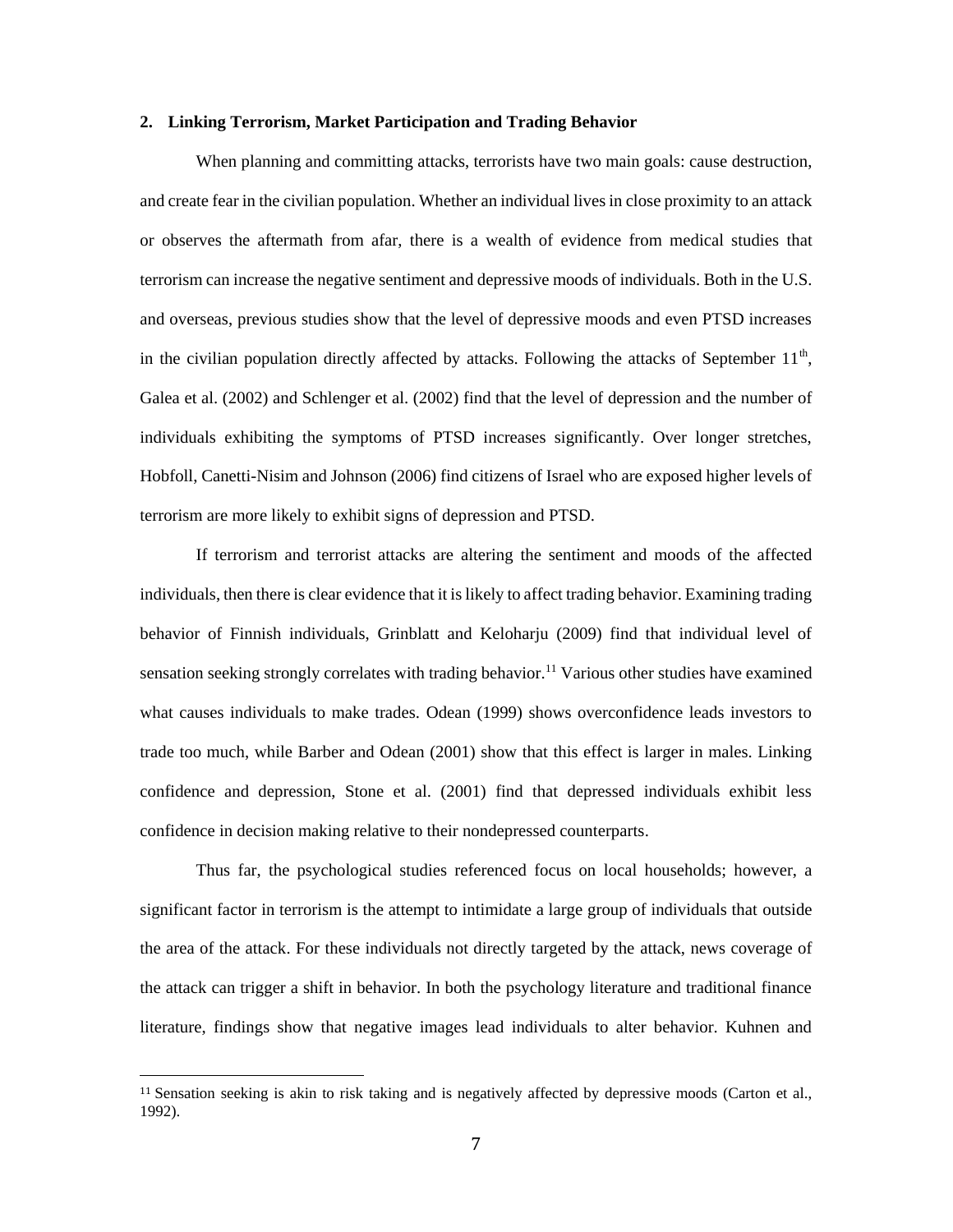Knutson (2008) find that individuals exposed to negative images are more likely to choose a riskless asset when given the choice between a risky asset and a guaranteed payoff. In a similar study, Guiso, Sapienza and Zingales (2017) find that students shown scenes from a horror movie are willing to pay more to avoid a risky lottery than students not shown the movie scene are. Using these studies as a baseline, it is possible that the effect of terrorist attacks will be felt in individuals that live outside the immediate area of the attack. Along with results from the lab, empirical evidence shows that an individual's consumption of news through television is directly related to depressive moods. Schlenger et al. (2002) show that in the aftermath of 9/11, rates of PTSD in large cities such as Boston, Chicago, Houston etc. were not significantly different than rates in Washington D.C and New York. It is easy to understand that those individuals living closest to attacks would be affected by them, but these studies show it is clear that a much larger population of investors are susceptible the effects of terrorist attacks as well.

Just as mood affects trading behavior, it can have a similar effect on stock market participation. If households are experiencing a change in mood, or updating their views of future returns or corporate cash flows, there is ample evidence that this will carry over to their market participation. Previous studies on market participation have examined similar questions but focused on time invariant personal characteristics. Puri and Robinson (2005) and Dominitz and Manski (2005) examine the effect that the level of personal optimism has on expectation of returns and investing activity and find that more optimistic individuals invest more in the stock market. In this case a change in mood and return expectations may be linked, in that the mood of the individual could alter their view on the market. In either case, it is likely that terrorist attacks will lead to a change in behavior.

With respect to market returns, Brounen and Derwall (2010) and Arin et al. (2008) both find a significant but short term drop in domestic stock markets following an attack in that country. Even if there is no drop in price for local firms, households may update their expectations of future returns. Antoniou et al. (2016b) find results consistent with the idea that individuals may become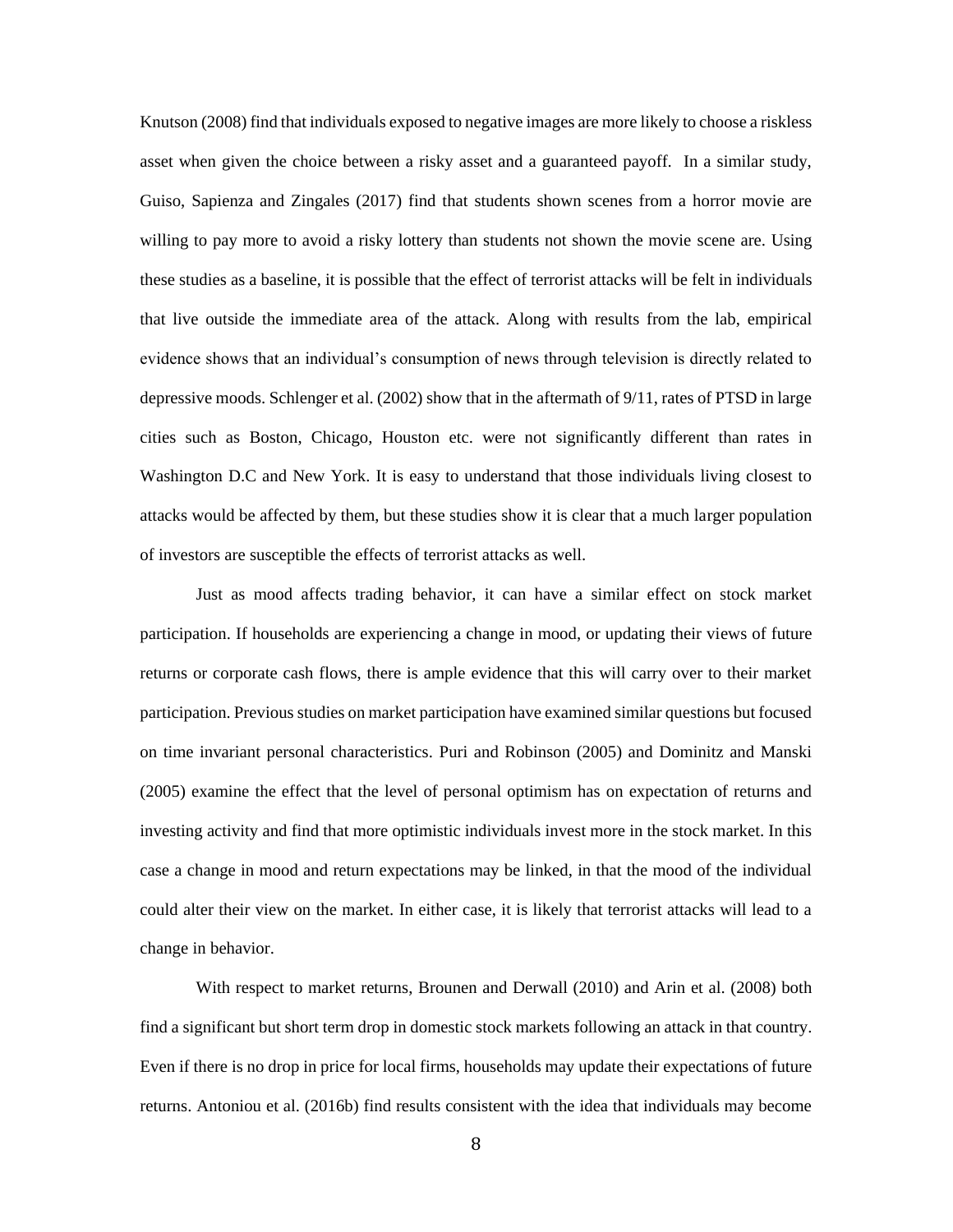more pessimistic about future returns. Examining equity analysts they find that analysts located close to terrorist attacks make more pessimistic forecasts. If sophisticated equity analysts are more bearish about firm earnings in the future, then it is likely that this effect could be found in households as well.

Finally, households may be responding to larger macro-economic effects. Enders, Sandler and Parise (1992) find tourists recognize the risk of terrorist attacks, and will vacation in countries with less terrorism, leading to a significant drop in tourism revenue. For the other macroeconomic effects of terrorism Enders and Sandler (1996) provide a broad overview of other negative effects attacks can have. They note that attacks can lead to lower foreign direct investment, and lead governments to shift assets and resources to defending the country from future attacks. While these effects may be less of a factor in the decision making of individual investors, they help to show the broad impact terrorism has on an economy.

Using results from previous studies as a guide, we hypothesize that an increase in terrorism will alter household risk preferences and lead them to be less willing to participate in the stock market. This effect should be present in both those living close to the attack and those living farther away in large metropolitan areas. Finally, using brokerage data we hypothesis that attacks will lead to a short-term drop in the net value of household purchases.

#### **3. Data and Methodology**

In this section we describe the data sources that are used throughout the paper. We start with the terrorism data and then describe the PSID data and the brokerage trading data.

## *3.1. Terrorism Data*

To measure the level of terrorism in the United States, we use a comprehensive list of domestic, and transnational terrorist attacks from Enders, Sandler and Gaibulloev (2011) who use the University of Maryland's Global Terrorism Database (GTD) and the International Terrorism: Attributes of Terrorist Events (ITERATE) database, to create their final database of attacks. We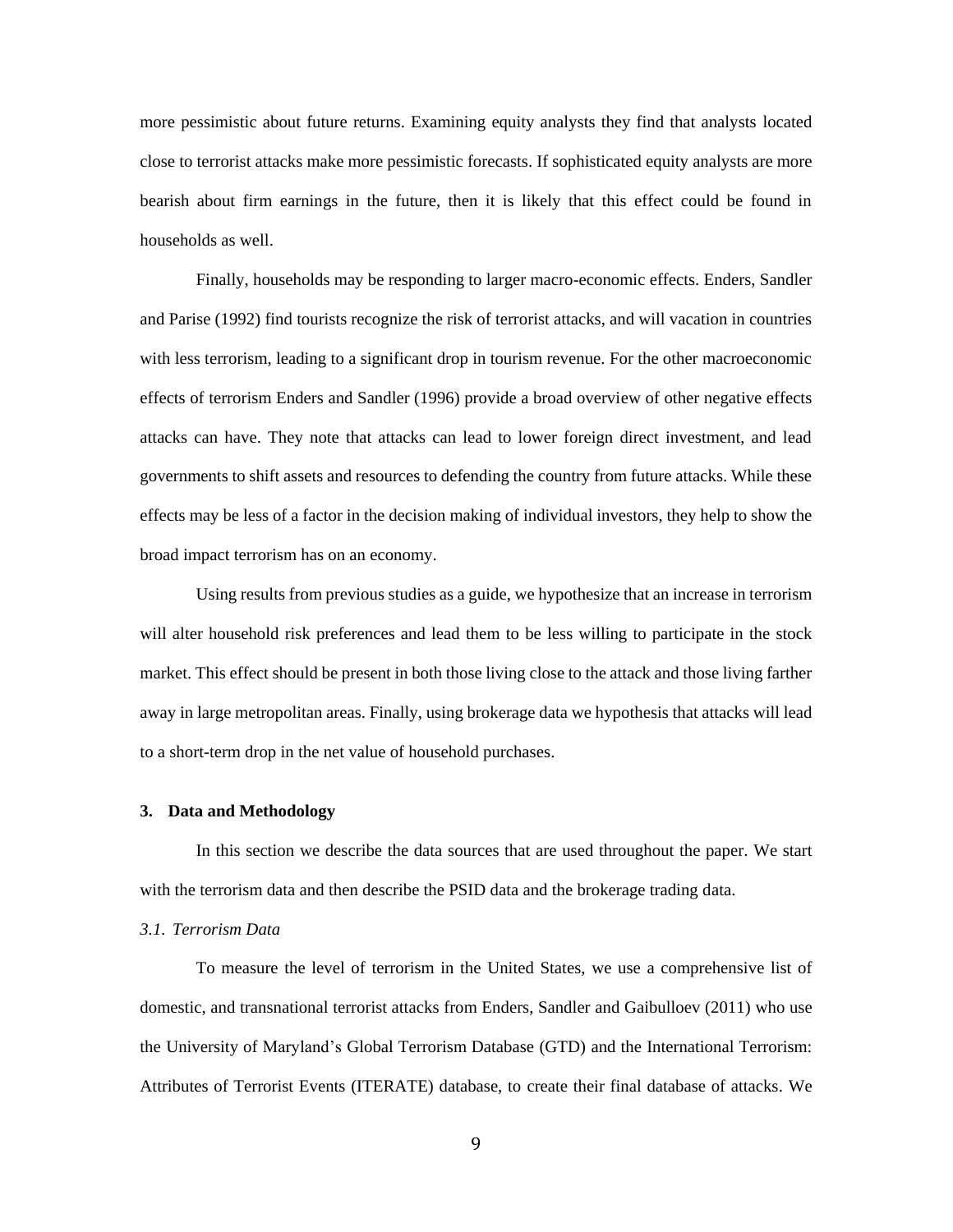start with the Enders et al. data set and use the same method as Wang and Young (2018) to define my final set of attacks. The Enders et al. data goes back to 1970, but we are limited by the dates of the individual trading and PSID data. To filter out attacks that may not be large enough that investors to notice, we drop any attack that does not involve human casualties, death or is not mentioned in a national or local newspaper. This leaves a total of 457 attacks for the sample using the PSID survey data and 155 attacks in the individual trading sample.

We use this set of terrorist attacks because it gives a more complete representation of the nature of terrorism. By including all salient attacks, we are able to capture the effects of all types of terrorist attacks. Studying consumption and investment data from Israel, Llussá and Tavares (2008) show that the number of attacks has a larger effect than do the number of casualties because of the attacks. Similarly, Wang and Young (2018) provide evidence that the number of attacks correlates with aggregate risk preference and mutual fund flows. Additionally, as we are attempting to measure the effects of a widespread increase in terrorist activity, we beleive the number of attacks nationally is a more appropriate measure than single large attacks.

Figure 1 reports the summary statistics for the control variables for both sets of household data and the terrorist attacks. The brokerage data is aggregated at the monthly level from 1991 to 1996, with the average number of attacks being 2.21 with a standard deviation of 2.37. For the PSID data, the average number of attacks in a year from 1984 to 2012 is 9.48 with a standard deviation of 7.01.

#### *3.2.Brokerage Data and Variables*

To study household trading behavior, we use individual trading data from a large discount brokerage. The data covers 1991 – 1996 and is geographically distributed across states similarly to U.S. census data (Korniotis and Kumar (2013)). It has been previously used in a series of papers that examines household trading behavior and performance (Barber and Odean (1999), Barber and Odean (2000), Barber and Odean (2001)). The individual trading data includes individual account's daily trades and monthly holdings. For an additional sub-sample of the brokerage data,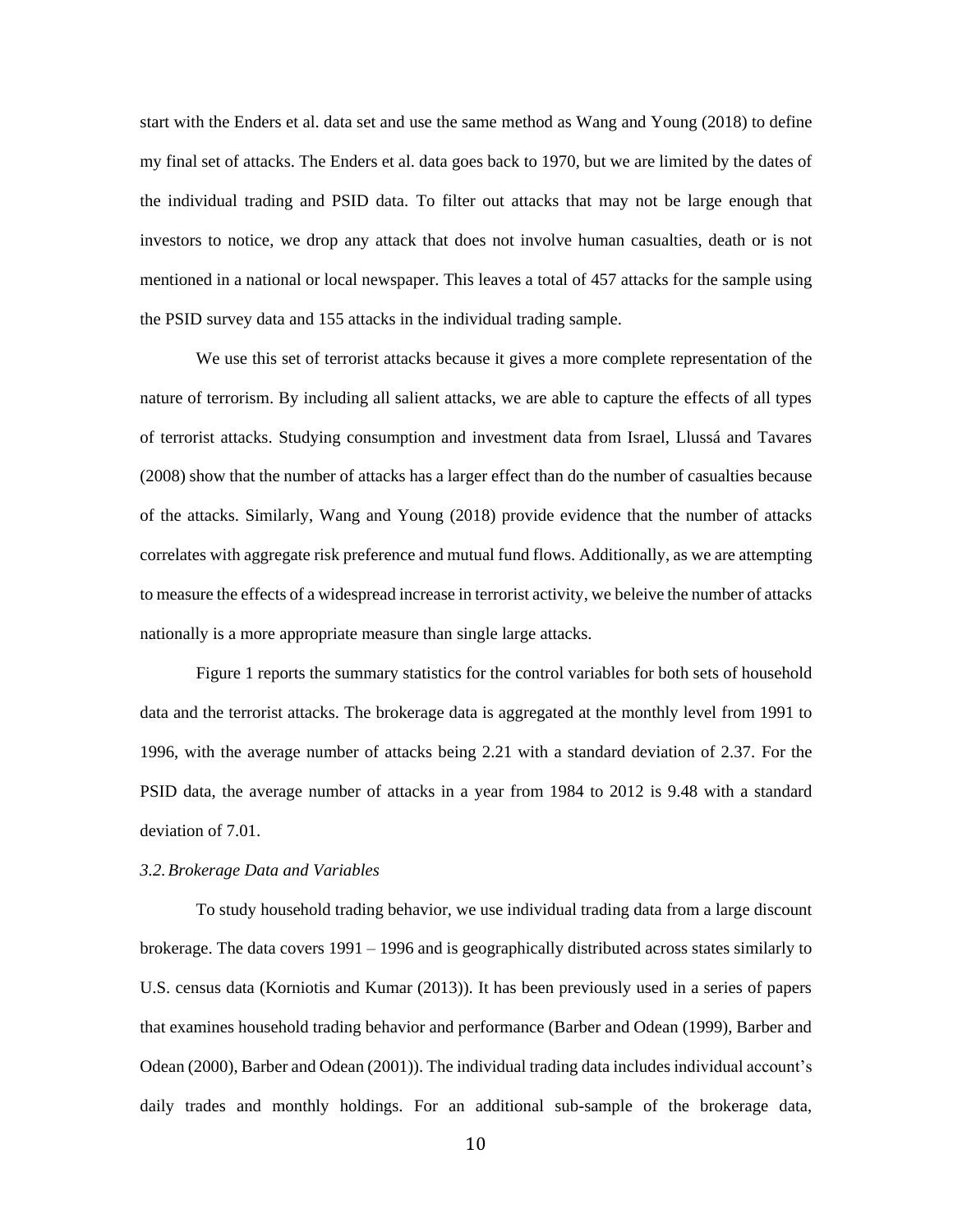demographic information is available for the households. This includes location, gender, relationship status etc. The breadth of the individual trading data allows for a more robust analysis of trading behavior. For each trade made by a household, the date of the trade, the price paid for the stock and the total shares bought are available.

To create our main variables of interest we aggregate trades each month to conduct the main tests of net trade value, values of buys, and values of sales. For each of these tests we divide the dollar value of the trades by total household equity holdings. Along with the date of each trade, we have the total account holdings at the end of each month. We calculate total household equity each month by summing the total value of all stocks owned. To create the net trade variable we take the total net value of all trades made in month *t* and divide it by the total equity holdings at the end of month *t-1.* 

Net Trade Value = 
$$
\frac{Dollar value of Buys_{i,t} - Dollar Value of Sells_{i,t}}{Total Account Value_{i,t-1}}
$$

For all tests we include controls for the one month lagged dependent variable to control for recent trends in trading patterns, the past month return of the stocks being traded and the past months return on the S&P 500. Seasonal dummies are included to control for seasonal variation in returns and individual risk aversion. Year and household fixed effects are included to control for any unobserved heterogeneity. Finally, robust standard errors are clusters at the household level.

The brokerage firm from which the data was obtained, classified households as either an active trader, affluent household, or general.<sup>12</sup> The full sample of tests using the brokerage data is conducted on just the sample of active traders. We focus on only the active traders because using the general and affluent traders introduces a possible inattentiveness issue. Over the sample period the average number of trades made by "active traders" is 410, while the average number of trades made by "general" households is 62. The infrequent trading of the general households presents two

 $12$  From Barber and Odean (2000): "The firm labels households that make more than 48 trades in a year as active traders, households with more than \$100,000 in equity are labeled as affluent. If a household qualifies as either active or affluent, it is assigned the active trader label"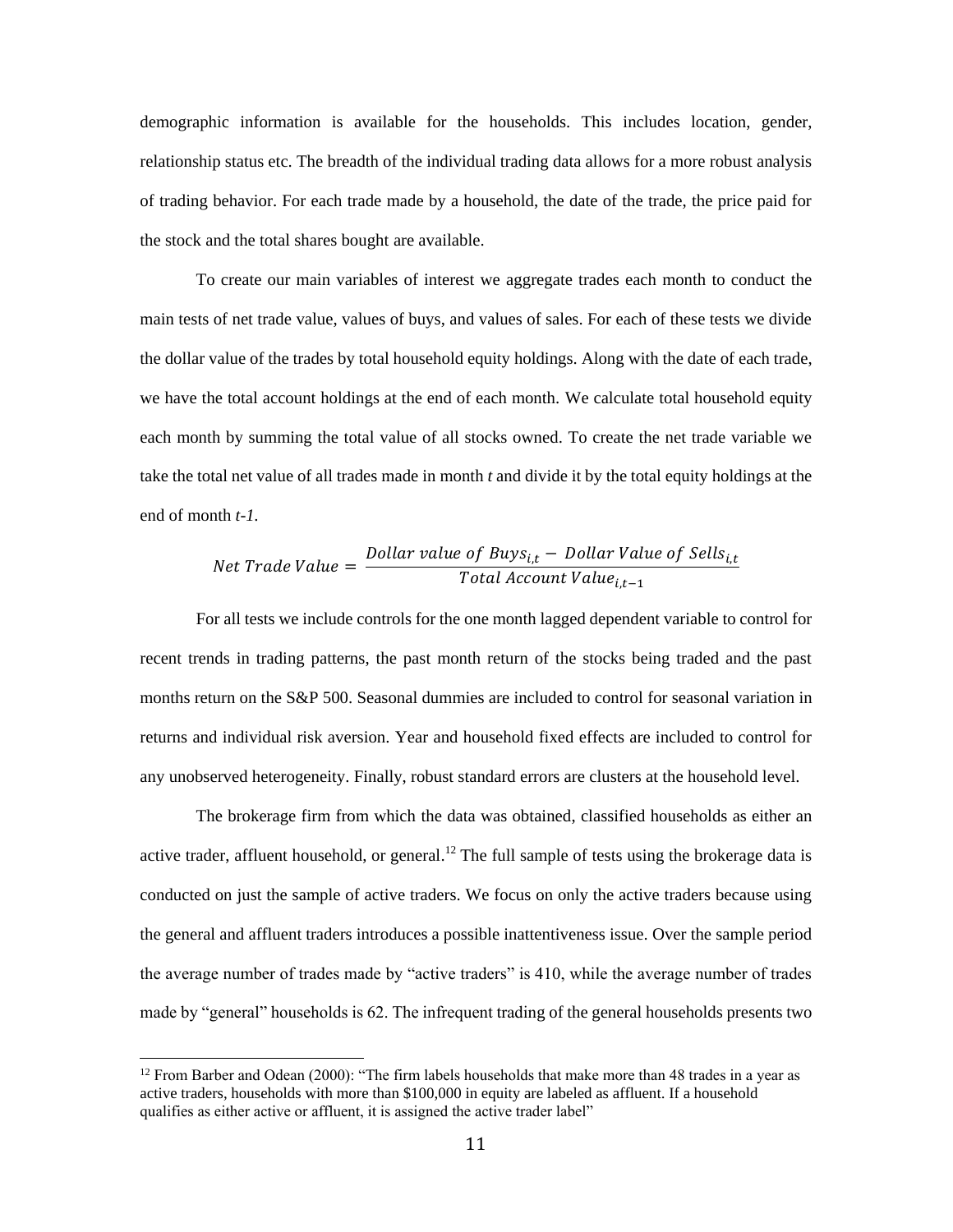issues. The first is that infrequent trading may mean that trades made may not be in response to terrorist attacks and could be planned long in advance. Second, any results may be skewed by a large amount of zeros in the dependent variable. Removing households that trade infrequently reduce these issues in the paper. As well, even active traders do not make trades in each month of the sample. To ensure that zeros are not driving the results, the main tests are done both including and excluding months with no trades to avoid any issues of sample selection bias. This is important, as, especially for active traders, not making trades is a decision as well.

#### *3.3. PSID Data and Variables*

The Panel Study of Income Dynamics at the University of Michigan (PSID) was introduced in 1968 and follows 5,000 families and 18,000 individuals. Giannetti and Wang (2016) recently used PSID data to study stock market participation following the revelation of corporate scandals. Individual investment and savings data is available starting in 1984 and reported every five years up to 1999 then every other year up to 2013. We follow Giannetti and Wang (2016) to define control variables, with the exception of controlling for market returns using the return on the S&P 500. Giannetti and Wang match their corporate scandals at the state level, and therefor use the returns of the firms in the state of the attack as a control. Because the effect of terrorism extends outside of the immediate area of the attack, we use the S&P 500 as a control for returns.

To match the frequency of the PSID survey data we aggregate the number of attacks annually when using the PSID data. We then match the number of attacks in year *t-1,* to year *t* of the survey answers. This is done because the surveys taken in year *t* refer to behavior in year *t-1*. As an example, for the survey year 1999, we match the number of attacks in 1998 because the behavior the survey asks about in 1999 refers to actions in 1998. We again take from previous literature to define and select the variables of interest.

For the PSID data we create the following variables to examine the market participation, trading and savings behavior. *Hold Equity* is a dummy variable that takes the value of 1 if the individual owns in stocks during the current year. These holdings can come in the form of direct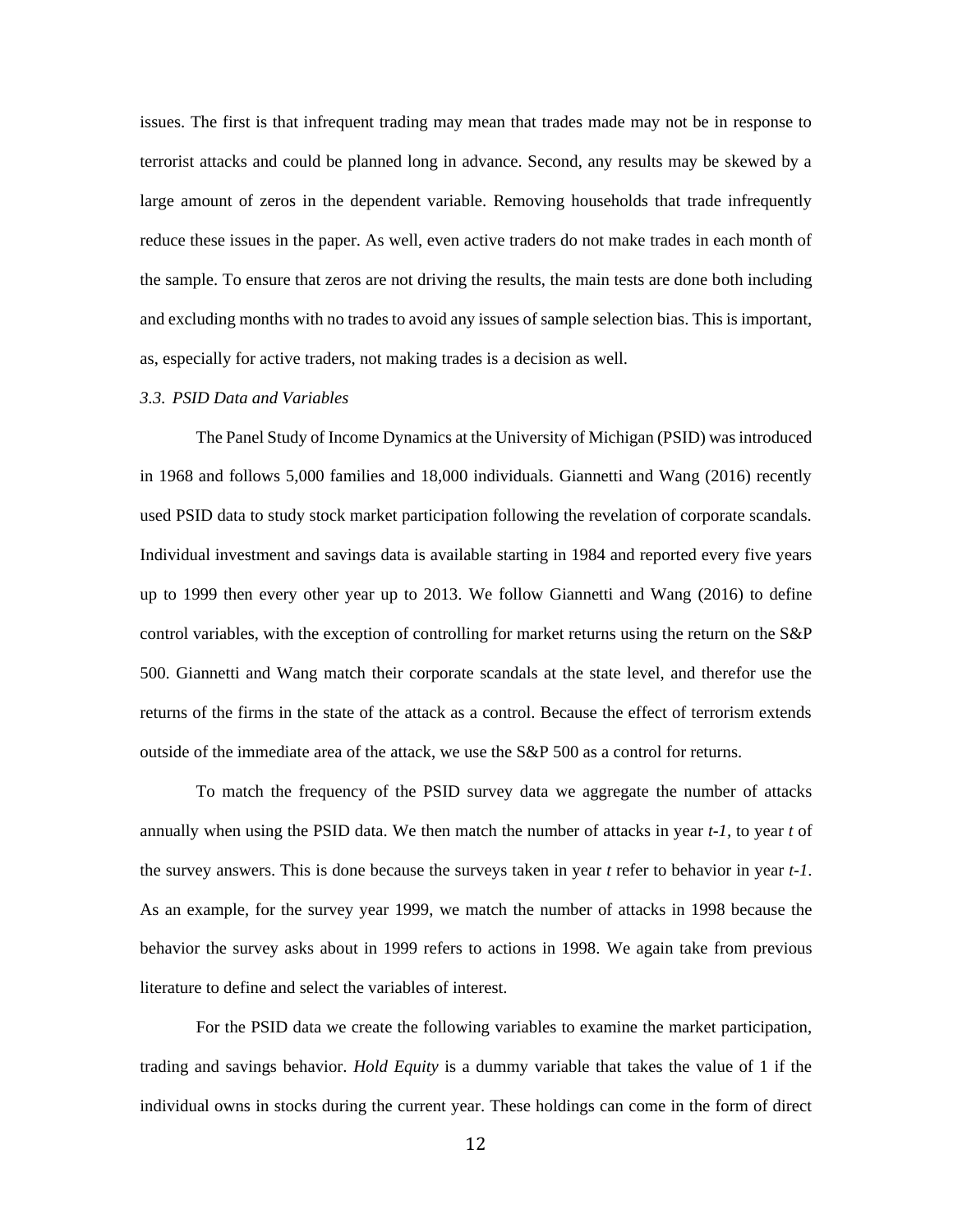positions in publicly traded companies, mutual funds or trusts. We create the variable *Equity Ratio*  by taking the value of an individual's equity holdings and dividing it by their total wealth, excluding equity. *Save Ratio* is similar to the equity ratio variable, but instead takes the value of savings accounts divided by total wealth. In addition to reporting whether or not households hold equity and how much of it, a portion of the survey reports a summary of their trading activity each year. To summarize trading behavior of each household we use survey responses to a question asking about the nature of the trades that the household made the previous year. *Buy* is a dummy variable that takes the value of 1 if the household reported that they made more stock purchases than sales. *Sell* is a dummy variable that takes the value of 1 if the household sold more stock than they purchase. Finally, *Net Buy* is created by taking 1 plus the natural log of the estimated value of the net purchases made by the household in the past year. We take the natural logarithm to remove any skewness from the variable. To control for the effects of income and wealth on investment behavior, all regressions include the controls for the reported household income and wealth. Other control variables include, the age of the head of household, children in the household, and whether or not the head of the household is married. Additionally, all models include household, state, and year fixed effects.

As our study is focused on examining both trading behavior and market participation, we use these two different data sources as each is suited for a certain question. The brokerage data provides rich data on individuals trades, but for only a short period of time. Additionally, we are able to differentiate between common stock trades and mutual fund trades. This is not possible in the PSID data, as both are grouped under equity holdings. As PSID data is only available every two years after 1999, individual trading data allows us to measure the change in behavior monthly and is better suited for the transient nature of the effects of terrorist attacks.

While the brokerage data is better suited to examine trading behavior, the PSID data is arguably better suited to examine household equity market participation. While data is not available as frequently as the brokerage data, it is available over a longer period of time. Starting in 1984 and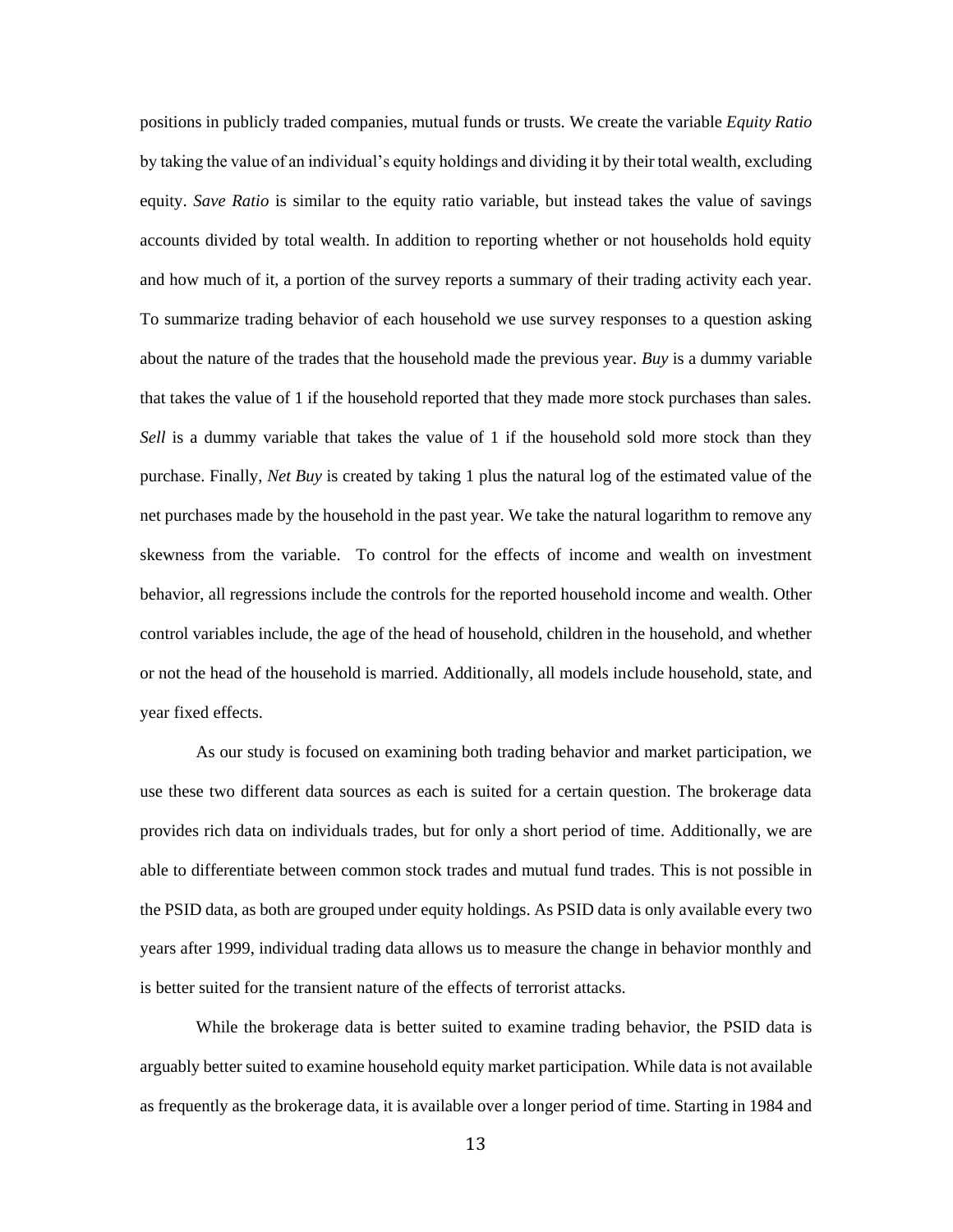continuing through 2013. Additionally, the brokerage data, by construction, is only made up of households that already own equity, whereas the PSID data includes households that do not own equity. We are also able to control for changes in wealth and income in the PSID data, as opposed to the brokerage data, where income and wealth are only reported once in the sample.

#### **4. Household Trading Activity**

In this section, we present the results using individual trading data from a large discount brokerage. Discount brokerage data allows us to extend the analysis on the lack of market participation and trading activity through actual trade data, rather than only relying on households' estimation of trade volume.

#### *4.1. Short Term Trading Behavior*

In Table 2, we start the examination on individual trading by testing the net purchase value, as a percentage of equity holdings, made by individual investors in the month after an increase in the number of attacks. Households are classified as active traders, affluent, or general accounts. For someone who is an infrequent trader it is possible that trades made in a month are not a direct response to increased terrorism but were previously planned. For this reason, we focus on active traders throughout the sample, as it is more likely their trades are influenced by recent events. When evaluating the net trades, months in which households do not make trades presents some issues. For active traders, not trading is a decision that they are making, as their norm is to make trades each month. To make sure the results are not skewed by months with no trades we conduct the tests on all months in Panel A of Table 2 and Panel B of Table 2 repeats the same tests but only on months that include trades.

In Column 1 of Table 2 we find that in the month after an increase attacks, active traders the significantly reduce the value of their net purchases. In Column 1 the coefficient on the attack variable is -0.006, and significant at the 1% level. Further examining the magnitude of this result, we find that a one standard deviation increase in the number of attacks, roughly equivalent of going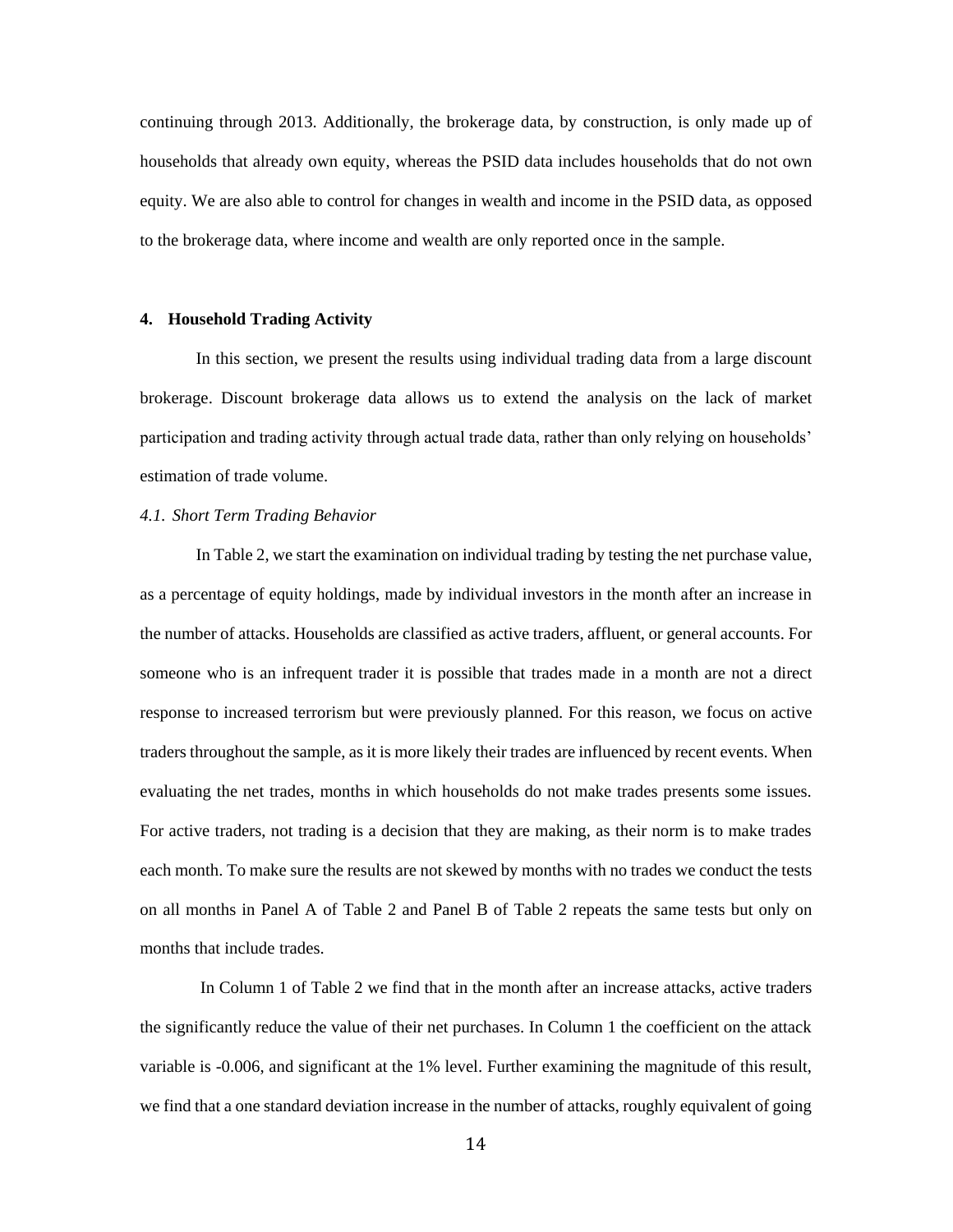from the mean of two attacks in a month to four attacks, leads active traders to reduce their net purchases by \$1,472. This drop is also economically significant as an average monthly net purchase in our sample is \$7,235. If attacks lead households to be less willing to take risks following attacks, then it follows that in the immediate aftermath, household's will reduce the value of their net purchases. In Columns 2 and 3 of Table 2, we further test the change in different aspects of trading activity.

Column 1 of Table 2 shows that investors reduce their exposure to the equity market in response to an increase in attacks. It is possible that multiple different factors could contribute to a drop in the net value of purchases: A drop in the value of buys, and increase in the value of sells, or some combination of both. Columns 2 and 3 of Table 2 furthers examines the change in trading behavior in terms of the value of trades made in both directions. The dependent variable in Columns 2 and 3 is the total value of all stock purchases (sales), as a percentage of one month lagged equity holdings, respectively. For active investors we find that, as a percentage of their total equity holdings, the value of their stock purchases drops significantly in the month following an increase in the number of attacks. In Column 3 we repeat this test, now using the value of sales, as a percentage of lagged equity holdings, as the dependent variable. Similar to the value of buys, the result in Column 3 shows that investors reduce the value of the stock sales. Taken together, the results from Panel A of Table 2 provide further evidence that terrorist attacks lead investors to not only reduce their market exposure in terms of net purchases, they also reduce their trading activity as a whole.

Panel B of Table 2 repeats the tests from Panel A, but excludes months in which the household did not make a trade. While we do focus the tests on only the household that trade most frequently, there are still a number of months in which households do not trade. To ensure that these months with no trades are not biasing the main results, we repeat all main tests on a sample including only months in which the household made at least one trade. Panel B of Table 2 presents these results. In each case, we find that the results from Panel A are unchanged when excluding the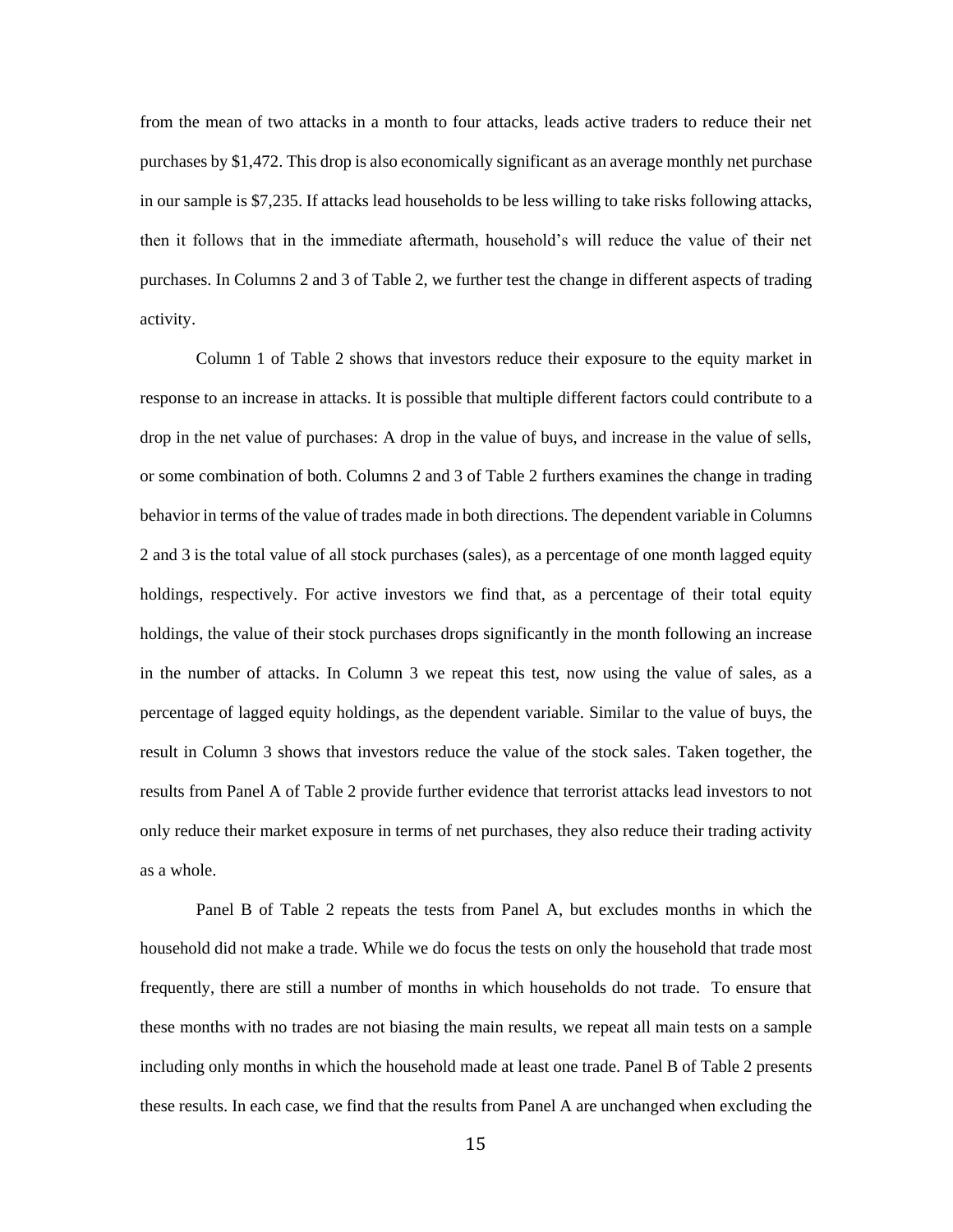months without trades. For all Columns, the sign and significance of the attack variable is the same as the main results.

Overall, the results in Table 2 shed light on the trading activity of investors in the immediate aftermath of terrorist attacks. The net trade results in Table 2 are consistent with previous findings that individuals take less risk in response to terrorist attacks. Results in Columns 2 and 3 of Table 2 find that this drop in net purchases correspond with a drop in the value of both buys and sells. In addition to the finding that investor are less willing to add to their portfolio after attacks, these findings show that individual investors less will to trade as well.

## *4.2.Equity Market Participation*

In the previous section, we find that terrorist attacks significantly affect the trading activity of households. In this section, we take this examination one step further and test the hypothesis that if terrorist attacks affect short term trading behavior, can they affect equity market participation? For the initial test of market participation, we use survey data from the Panel Study of Income Dynamics (PSID). This allows us to test the effects of years with high number of terrorist attacks on the level of household market participation.

In Column 1 of Table 3 we start by examining the percentage of household assets that individuals hold in stocks. Here we do not find a significant change in the amount of equity held as a percentage of household assets. As the effects of terrorism have been shown to be transient (Schlenger et al, 2002, Wang and Young, 2017) this result may not be unexpected as aggregating the effect to the annual level may reduce the necessary variation needed to see the true effect. Column 2 measures the market participation in the year of an increased number of attacks. Here we find a significant drop in the number of individuals owning stock during a year with an increase in the number of terrorist attacks. Following a one standard deviation increase in the number of attacks (going from 6 attacks in a year to 16), households are 6% less likely to hold equity. Along with the ability to measure the effects of terrorism over a longer sample period, PSID data allows us to measure household savings behavior. In contrast to the results in Column 1, individuals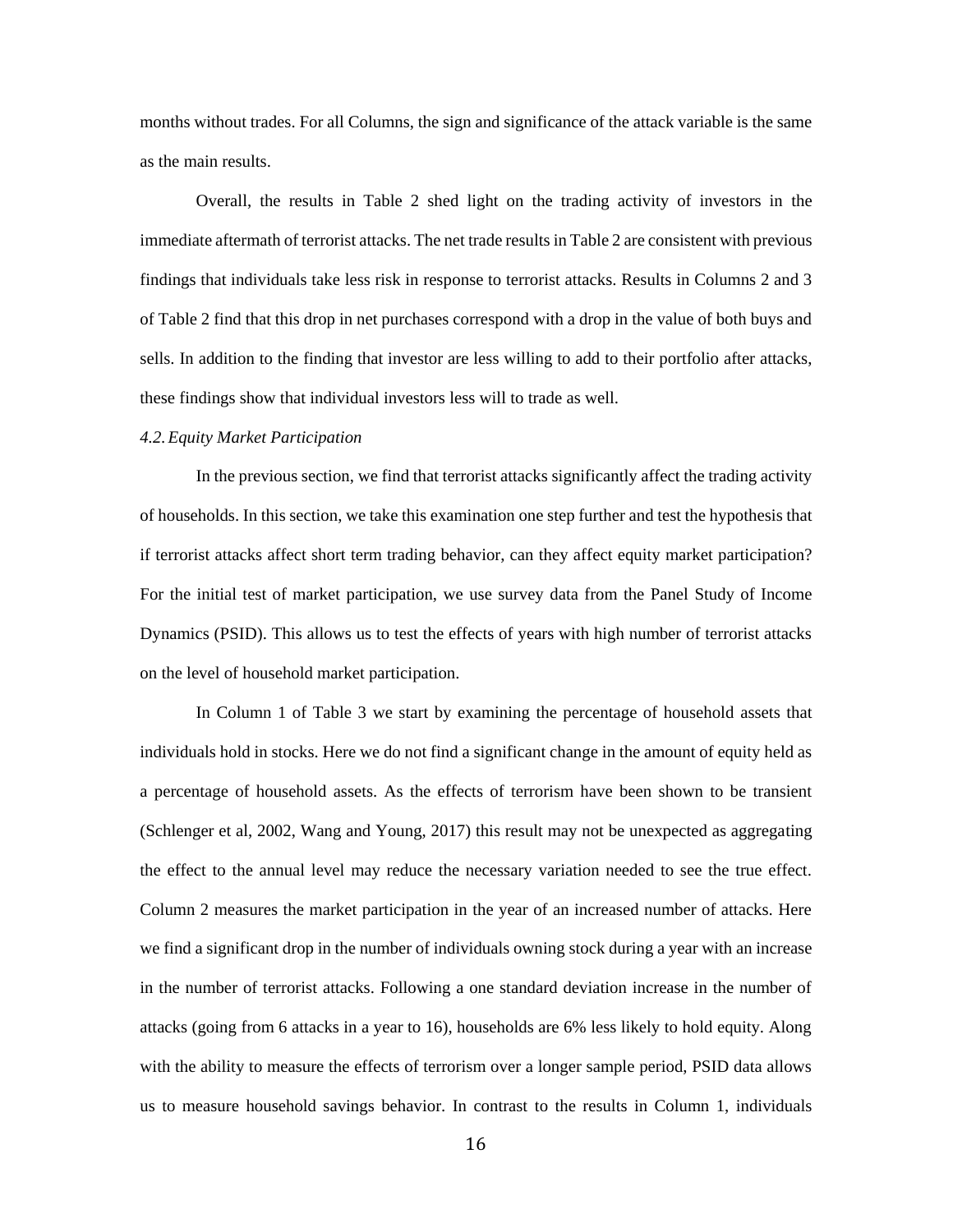significantly increase their level of savings, as a percentage of their household assets. This increase equates to a 3% increase in the value of their savings. While household do not exhibit a drop in the value of their equity holdings, results in Columns 2 and 3 of Table confirm the initial hypothesis that attacks lead households to reduce their participation in the stock market.

PSID data does not report detailed trading information for each household; however, in the years that equity market participation data is collected there are two survey questions that do give insight into the trading behavior. The first asks households if they bought more stocks than they sold in a year or if they sold more stocks than they bought. Second, the survey asks respondents to estimate the value of their net purchases in the previous year. The rest of Table 3 will test responses to these questions to further test the trading behavior of the individuals in the PSID sample. Columns 4 and 5 report the results using the dummy variables *Buy* and *Sell* respectively. Finally, Column 6 measures the value of the net purchases of the household over the previous year. We again find evidence that households are significantly reducing their exposure to the equity market by reducing the net value of their purchases over the course of the year.

In Table 2 we find that investors reduce their net purchases and overall trading activity following an increase in terrorist attacks. Using the PSID data in Table 3 compliments the results in Table 2 by showing that in addition to a reduction in trading activity, households are less likely to hold equity response to the attacks. Consistent with the findings using the trading data, buying and selling behavior drops in response to attacks.

## *4.3 Local Area Characteristics*

Previous studies show that those living closer to traumatic events and terrorist attacks, exhibit larger reactions following attacks. Antoniou et al. (2016a) find that the reactions to terrorist attacks and school shootings are greater for those firms within close proximity of attack. If the goal of terrorist attacks is the create fear in a larger population, then it may be the case that individuals not directly affected by the attack will also exhibit a change in behavior. Wang and Young (2018)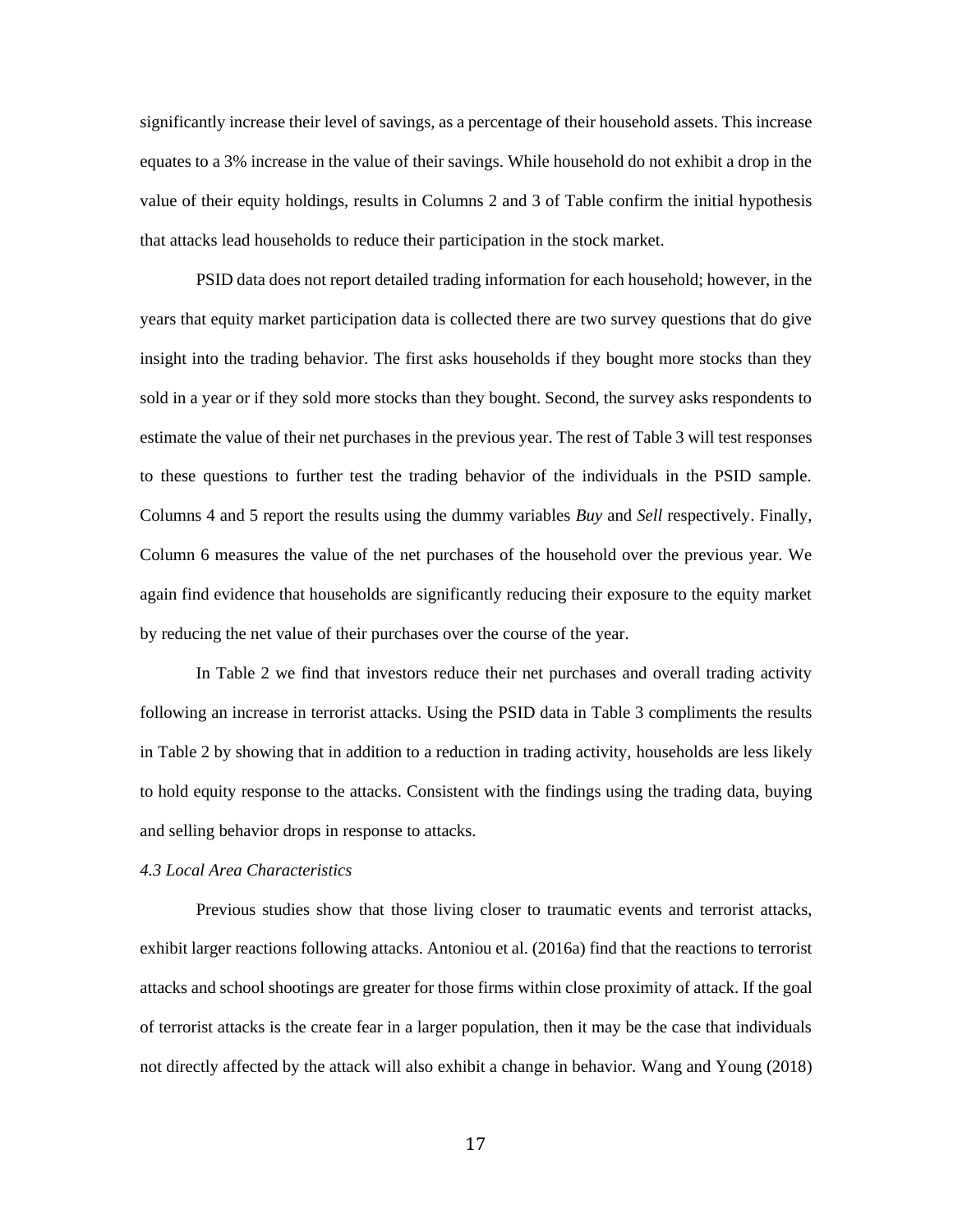find evidence consistent with the idea that individuals not directly affected by the attacks may still exhibit a change in behavior following an increase in attacks.

To conduct these tests we use a subsample of the brokerage data, for which more information on the household is available, including the location of the house. For each month an attack takes place we create an *In State* dummy that takes the value of 1 if the household is located in one of the states in which an attack took place. We then interact this dummy with the main attack variable and rerun the main tests from Table 2 on this subsample of households.

Panel A of Table 4 presents the results for households living closest to the attacks. Previous studies have shown that those living closest to attacks are the ones most significantly affected. Consistent with these studies the coefficient on the main attack variable in Column 1 is insignificant while the coefficient on the interaction term of in state households is -0.011 and significant at the 10% level. For the values of buys and sells, the interaction term while insignificant, is negative and positive, respectively. The significant interaction term indicatesthat the stronger response, reducing the value of net trades, is only found in those households living closest to the attacks. This stronger reaction by those living closest to the attacks is consistent with findings in both the finance and psychology<sup>13</sup> literature examining the effects on proximity to terrorist attacks.

If individuals believe that an increase in terrorist attacks lead to an increased likelihood of future terrorist attacks, then individuals not directly affected by the attack may still exhibit a significant response to the attacks. Reports from the press echo the sentiment that terrorist attacks can lead individuals living in large metropolitan areas to be weary of future attacks. In a 2003 Chicago Tribune article, it is noted that the Sears Tower in Chicago was on a list of possible future targets that the 9/11 attackers planned to target in the future. Similarly, terrorism experts in academia and the FBI note that terrorist are looking to attack places of notoriety and places that

 $13$  Antoniou et al. (2016a) find that a drop in risk taking is larger for firms located closer to an attack, while Galea et al. (2002) and Schlenger et al. (2002) both find stronger psychological effects for individuals living in New York and Washington, DC after 9/11.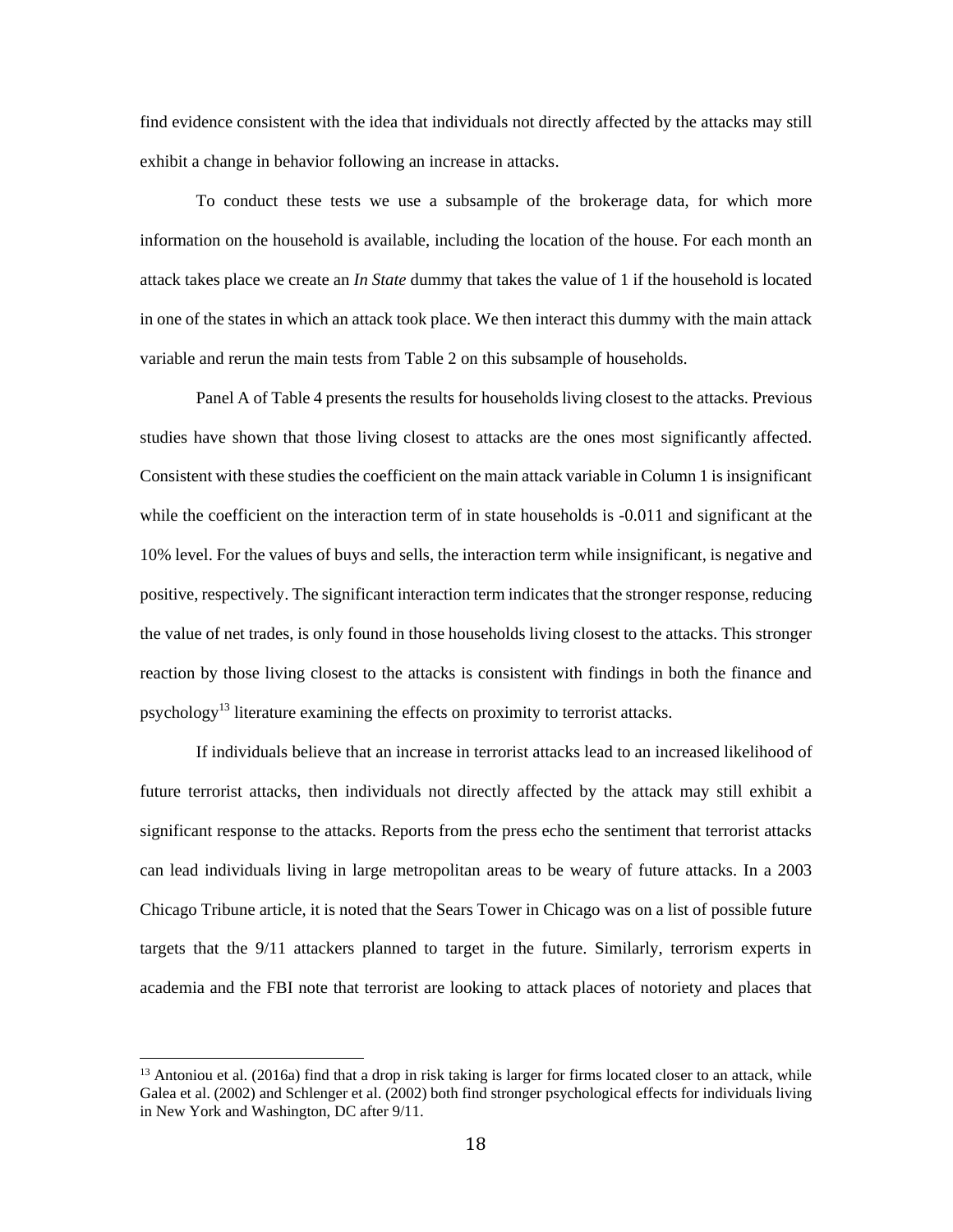will "have a large carnage count" (Graham, 2014). Schlenger et al. (2002) study the prevalence of PTSD following the attacks on 9/11 and find that the percentage of those in large cities (Boston, Philadelphia, Chicago, Houston, and Los Angeles) in the second month following the attacks was 1.2% higher than the rest of the country (12.3% vs. 11.1%).

Using this as a guide, we replicate the tests from Wang and Young (2018) and examine the response of investors directly affected by attacks, and those likely to be weary of future attacks. Consistent with Wang and Young (2018), we define vulnerable investors as those living in the state of an attack, as well as individuals living in large metropolitan areas. To classify a city as large, we use Beale urban-rural codes matched to the zip code for each household. Our test is different than Wang and Young (2018) because they use the location of a mutual funds headquarters as a proxy for the location of the investors holding the fund. Using the physical address of the households in the subsample of individual investors allow us to more accurately identify the investors most vulnerable to depressive moods.

Panel B of Table 4 presents the results for investors both directly and indirectly affected by attacks. The results in Column 1 of Panel B are consistent with Wang and Young (2018) and the results in Panel A. The coefficient on attack variable is insignificant, but the coefficient on the interaction term between the attack variable and the vulnerable investors is -0.012 and significant at the 10% level. This is equivalent to a 7.55% drop in net trade value following a one standard deviation increase in the number of terrorist attacks. Columns 2 and 3 of Panel B repeat the buy and sell tests from Table 2. For buys in Column 2 we find a negative but insignificant coefficient on the interaction term. For the value of sells in Column 3, vulnerable investors seem to decrease the value of their sales by less than all other investors. If terrorist attacks have significant effects on households that are both, directly and indirectly affected by the attacks, Panel B helps to confirm that hypothesis. If these individuals are more fearful from the attacks themselves, or of future attacks, targeting their cities, then it is consistent they drive the drop in net purchases we see in Table 2.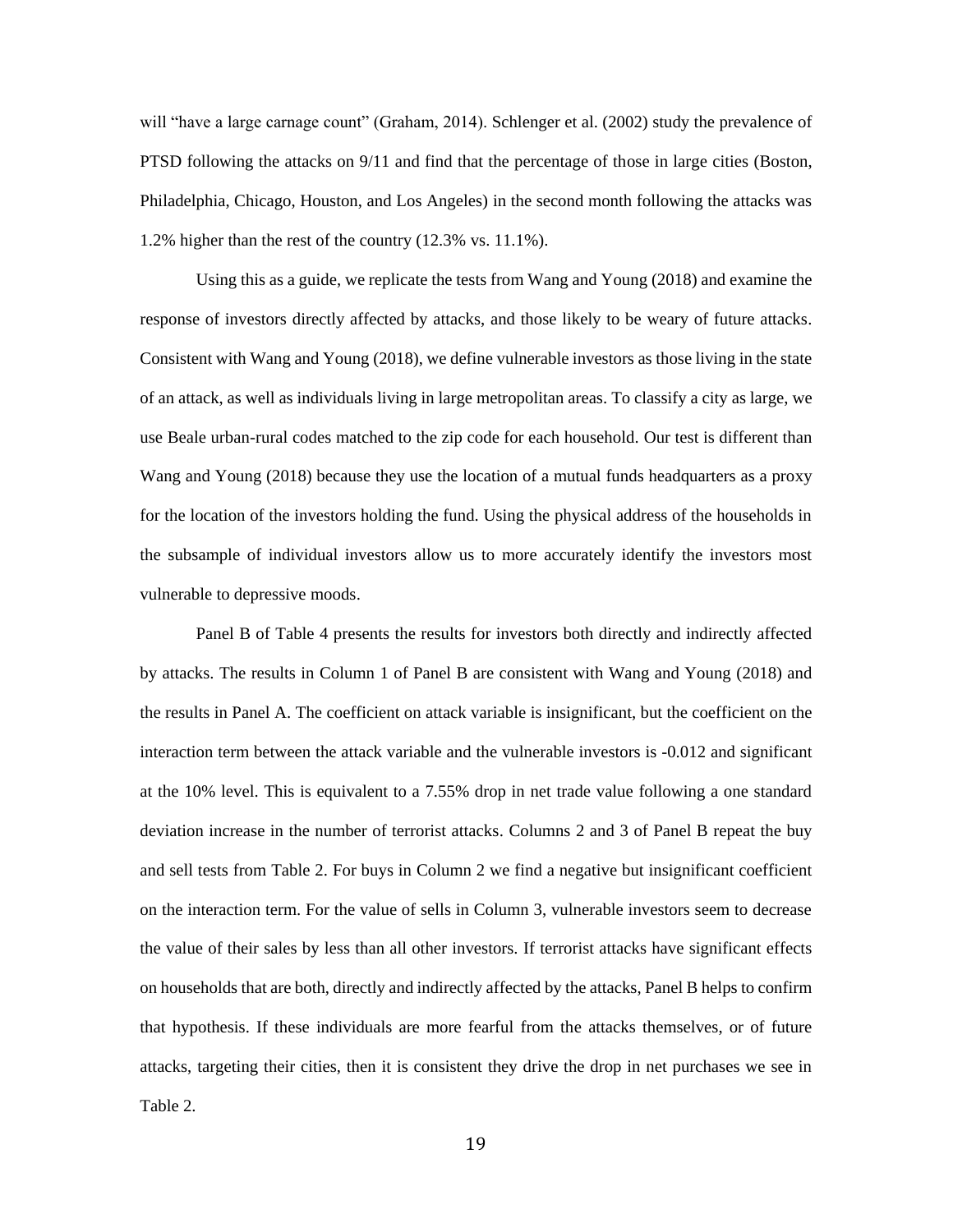Results from similar studies on market participation focus only on household directly affected. Both Giannetti and Wang (2016) using corporate scandals and Barath and Cho (2014) using natural disasters match their independent variable at the state or county level. In Table 3 we show that while stronger effects are shown for households living in the state of an attack, the strongest results are for the households both in the state of the attack and those living in large metropolitan cities. This result is consistent to Wang and Young (2018) who conducted a similar test using the location of mutual fund headquarters.

#### *4.4 Family Demographics*

Along with the location of the investor, demographic characteristics are a significant determinant of trading behavior in response to new sources of risk. In this section, we look to identify the groups of individuals most likely to exhibit a response to terrorist attacks. Roussanov and Savor (2014) explore the risk taking of married CEOs and find that married CEOs take less risk than their single counterparts. An important part of the Roussanov and Savor (2014) study is the finding that Single CEOs are unresponsive to changes in idiosyncratic risk, and that it seems to be the act of getting married that triggers this change. Recent work by Kandasamy et al. (2014) find that female traders' risk preferences are less responsive than male traders are to increased levels of cortisol. This is important in the context of terrorism because higher levels of cortisol are linked to difficult life events (Cowen, 2002). These findings are similar to Biais et al. (2005) findings that males are more susceptible to psychological variable than females. We use these previous studies because they identify individual characteristics that correlate with the introduction of new stimuli. Using these previous studies as a guide, we expect that married individuals will react more than those who are single, and that households where the female is the head will react less than those where the male is listed as the head.

In Table 5, we split our main sample into four groups to test the differences in reaction based on the head of the household's gender or marital status. Similar to the location data used in the previous section, demographic data is only available for a subsection of the individual trading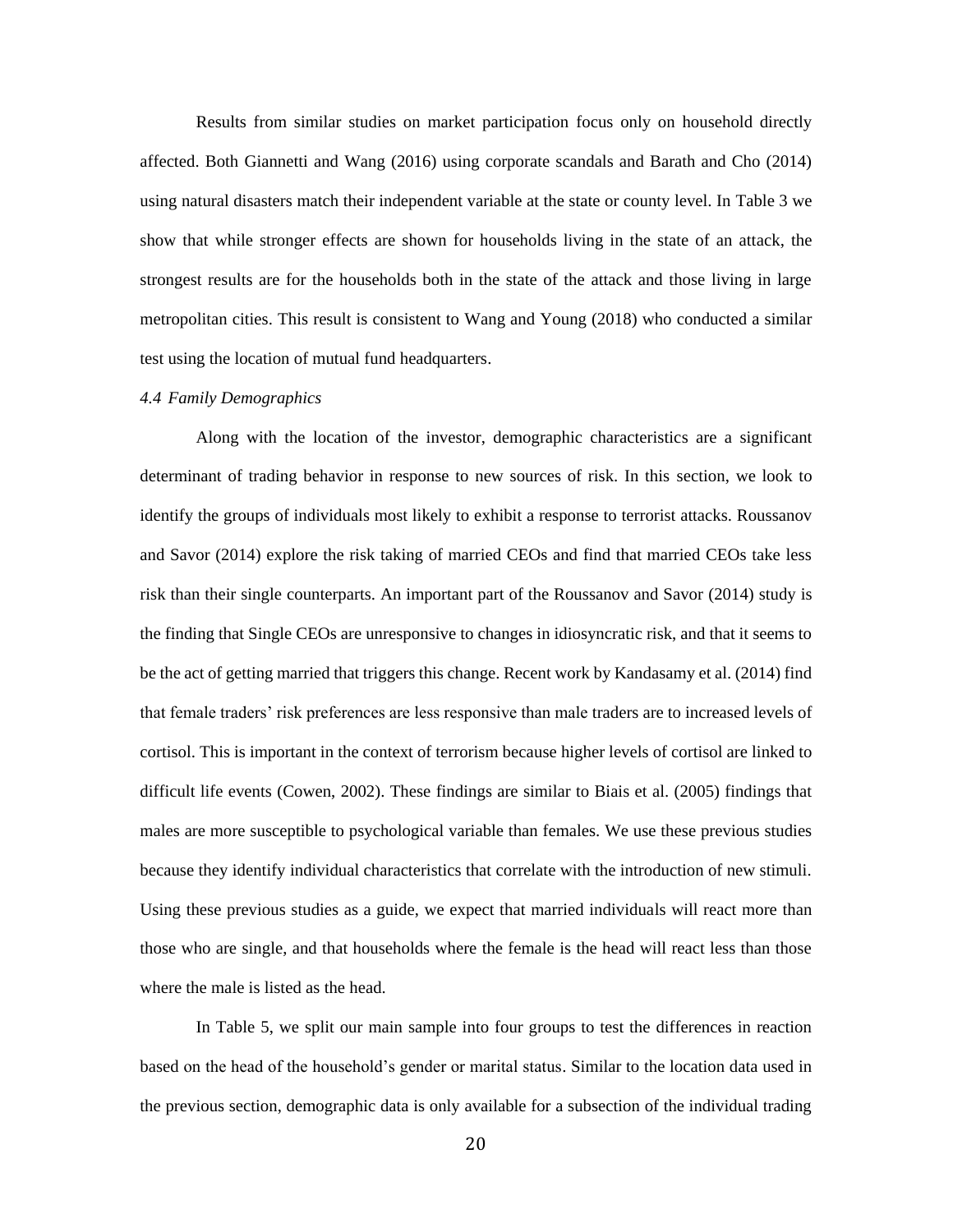data. For each household with demographic data we assign the gender of that household based on the gender reported for the head of the household. This means that even if the household is classified as married, it can still be given a gender based on the gender of the reported head of the household. In Columns 1 to 3 of Table 5 we repeat the main tests from Table 2 on a sample of male households, while Columns 4 to 6 of Table 5 repeat the tests on a sample of female households.<sup>14</sup> Consistent with Kandasamy et al. (2014), households where the head is male exhibit a significant change in their trading behavior, while households with female heads do not exhibit and change. Consistent with the main results, Columns 2 and 3 show that males reduce the value of their buys and sales by -0.03 and -0.022, respectively. These represent a drop of 5% and 7% in the value of buys and sells, relative to non-attack months, in response to a one standard deviation increase in the level of terrorism. Panel B of Table 5 shifts the focus to the marital status of the household. Here, we again find results consistent with the previous literature. In Columns 1 to 3, households where the head is not married, do not significantly alter their trading behavior. In Consistent with Roussanov and Savor (2014), in Columns 4 to 6, we find that married households exhibit a significant shift in their trading patterns.

Table 4 presents evidence that an investor's location relative to the attack has a significant impact on their trading behavior in the following months. Table 5, extends this by showing that personal characteristics, related gender and relationship status, are a determinant of an individual's trading behavior in the aftermath of attacks. Overall, results from Tables 4 and 5 provide more insight into the cross section of households and give a deeper understanding of the households that are most likely to react to an increase in attacks.

In additional to adding to the understanding that the effect of gender on the response to terrorism, these results provide an interesting addition to the literature on the positive effect that female traders have on market stability. Cueva et al. (2015) and Kandasamy et al. (2014) that female

<sup>&</sup>lt;sup>14</sup> If the household does not report the gender for the head of the household, it is not included in this regression.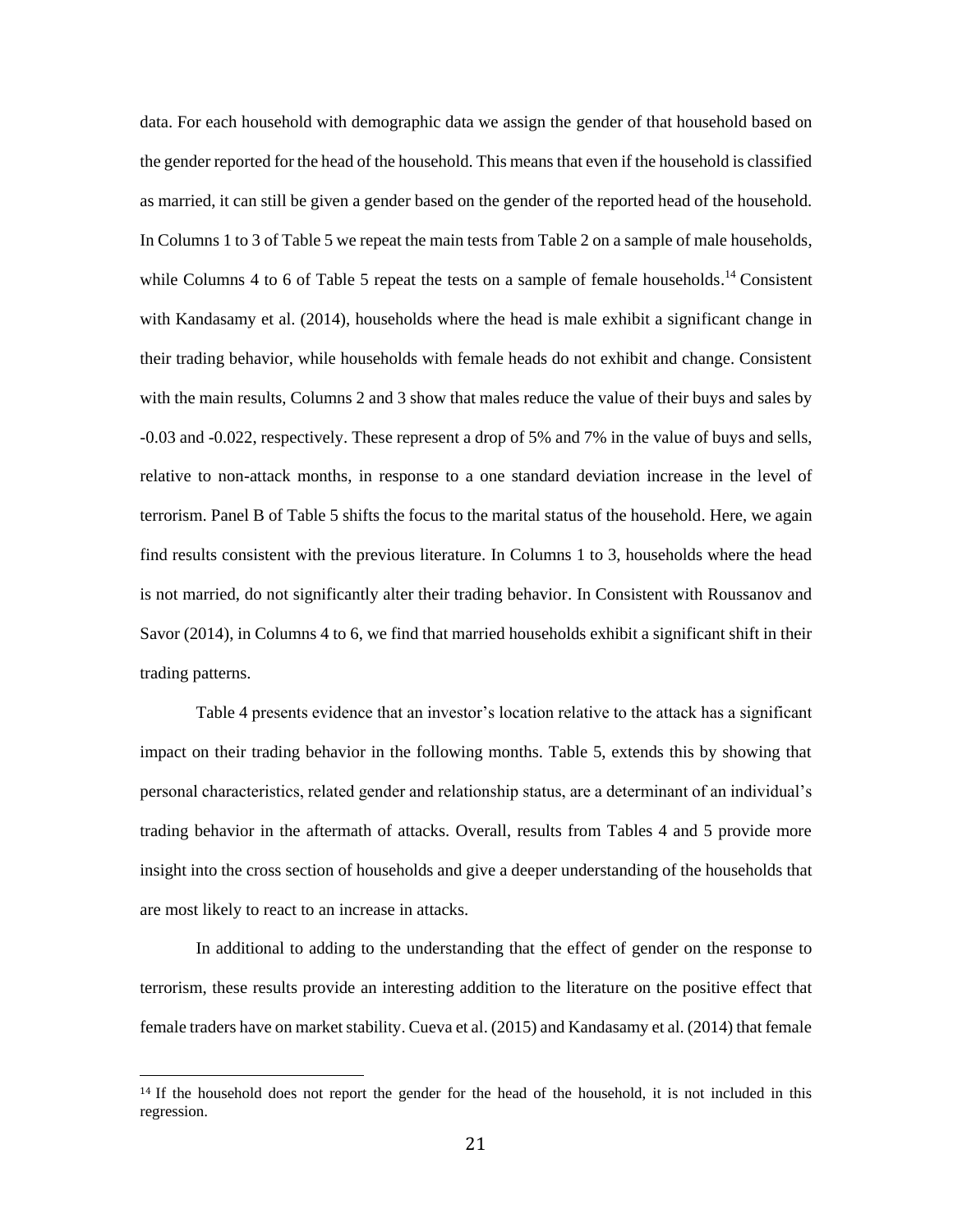traders are less susceptible to the effects of increased cortisol. In our context this is important, as cortisol levels are positively linked to stress and difficult life events. These initial studies are done in a laboratory setting, as reading hormone levels in a large group of traders would be exceedingly difficult. However, linking terrorism to higher levels or stress and cortisol, enable us to provide some of the first large-scale supporting evidence to these laboratory studies

## **5. Stock Characteristics**

In the previous section, we focused on how the cross-sectional differences between households affect the trading behavior in the aftermath of attacks. In this section, we will further examine the types of stocks that investors purchase following an increase in attacks. We focus on purchases, as the universe of stocks that investors can buy is always more or less the same. On the other hand, the stocks that an investor is able to sell is constrained by their previous purchases and current portfolio holdings. This method is similar to that of Kaustia and Rantapuska (2016), in their study of seasonal effects on households trading.

### *5.1 Risky Stocks*

The most common finding in previous studies related to individual behavior following terrorist attacks is that they take less risk. Wang and Young (2018) find that mutual fund investors shift their flows from equity mutual funds to safer government bond funds following an increase in attacks. Examining corporate policies, Antoniou et al. (2016a) find that in the aftermath of a school shooting or terrorist attack, corporations hold more cash, invest less in R&D and generally take less risk. In Table 6, we examine the affect that terrorism has on individual investors' purchases of risky stocks. To define risky stocks, we focus on the idiosyncratic volatility and skewness of stocks. For each day that an investor buys a stock, we rank all stocks based on their idiosyncratic volatility (skewness). If a stock has an idiosyncratic volatility (skewness) that is in the top have of the sample, we identify it as a risky stock. For each household in each month, we then calculate the ratio of the value of risky stocks bought to the total value of stocks purchased.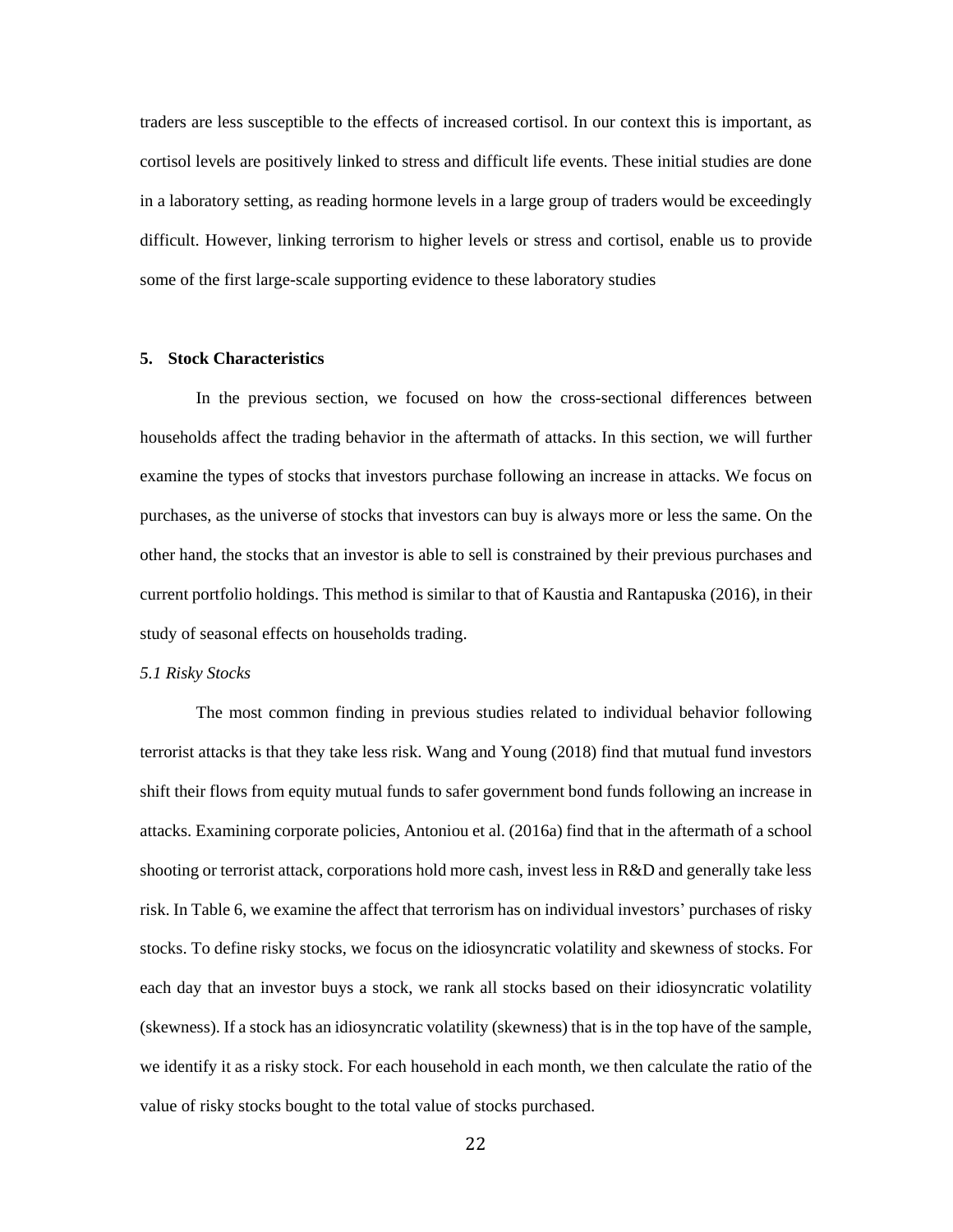We focus on the firm specific volatility and skewness as previous studies (Kumar (2009); Dorn and Huberman (2010)) show that they are predominantly held by retail investors. As these risky stocks are held, and actively traded by retail investors, it provides a setting where we can test the effect that attacks have on the purchase of risky stocks. Additionally, just as different industries are affected by terrorism differently, Drakos (2004) notes that it is possible for different firms to be affected differently as well. If investors are more weary of risk, then after an attack it may be the case that firm or industry specific risk is a factor they are more aware of. We use firm specific skewness to proxy for the tail risk of the individual firm (Kelly and Jiang, 2014), as terrorist attacks are rare events, it is expected that they are related to risks at the extreme.

In running tests with stock characteristics, one problem that we face is that of a high number of zeros and the possibility of inflated zeros. In this test, there is two possible ways for the risky stock purchase ratio to be zero: the household may not purchase stock, or the household may purchase stock but not buy any risky stocks. We take two separate measures to account for this problem. First, we run the same panel regressions, but on a sample of households that most frequently trade risky stocks. Second, using that same subsample, we use a Zero Inflated Poisson model to account for the possibility of inflated zeros.<sup>15</sup>

Consistent with previous literature, our results in Table 6 show that investors reduce their purchases of risky stocks following an increase in the level of terrorism. In Columns 1 to 3 of Table 6, we find that for each of our specifications, households reduce the proportion of their purchases that are stocks with high idiosyncratic volatility. In Columns 4 to 6 of Table 6 we use idiosyncratic skewness to proxy for the tail risk of a firm. Using this alternate measure of risk, we again find that households are fewer less risky stocks.

#### *5.2. Flight Home Effect*

<sup>&</sup>lt;sup>15</sup> Using the Zero Inflated Poisson (ZIP) model, we are able to address the inflated zero problem by modeling two different types of zeros independently. A Poisson model is used in this case to model the purchase of high-risk stocks, while a logit model is used to predict excess zeros that arise from not making any purchases in the given month.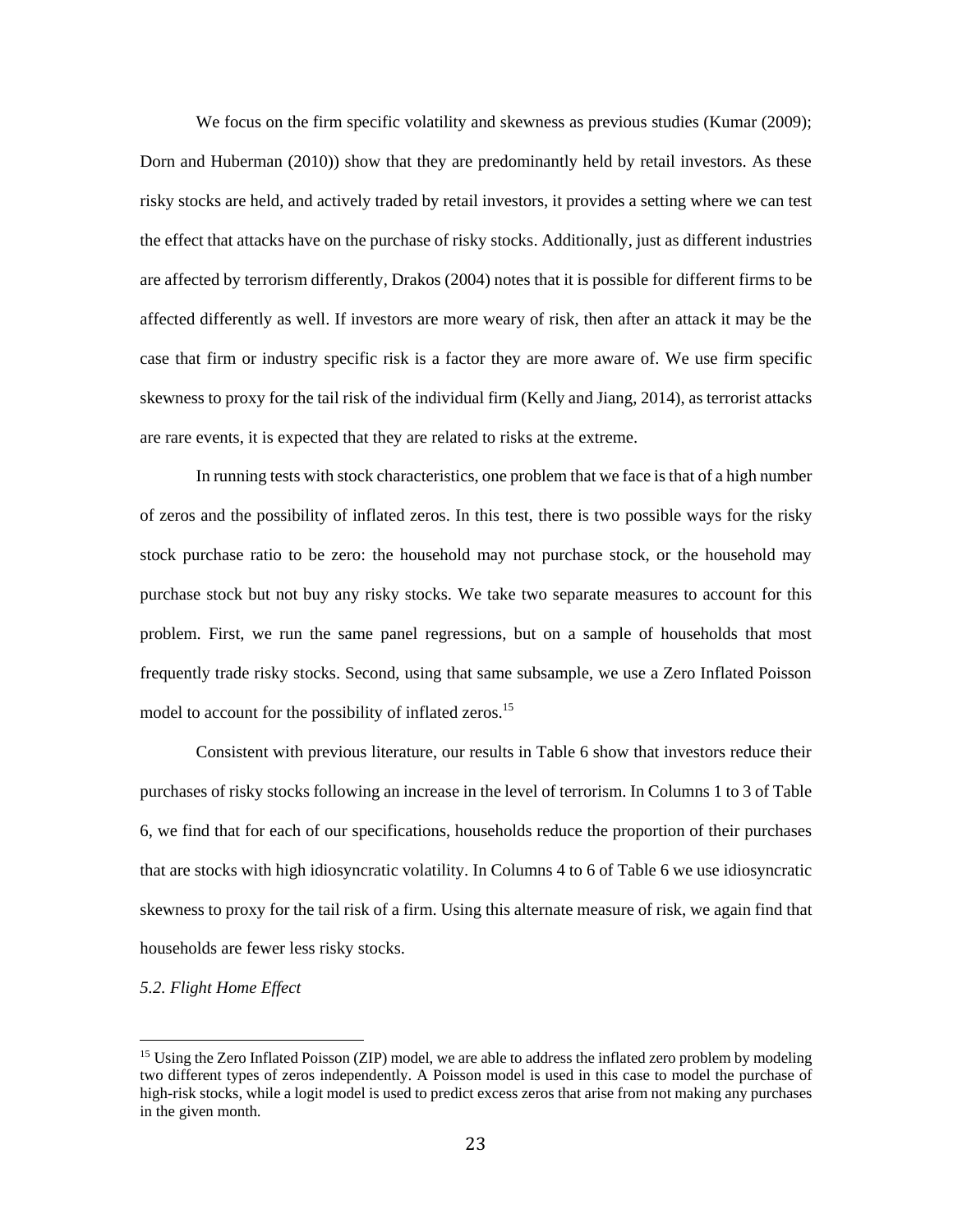Numerous studies have shown that both household and institutional investors exhibit a significant local bias in their portfolio holdings. Coval and Moskowitz (1999) and Strong and Xu (2006) study the effect for fund managers, while Grinblatt and Keloharju (2001) and Seasholes and Zhu (2010) find the effect for household investors. More recently, Riff and Yagil (2016), in an experimental setting, found that home country bias increases during bear markets. Additionally, Morse and Shrive (2011) find that countries that are more patriotic exhibit greater home bias. This is similar to a flight home effect that Giannetti and Laeven (2012) found in the syndicated loan market during the financial crisis.

Another possible link between attacks and local stocks may come through a wealth effect to local firms. Karolyi and Martell (2006) show that, on average, firms suffer a \$400 million loss in market capitalization on the day they are the targets of a terrorist attack. In addition to firm stock price, Antoniou et al. (2016a) examine the corporate policies of firms close to attacks and find they invest less in R&D and hold more cash in the aftermath of a terrorist attack or school shooting. For the households in the local area of the attack they are more likely to be invested in these local firms (Coval and Moskowitz, 1999) and would likely be more sensitive to their price movements or policy changes. If investors are responding to this wealth effect, then we would expect a drop in local buying, as opposed to an increase in local buying predicted by the flight home effect.

With these recent papers in mind, we test for a flight home effect for local investors following local terrorist attacks. We start our tests with the same sub-sample of investors used to test the location effects, for which their household location is known. For each month we calculate the total dollar value of stocks purchased for stocks headquartered in the same state, as a percentage of the total dollar value of stocks bought in that month.

Table 7 presents the results for our tests of the flight home effect. To test a flight home effect, we use the same instate dummy that we created in Table 4, and interact it with the attack variable. Using the full sample in Column 1, we find that following a local attack, investors increase the dollar value of their purchases that are locally headquartered firms. For households living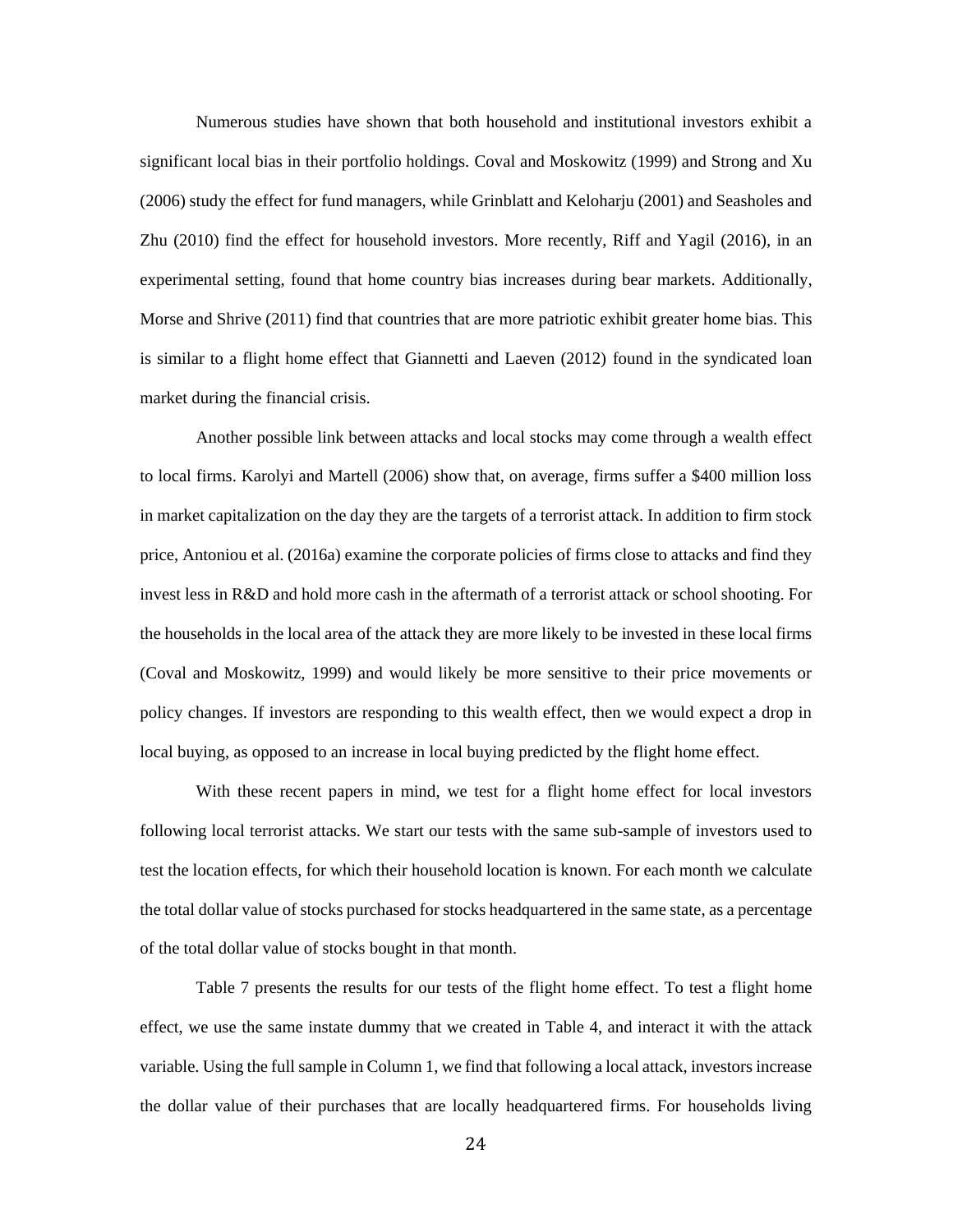outside the state of the attack we do not see the same effect. In Column 2 we repeat the test, but now using the Zero Inflated Poisson model to control for the inflated zero problem. Using this specification, we again find that households increase their purchase of local stocks.

At first glance, this result may seem counterintuitive, as it is easy to imagine negative economic shocks from terrorism may scare off local investors after attacks. However, a common impact of attacks is to increase the level of patriotism in the local community (Li and Brewer, 2004). Building on the findings of Morse and Shrive (2011), we are able to reject the predictions of the wealth effect hypothesis and show that increased patriotism after attacks can significantly increase local bias exhibited by household investors.

#### *5.3 Attacks and Attention*

As the goal of a terrorist attack is to create fear, examining the news coverage of attacks is common across studies related to terrorism. In our case however, we will take a slightly different stance on the effect of news coverage on investor behavior. As pointed out by Yuan (2015), finance models generally assume that investors have unlimited attention. However, research on psychology tells a very different story. Numerous studies have shown that attention is limited by the capabilities of the brain, and is not unlimited as some models assume. In line with the findings in finance, and the attention constraints of individual investors, it is possible that attention-grabbing events unrelated to the market will affect trading behavior.

With respect to terrorism, multiple studies have shown that larger effects are seen for those terrorism events with more news coverage, and for those individuals that consume more news coverage of the event (Sloane, 2000; Schlenger et al., 2002). Additionally, Melnick and Eldor (2010) find that media coverage is the main driver of the economic effects of terrorism. If during periods of higher levels of terrorism individuals focus their attention on news coverage of the events, rather than coverage of the stock market, it is possible that their reduced attention to market/firm related news is a factor in the reduction of trading activity that we observe.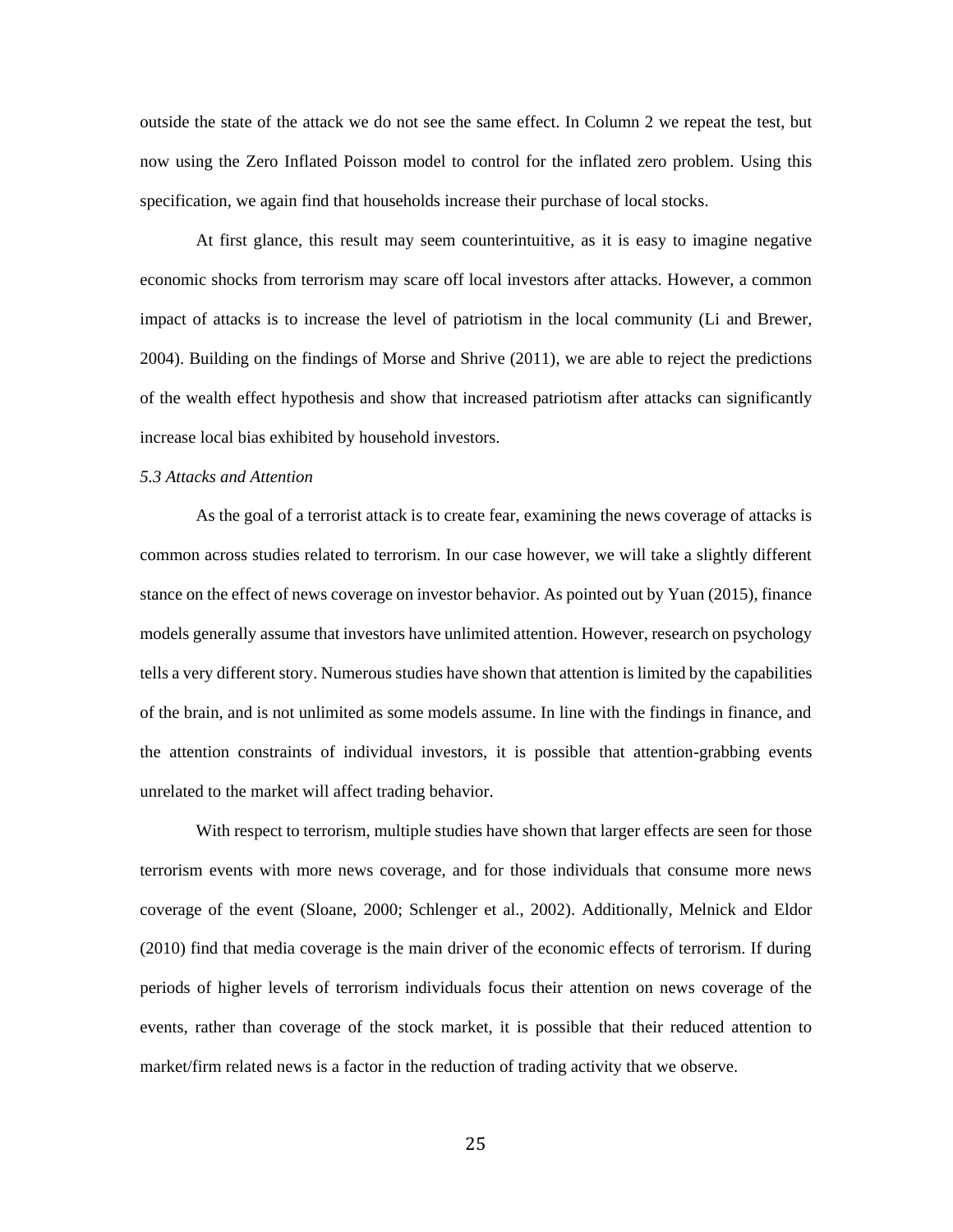To test the effect of attention in Table 8, we follow Barber and Odean (2008) and identify stocks that are attention grabbing. We define stocks has high attention if they are in the top 10% or 5% of the previous day in terms of return, or abnormal volume. As we focus on purchases, we exclude stocks that were in the bottom 10% of the previous day return, as those stocks would most likely be sold.<sup>16</sup> Using this definition, and the same sub sample and zero inflated poisson models as previous tests, the findings in Table 8 confirm the hypothesis that attacks may shift investors' attention away from stock market related news.

While this is an interesting finding in and of itself, it may also help explain why, in our main results we find that both buying and selling behavior decrease after attacks. Barber and Odean (2008) and Da, Engleberg and Gao (2011) both find evidence that investors' trading behavior is directly linked to their level of attention. Barber and Odean find that investors are more likely to buy attention grabbing stocks. These can be stocks in the news, high abnormal trade volume, or extreme one day returns. In similar settings, Seasholes and Wu (2007) and Huddart and Lang, and Yetman (2009) confirm the results of Barber and Odean. Using a measure of attention derived from google searches for Russell 3000 stocks, Da, Engleberg and Gao find that their measure of attention predicts short-term prices and longer term price reversals. Yuan (2015) finds a similar market wide attention effect for record-breaking events about the Dow and front-page news about the market. This increased level of attention leads to aggregate individual investor net selling, outflows from mutual funds and selling in individual brokerage accounts. Results from these previous studies, and our findings of decreased trade in attention grabbing stocks helps to support the idea that households increased focus on non-market related news following attacks could be a factor in the drop in buying and selling that we find in Table 2.

*5.4 Industry Specific Risk*

l

<sup>&</sup>lt;sup>16</sup> We repeat the tests including these stocks in the high attention definition and find the same results.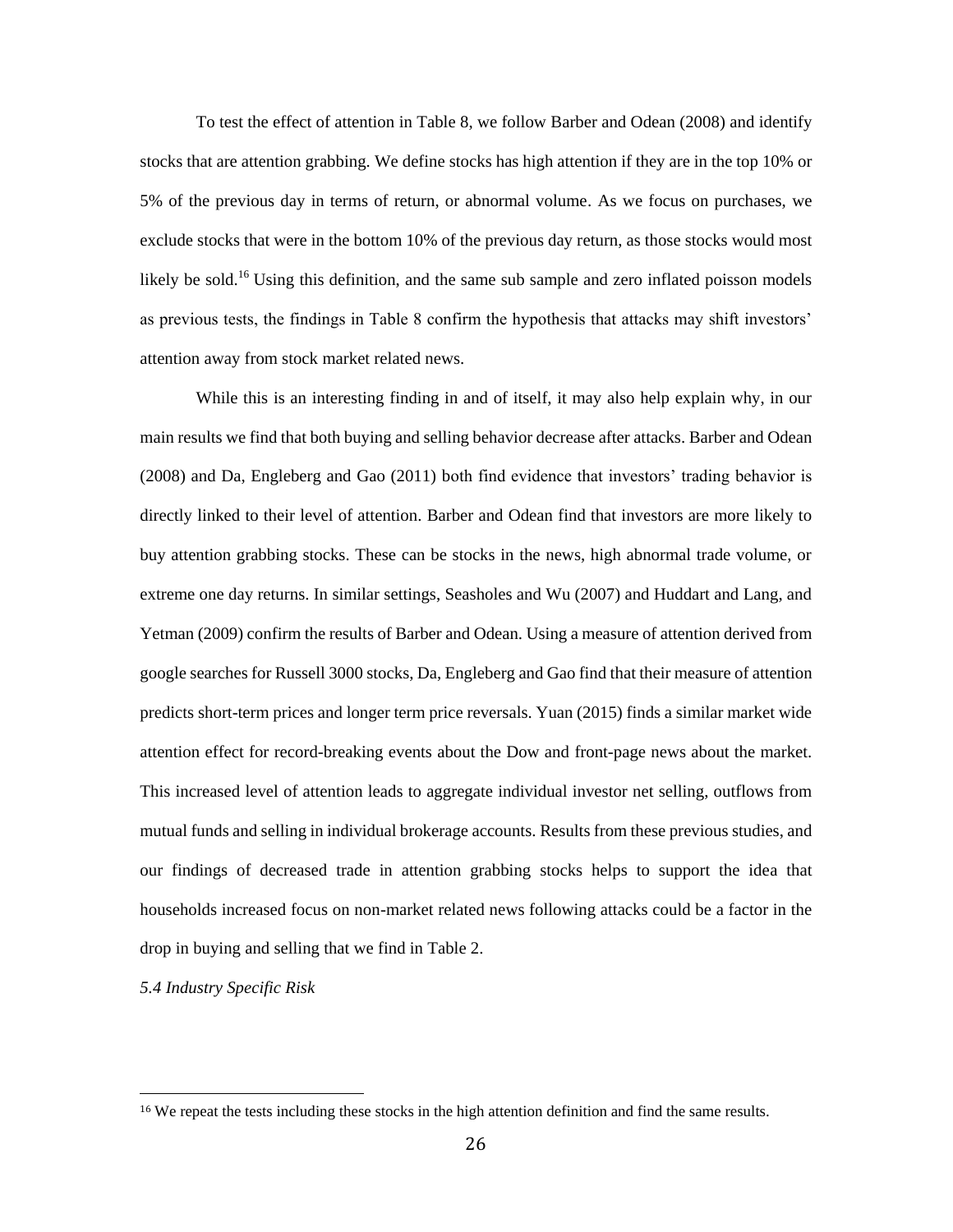One significant factor in terrorism is that attacks are more likely to affect certain industries. Chesney et al. (2011) provide one of the most comprehensive studies on this topic. Using a global sample of attacks, the study finds that attacks most commonly affect the insurance industry, while the defense industry is less often affected. Additionally, previous studies have identified the tourism industry as one that is significantly affected by tourism. Lastly, we use the banking industry as a final test of household's response to industry risk. We classify firms into industries based on the Fama-French 49 industry classification.<sup>17</sup>

In Table 9, we present the results for the industry risk tests. Here we only use the zero inflated Poisson model to run the industry tests as the rate of industry specific purchases is much lower than the other stock characteristics, increasing the number of zeros overall and the number of inflated zeros. Carter and Simkins (2004) find that after the attacks on September  $11<sup>th</sup>$ , the response by investors, with respect to airline stocks, was rational, in that, the largest price drops were found in airlines that were most susceptible to bankruptcy. For our measure of industry risks in Table 9, we find similar results. If investors believe that an increase in attacks, may lead to future attacks, then it would make sense to shift their purchases away from affected industries and towards more those that are more insulted.

This is what we see in the first two Columns of Table 9; In Column 1, we find that households increase their purchases of stocks in the defense industry. Column 2 finds that for the industry most susceptible to terrorism, households significantly reduce their purchases of insurance stocks. In Column 3 and 4 we test the response to the transportation and banking industry respectively. As there is no direct industry classification for tourism, we use the transportation industry as our proxy for tourism. In Column 3 we do not find a significant response by individuals to the transportation industry. Lastly, in Column 4 we examine the purchase behavior of banking

l

<sup>&</sup>lt;sup>17</sup> To identify firms in the defense, transportation, banking and insurance industries we use FF49 industry two digit SIC codes starting with 26, 41, 45 and 46, respectively. The full list of accompanying SIC codes for each FF49 industry code can be found at Ken French's data library: [http://mba.tuck.dartmouth.edu/pages/faculty/ken.french/data\\_library.html#Research.](http://mba.tuck.dartmouth.edu/pages/faculty/ken.french/data_library.html#Research)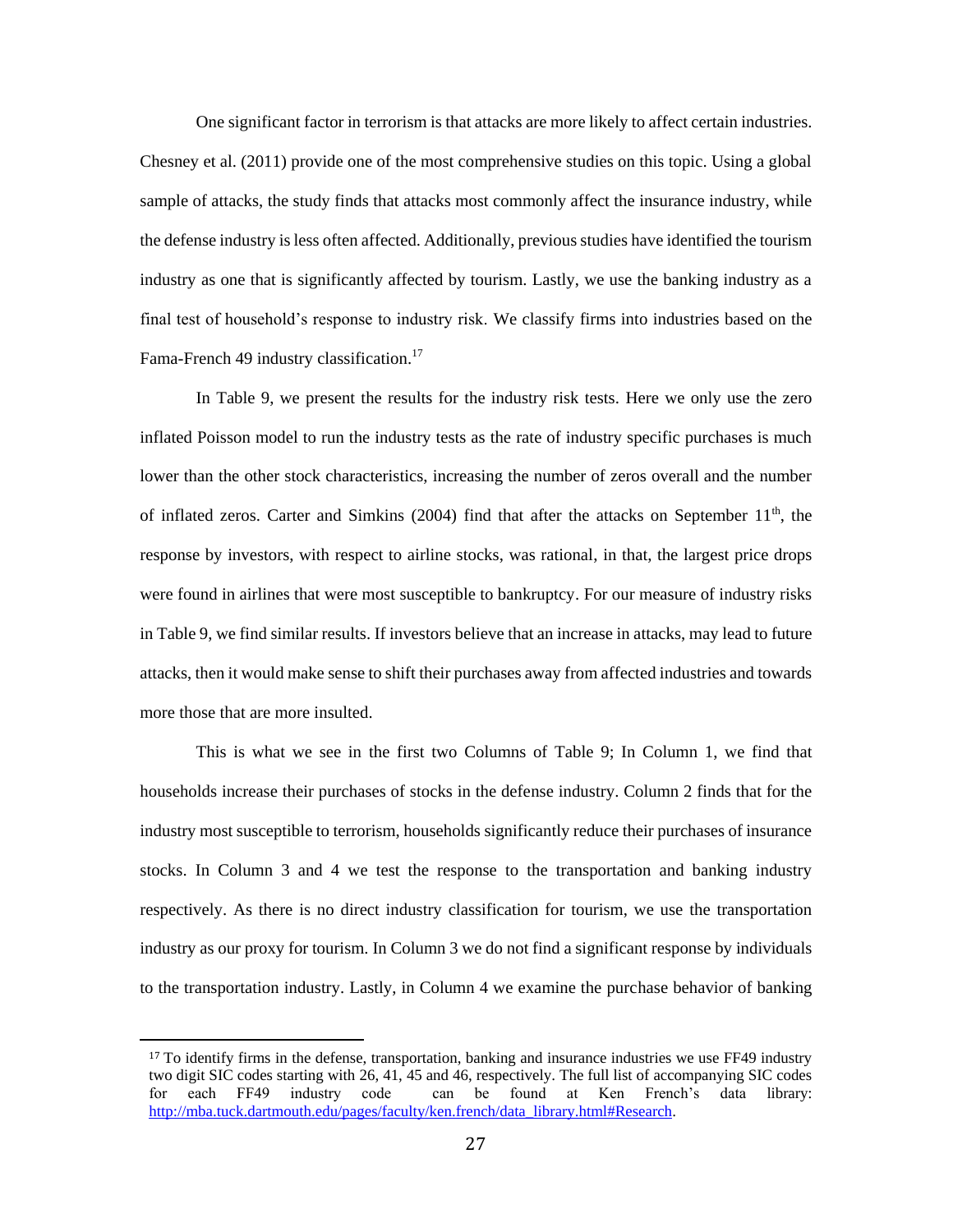stocks and find a significant drop in purchases. While the result for banking is less straightforward than the insurance or defense industries. The results from Chesney et al. (2011) do show that that the industry does suffer through a number of attacks in their sample. Additionally, the coefficient on the attack variable in Column 4, is almost half of what we see for the insurance industry in Column 2. Overall, the first two columns are clear evidence that households appear to recognize the specific risks that terrorism and terrorist attacks present to certain industries.

#### **6. Robustness Tests**

## *6.1.Duration of The Effect*

Previous studies on market participation focus on events that are time-invariant or have long-lived effects. In this section, we will use the brokerage data to examine how long terrorist attacks affect investors' behavior. In addition to using this test to examine the behavior of investors after the attack, we will use it as a test to ensure that there is no significant change in behavior before the attacks.

Table 10 presents the results on the effect of terrorist attacks in the months surrounding the attacks. For all Columns in Table 10 we repeat the main result from Column 1 of Table 2 using the net value of purchases but shifting the month, relative to the attack month. Columns 1 and 2 of Table 10 start by testing the month before the attacks and the month of the attacks. As expected, there is no significant relationship between the trading behavior in the month preceding the attacks and the attacks in the following month. We do not find any significant change in behavior in the month of the attacks in Column 2. This could be due to the response time of investors and the fact that attacks are spread out during the month and could come in the last few days. Column 3 repeats the test from Column 1 of Table 2. We next turn the attention to the months after the increase in attacks. In Columns 4 to 6 we find that the coefficient on the attack variable, while decreasing in magnitude, continues to be significant for the 4 months following the increase in attacks. Finally, the attack variable becomes insignificant in the fifth month after the increase in attacks. This result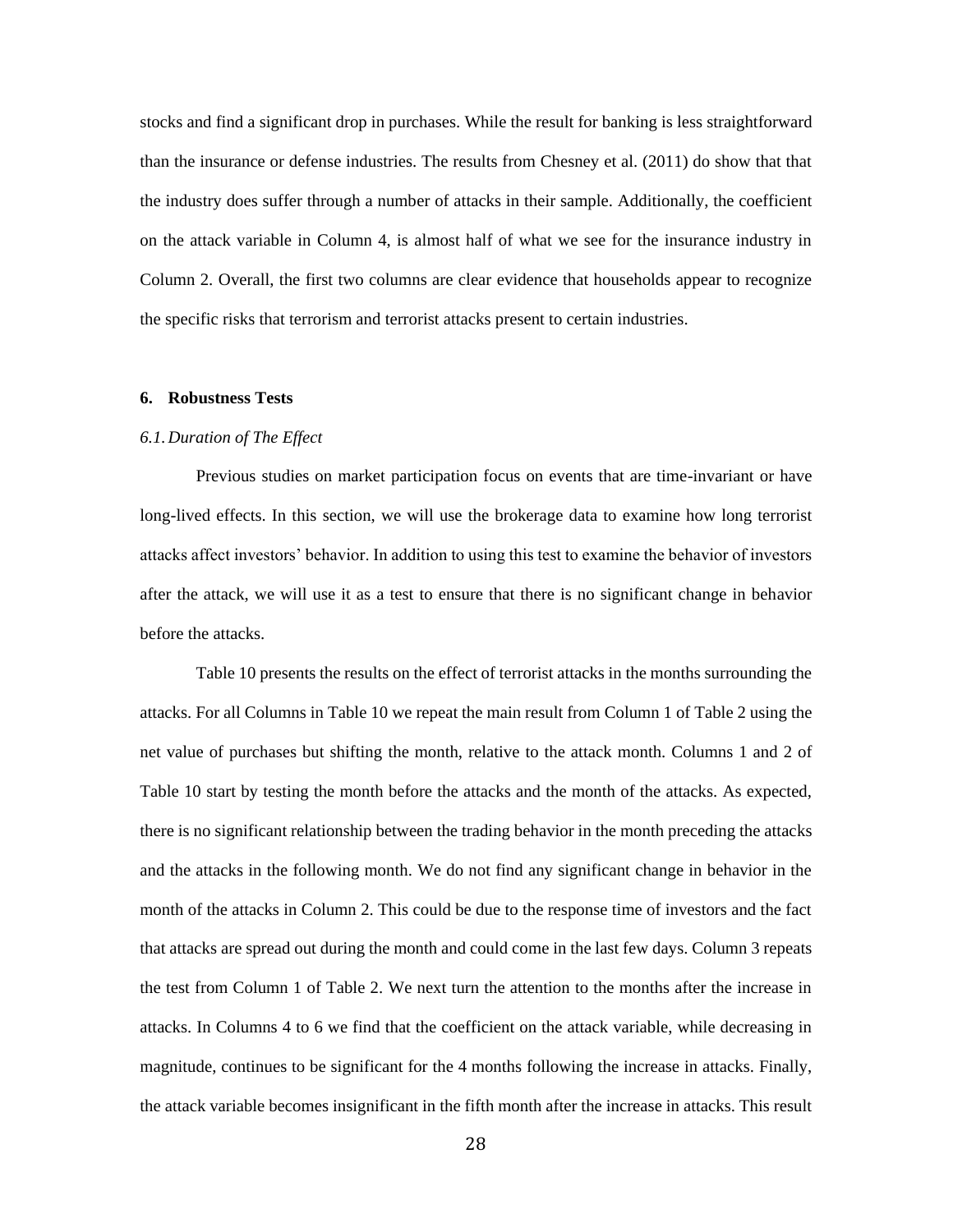is consistent with Antoniou et al. (2016a) who find that changes to corporate policies do not extend past the next quarter following the attacks.

#### *6.2.Alternate definition of attacks*

Next, we use alternate specifications of the attack variable to test the robustness of the main results. It is possible that investors may not notice small differences in the number of attacks each month, but they are responding to a more general realization of a large vs. small number of attacks. To account for this possibility that the main results are driven by the small variations in the attack variable, we use two alternate specifications of an attack variable based on Wang and Young (2018). First, we sort months into terciles based on the number of attacks each month and create a tercile rank variable to test the robustness of the continuous attack variable. We next test the possibility that continuous variables are driving the main result. To do this we create a dummy variable that is equal to one if the number of attacks in a month is greater than the number of median number of attacks per month over the full sample. Edmans et al. (2007) note that the use of continuous variables, especially in sentiment studies, may have a low signal to noise ratio. Using dummy and rank robustness variables help to alleviate concerns that noise in the continuous attack variable is the cause of the main results.

In Panel A of Table 11 we conduct the robustness tests on the PSID sample. In these tests we make similar to the adjustments made to the attack variable in the main tests to aggregate the attacks at the annual level. For the tercile rank variable, we rank years according to the number of attacks, then sort them into terciles. Similarly, we define the above median dummy as equal to one if the number of attacks in the year is greater than the median number of attacks in a year during the sample. We find results consistent with the main PSID tests using the alternate attack variables. In Panel B we repeat the robustness tests on the main tests from brokerage data. Consistent with the alterations we make to the main variable, for Panel B we create the tercile rank and the above median variables at the monthly level. For the net purchases and trading behavior, the results using these alternate attack variables are consistent with the main results in Table 2.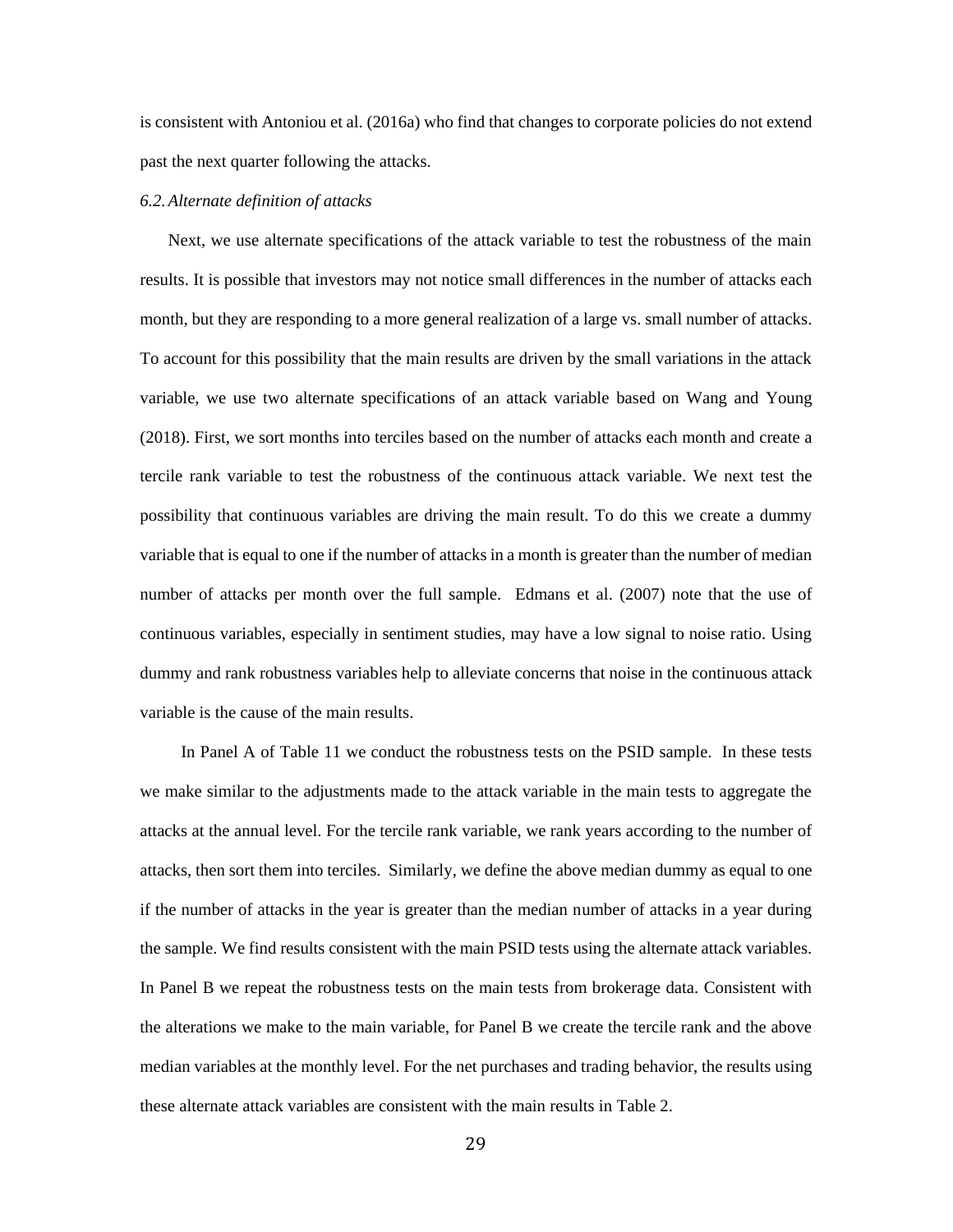#### **7. Conclusion**

Recently, there has been an increase in the number of studies examining financial decision making related to terrorism and terrorist attacks. Thus far, however, they have not directly examined the effect that terrorism has on household trading activity and market participation. Our paper adds to the literature on household finance by directly examining household trading behavior, while also contributing to the understanding of the effect of terrorism on equity market participation. Following an increase in terrorism, investors reduce the value and number of the trades they make. Evidence from the location of investors indicates the effects of terrorist attacks are stronger by households both in the state of the attack and those in areas that may be vulnerable to future attacks. Further cross-sectional analysis reveals that married males exhibit a significant change to their trading behavior, relative to single males. For female investors, neither single nor married females respond to attacks. Examining the characteristic of stocks purchased following attacks reveals that households purchase fewer risky stocks, more local stocks and less attention grabbing stocks after attacks. Finally, consistent with previous studies on terrorism, the effect is transient in nature, lasting up to 4 months after the increase in attacks.

Using household survey data from PSID we show that shocks to risk preference, triggered by an increase in terrorism, significantly affects household market participation and overall trading behavior. In addition to the market participation, PSID data reveals that households increase the level of their savings. Finally, consistent with the findings using the brokerage data, in years with higher number of terrorist attacks households report that they trade less during those years.

Terrorism and terrorist attacks are an important aspect of modern society; they have influenced everything from defense and immigration policy. Until recently, knowledge of their effects on household investing behavior was limited. Using detailed trade data, as well as household market participation surveys, this paper adds our understanding of the effects that terrorism has on household financial decisions. In addition to an overall understanding of the effects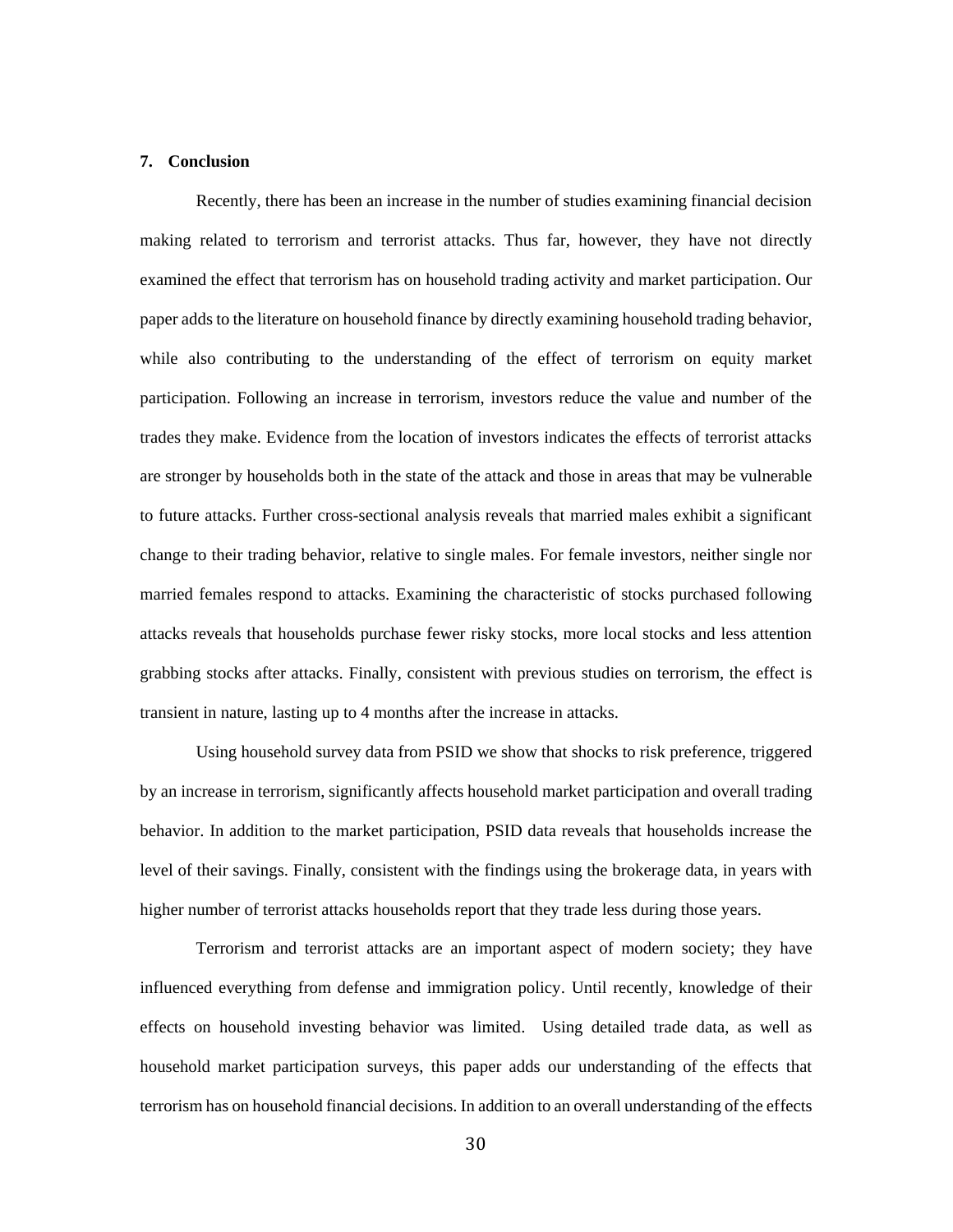of terrorism, we are also able to add to the literature on home bias, and the potential stabilizing effects that female traders and on financial markets.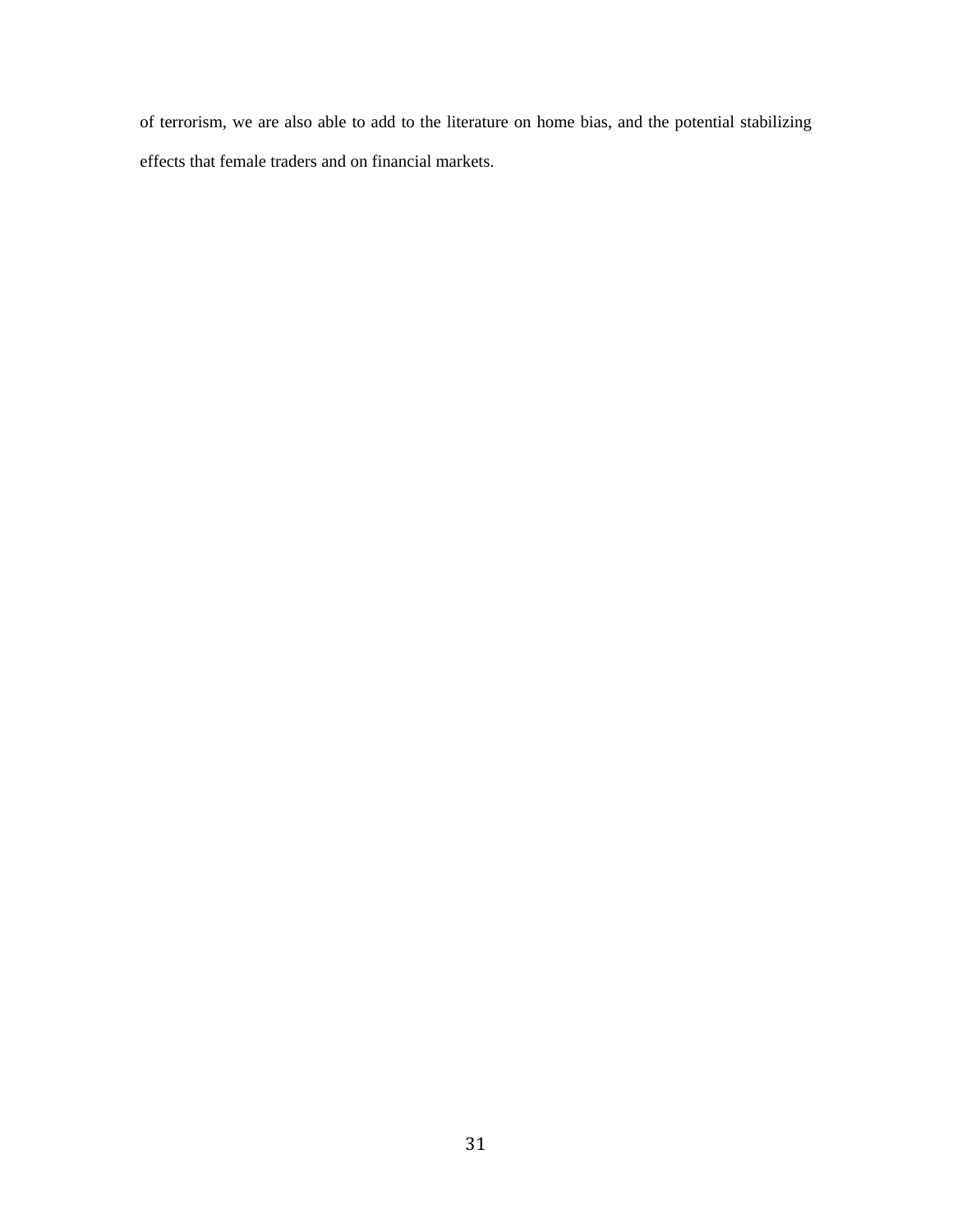#### **References:**

- Agnew, J., Balduzzi, P., & Sunden, A., 2003. Portfolio choice and trading in a large 401 (k) plan. *American Economic Review*, 93(1), 193-215.
- Antoniou, C., Kumar, A., & Maligkris, A., 2016a. Terrorist attacks, managerial sentiment, and corporate policies. *Unpublished working paper*. Warwick Business School, University of Warwick.
- Antoniou, C., Kumar, A., & Maligkris, A., 2016b. Terrorist attacks, analyst sentiment, and earnings forecasts. *Unpublished working paper*. Warwick Business School, University of Warwick.
- Arin, K., Ciferri, D., & Spagnolo, N., 2008. The price of terror: the effects of terrorism on stock market returns and volatility. *Economics Letters* 101(3), 164-167.
- Barber, B., & Odean, T., 2000. Trading is hazardous to your wealth: The common stock investment performance of individual investors. *The Journal of Finance* 55, no. 2: 773-806.
- Barber, B., & Odean, T., 2001. Boys will be boys: Gender, overconfidence, and common stock investment. *The Quarterly Journal of Economics* 116, no. 1: 261-292.
- Barber, B., & Odean, T., 2008. All that glitters: The effect of attention and news on the buying behavior of individual and Institutional Investors. *Review of Financial Studies* 21, no. 2: 785-818.
- Barberis, N., & Thaler, R., 2003. A survey of behavioral finance. *Handbook of the Economics of Finance*, 1, 1053-1128.
- Barnea, A., Cronqvist, H., & Siegel, S., 2010. Nature or nurture: What determines investor behavior? *Journal of Financial Economics*, 98(3), 583-604.
- Biais, B., Hilton, D., Mazurier, K., & Pouget, S., 2005. Judgmental overconfidence, selfmonitoring, and trading performance in an experimental financial market. *The Review of Economic Studies*, 72(2), 287-312
- Bharath, S., & Cho, D., 2014. Ephemeral experiences, long lived impact: disasters and portfolio choice. *Unpublished working paper.* Arizona State University.
- Brounen, D., & Derwall, J., 2010. The impact of terrorist attacks on international stock markets. *European Financial Management*, 16(4), 585-598.
- Carter, D. A., & Simkins, B. J., 2004. The market's reaction to unexpected, catastrophic events: the case of airline stock returns and the September 11th attacks. *The Quarterly Review of Economics and Finance*, 44(4), 539-558
- Campbell, J., 2006. Household finance. *The Journal of Finance* 61, no. 4: 1553-1604.
- Carton, S., Jouvent, R., Bungener, C., & Widlöcher, D., 1992. Sensation seeking and depressive mood. *Personality and Individual Differences* 13(7) 843-849.
- Chesney, M., Reshetar, G., & Karaman, M., 2011. The impact of terrorism on financial markets: an empirical study*. Journal of Banking and Finance*, 35(2): 253-267
- Cowen, P. J. (2002). Cortisol, serotonin and depression: all stressed out? *The British Journal of Psychiatry*, 180(2), 99-100.
- Coval, J., & Moskowitz, T., 1999. Home bias at home: Local equity preference in domestic portfolios. *The Journal of Finance* 54, no. 6: 2045-2073.
- Cueva, C., & Rustichini, A., 2015. Is financial instability male-driven? Gender and cognitive skills in experimental asset markets. *Journal of Economic Behavior & Organization*, 119, 330- 344.
- Da, Z., Engelberg, J., & Gao, P., 2011. In search of attention. *The Journal of Finance*, 66(5), 1461- 1499.
- Dominitz, J. & Manski, C.F., 2007. Expected equity returns and portfolio choice: Evidence from the Health and Retirement Study. *Journal of the European Economic Association*, 5(2‐3), pp.369-379.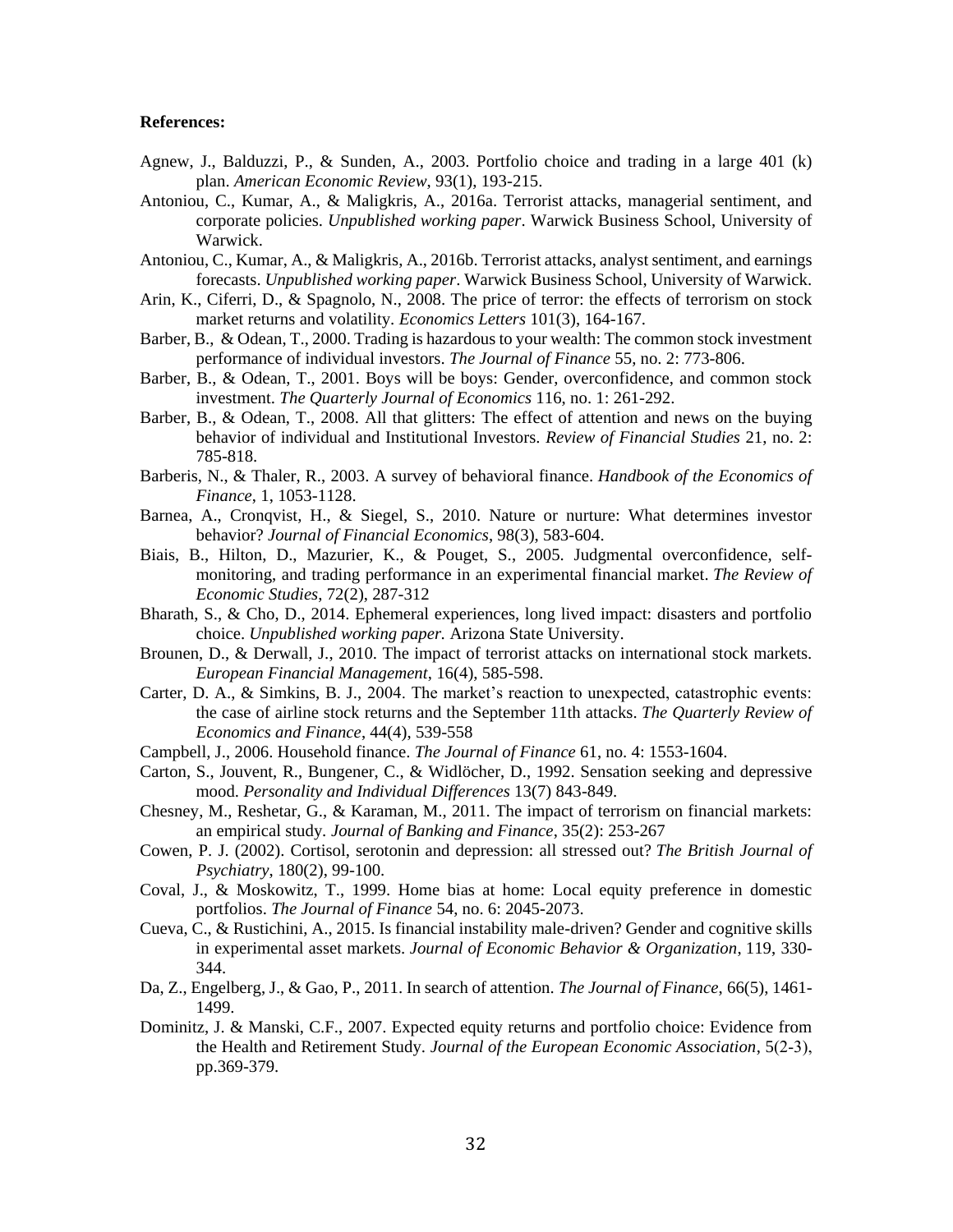- Drakos, K., 2004. Terrorism-induced structural shifts in financial risk: airline stocks in the aftermath of the September 11th terror attacks. *European Journal of Political Economy*, 20(2), 435-446.
- Eckstein, Z., & Tsiddon, D., 2004. Macroeconomic consequences of terror: theory and the case of Israel. *Journal of Monetary Economics*, 51(5), 971-1002.
- Edmans, A., Garcia, D., & Norli, Ø., 2007. Sports sentiment and stock returns. *The Journal of Finance*, 62(4), 1967-1998.
- Enders, W., Sandler, T., & Parise, G., 1992. An econometric analysis of the impact of terrorism on tourism. *Kyklos* 45, no. 4: 531-554.
- Enders, W., & Sandler, T., 1996. Terrorism and foreign direct investment in Spain and Greece. *Kyklos* 49, no. 3: 331-352.
- Enders, W., Sandler, T., & Gaibulloev, K., 2011. Domestic versus transnational terrorism: data, decomposition, and dynamics*. Journal of Peace Research*, 48(3), 319-337.
- Galea, S., Ahern, J., Resnick, H.,Kilpatrick, D., Bucuvalas, M., Gold, J., & Vlahov, D., 2002. Psychological sequelae of the September 11 terrorist attacks in New York City, *New England Journal of Medicine*, 346(13), 982−987.
- Giannetti, M. & Wang, T.Y., 2016. Corporate scandals and household stock market participation. *The Journal of Finance*, 71(6), pp.2591-2636.
- Grinblatt, M., & Keloharju, M., 2001. What makes investors trade? *The Journal of Finance*, 56(2), 589-616.
- Grinblatt, M., & Keloharju, M., 2009. Sensation seeking, overconfidence, and trading activity. The *Journal of Finance*, 64(2), 549-578.
- Grinblatt, M., Keloharju, M., & Linnainmaa, J., 2011. IQ and stock market participation. The *Journal of Finance*, 66(6), 2121-2164.
- Guiso, L., Sapienza, P., & Zingales, L., 2008. Trusting the stock market. *Journal of Finance*, 63(6), pp.2557-2600.
- Guiso, L., Sapienza, P., & Zingales, L., 2018. Time varying risk aversion. *Journal of Financial Economics*, *128*(3), 403-421.
- Graham, R., 2004. With big cities ramping up counterterrorism efforts, is Midwest a hot target for terrorists? CBS DC. N.p., 19 June 2004. Web. 01 June 2017.
- Hobfoll, S., Canetti-Nisim, D., & Johnson, R., 2006. Exposure to terrorism, stress-related mental health symptoms, and defensive coping among Jews and Arabs in Israel. *Journal of Consulting and Clinical Psychology*, 74(2), 207.
- Huddart, S., Lang, M., & Yetman, M. H., 2009. Volume and price patterns around a stock's 52 week highs and lows: Theory and evidence. *Management Science*, 55(1), 16-31.
- Kandasamy, N., Hardy, B., Page, L., Schaffner, M., Graggaber, J., Powlson, A.S., Fletcher, P.C., Gurnell, M. & Coates, J., 2014. Cortisol shifts financial risk preferences. *Proceedings of the National Academy of Sciences*, 111(9), pp.3608-3613.
- Karolyi, G., & Martell, R., 2010 Terrorism and the stock market*. International Review of Applied Finance Issues and Economics*, 2(2), 285-314.
- Kamstra, M., Kramer, L., & Levi, M., 2003. Winter blues: a SAD stock market cycle. *American Economic Review*, 93(1) 324-343.
- Kamstra, M., Kramer, L., Levi, M., & Wermers, R., 2017. Seasonal asset allocation: evidence from mutual fund flows. *Journal of Financial and Quantitative Analysis*, 52(1), pp.71-109.
- Kelly B., & Jiang H., 2014. Tail risk and asset prices. *Review of Financial Studies*, 27(10): 2841- 2871.
- Korniotis, G. M., & Kumar, A., 2010. Cognitive abilities and financial decisions. *Behavioral Finance*, 559-576.
- Kuhnen, C., & Knutson, B., 2011. The influence of affect on beliefs, preferences, and financial decisions. *Journal of Financial and Quantitative Analysis*, 46(03), 605-626.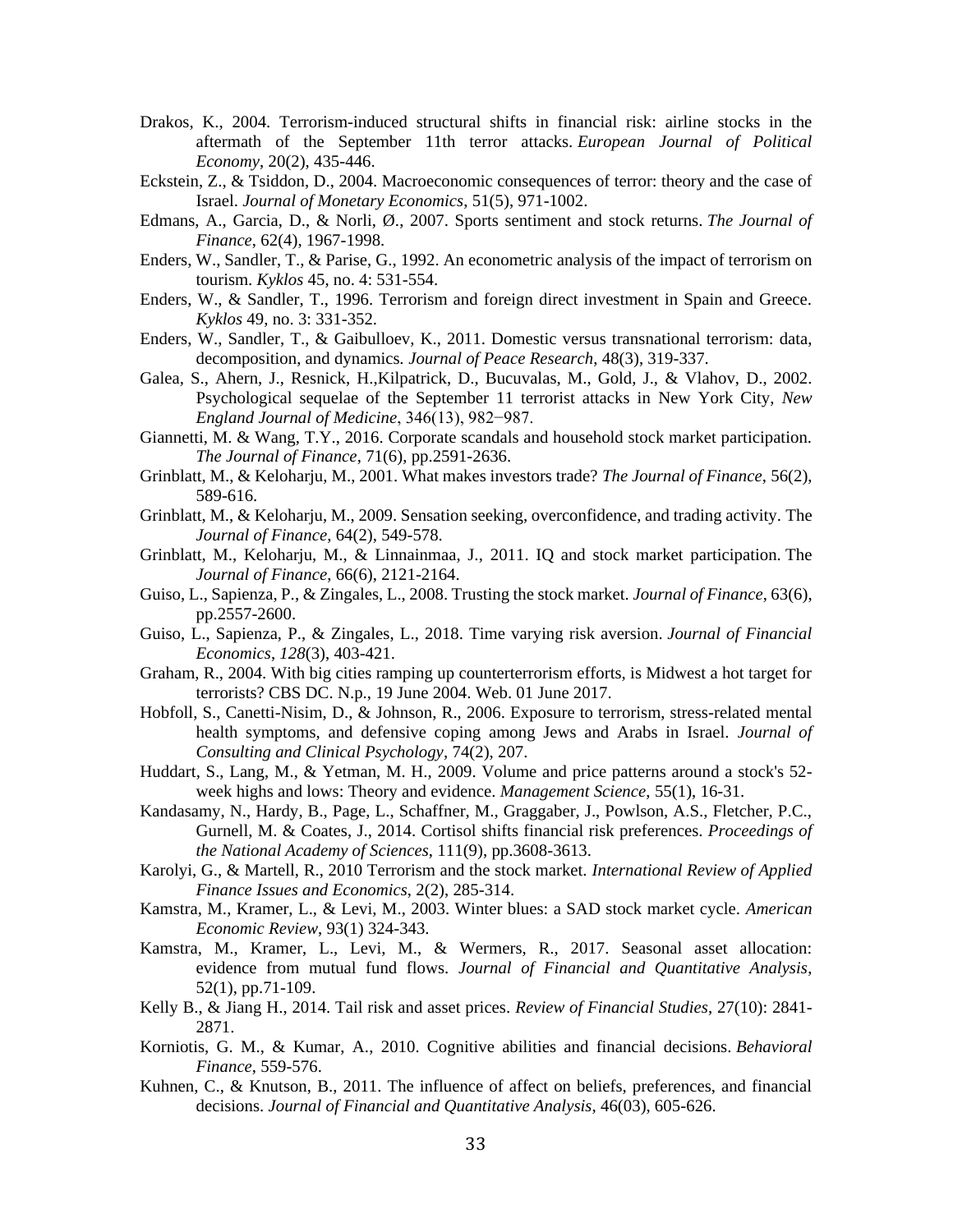- Loughran, T., & Schultz, P., 2004. Weather, stock returns, and the impact of localized trading behavior. *Journal of Financial and Quantitative Analysis*, 39(2), 343-364.
- Mankiw, G., & Zeldes, S., 1991. The consumption of stockholders and nonstockholders. *Journal of Financial Economics* 29, no. 1: 97-112.
- Melnick, R., & Eldor, R., 2010. Small investment and large returns: Terrorism, media and the economy. *European Economic Review*, 54(8), 963-973.
- Morse, A., & Shive, S., 2011. Patriotism in your portfolio. *Journal of Financial Markets*, 14(2), 411-440.
- Odean, T., 1999. Do investors trade too much? American Economic Review, 89(5), 1279-1298
- Puri, M. & Robinson, D.T., 2007. Optimism and economic choice. *Journal of Financial Economics*, 86(1), pp.71-99.
- Riff, S., & Yagil, Y., 2016. Behavioral Factors Affecting the Home Bias Phenomenon: Experimental Tests. *Journal of Behavioral Finance*, 17(3), 267-279.
- Roussanov, N. & Savor, P., 2014. Marriage and managers' attitudes to risk. *Management Science*, 60(10), pp.2496-2508.
- Sandler, T., & Enders, W., 2004. An economic perspective on transnational terrorism. *European Journal of Political Economy* 20(2), 301-316.
- Sandler, T., & Enders, W., 2008. Economic consequences of terrorism in developed and developing countries. *Terrorism, Economic Development, and Political Openness* 17.
- Schlenger, W., Caddell, J., Ebert, L., Jordan, B., Rourke, K., Wilson, D., & Kulka, R., 2002. Psychological reactions to terrorist attacks: findings from the National Study of Americans' Reactions to September 11. *Journal of the American Medical Association* 288(5), 581−588.
- Seasholes, M. S., & Zhu, N., 2010. Individual investors and local bias. *The Journal of Finance*, 65(5), 1987-2010.
- Shum, P., & Faig, M., 2006. What explains household stock holdings? *Journal of Banking & Finance* 30, no. 9: 2579-2597.
- Slone, M., 2000. Responses to media coverage of terrorism. *Journal of Conflict Resolution*, 44(4), 508-522.
- Strong, N., & Xu, X., 2003. Understanding the equity home bias: Evidence from survey data*. Review of Economics and Statistics*, 85(2), 307-312.
- Vissing-Jørgensen, A., 2002. Limited asset market participation and the elasticity of intertemporal substitution. *Journal of Political Economy* 110, no. 4: 825-853.
- Waxman, D., 2011. Living with terror, not living in terror: the impact of chronic terrorism on Israeli society. *Perspectives on Terrorism* 5 (5-6)
- Wong, A., & Carducci, B., 1991. Sensation seeking and financial risk taking in everyday money matters*. Journal of Business and Psychology* 5(4), 525-530.
- Wang, A., & Young, M., 2018. Terrorist Attacks and Investor Risk Preference: Evidence from Mutual Fund Flows. *Working Paper*.
- Yuan, Y., 2015. Market-wide attention, trading, and stock returns. *Journal of Financial Economics*, 116(3), 548-564.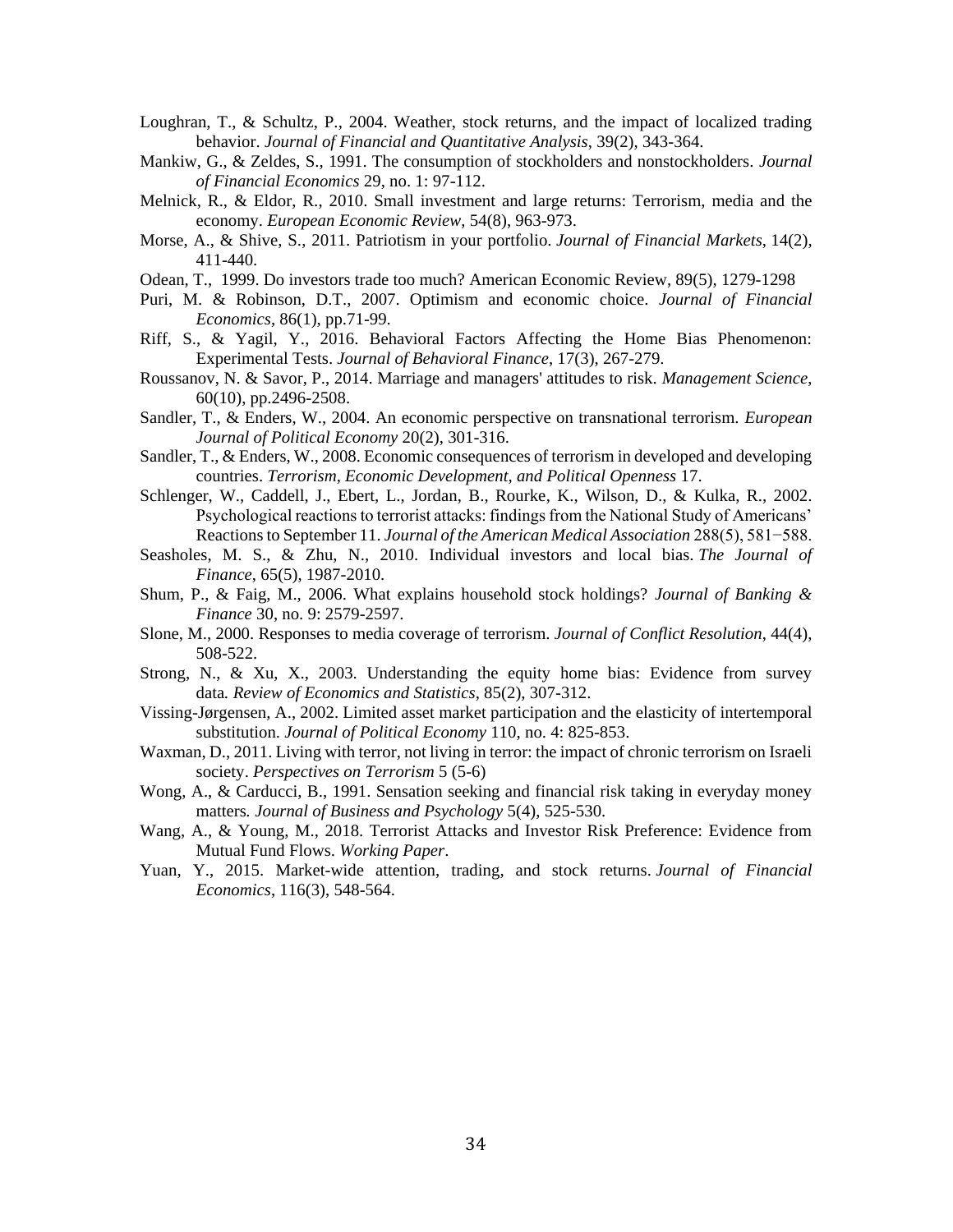## **Table 1: Summary Statistics**

This Table presents summary statistics for the variables used in the paper. Panel A presents variables used in the individual trading regressions. Net Trades is the net dollar amount of buys and sells in a month divided by the lagged value of total account holdings. Buys and Sells are the value of buys and sells each month divided by the lagged value of total account holdings. Number of buy and Number of sells is the log of one plus the number of buys or sells made in each month. S&P 500 is the monthly return of the S&P 500 index. Stock return is the weighted average previous month return of the stocks traded in the previous month, weighted by trade size. Household equity is the total value of stock held by the household and the end of each month. Panel B presents summary statistics for variables used in the PSID regressions. Equity Ratio is the ratio of dollars held in stocks divided by total household wealth. Hold Stocks is a dummy variable that takes the value of 1 if the household owned stocks. Wealth and Income are the reported total assets of the household (net home equity) and the reported Income. Age is the age of the head of the household as designated by PSID. Children is the number of children. Market Return is the return on the S&P 500 in the year prior to the survey. Married is a dummy variable that takes the value of 1 if the head of the household is married.

| Panel A: Individual Trading Data |        |                       |                    |        |                    |
|----------------------------------|--------|-----------------------|--------------------|--------|--------------------|
| Variables                        | Mean   | Standard<br>Deviation | 10th<br>Percentile | Median | 90th<br>Percentile |
|                                  |        |                       |                    |        |                    |
| Number of Attacks                | 2.219  | 2.373                 | 0.000              | 2.000  | 5.000              |
| <b>Net Trades</b>                | 0.011  | 0.255                 | 0.000              | 0.000  | 0.000              |
| <b>Buys</b>                      | 0.077  | 0.597                 | 0.000              | 0.000  | 0.065              |
| Sells                            | 0.047  | 0.267                 | 0.000              | 0.000  | 0.032              |
| Number of Buys                   | 0.235  | 1.135                 | 0.000              | 0.000  | 1.000              |
| Number of Sells                  | 0.157  | 0.921                 | 0.000              | 0.000  | 0.000              |
| S&P 500                          | 0.013  | 0.028                 | $-0.025$           | 0.013  | 0.041              |
| <b>Buys Return</b>               | 0.002  | 0.125                 | 0.000              | 0.000  | 0.000              |
| Sells Return                     | 0.009  | 0.097                 | 0.000              | 0.000  | 0.000              |
| Household Equity (\$)            | 82,132 | 412,849               | 4,888              | 25,450 | 170,640            |
| Panel B: PSID Data               |        |                       |                    |        |                    |

| Variables           | Mean   | <b>Standard Deviation</b> | 10th Percentile | Median | 90th Percentile |
|---------------------|--------|---------------------------|-----------------|--------|-----------------|
|                     |        |                           |                 |        |                 |
| Number of Attacks   | 9.418  | 7.017                     | 4.000           | 7.000  | 19.000          |
| <b>Equity Ratio</b> | 0.042  | 0.128                     | 0.000           | 0.000  | 0.128           |
| <b>Hold Equity</b>  | 0.184  | 0.388                     | 0.000           | 0.000  | 1.000           |
| Wealth $(\$)$       | 148379 | 336694                    | $\theta$        | 28300  | 399000          |
| Income $(\$)$       | 69077  | 113382                    | 8636            | 39250  | 690600          |
| Age                 | 44.828 | 20.521                    | 25,000          | 42,000 | 69,000          |
| Children            | 0.875  | 1.185                     | 0.000           | 0.000  | 3.000           |
| S&P 500             | 0.059  | 0.190                     | $-0.217$        | 0.151  | 0.222           |
| Married             | 0.452  | 0.498                     | 0.000           | 0.000  | 1.000           |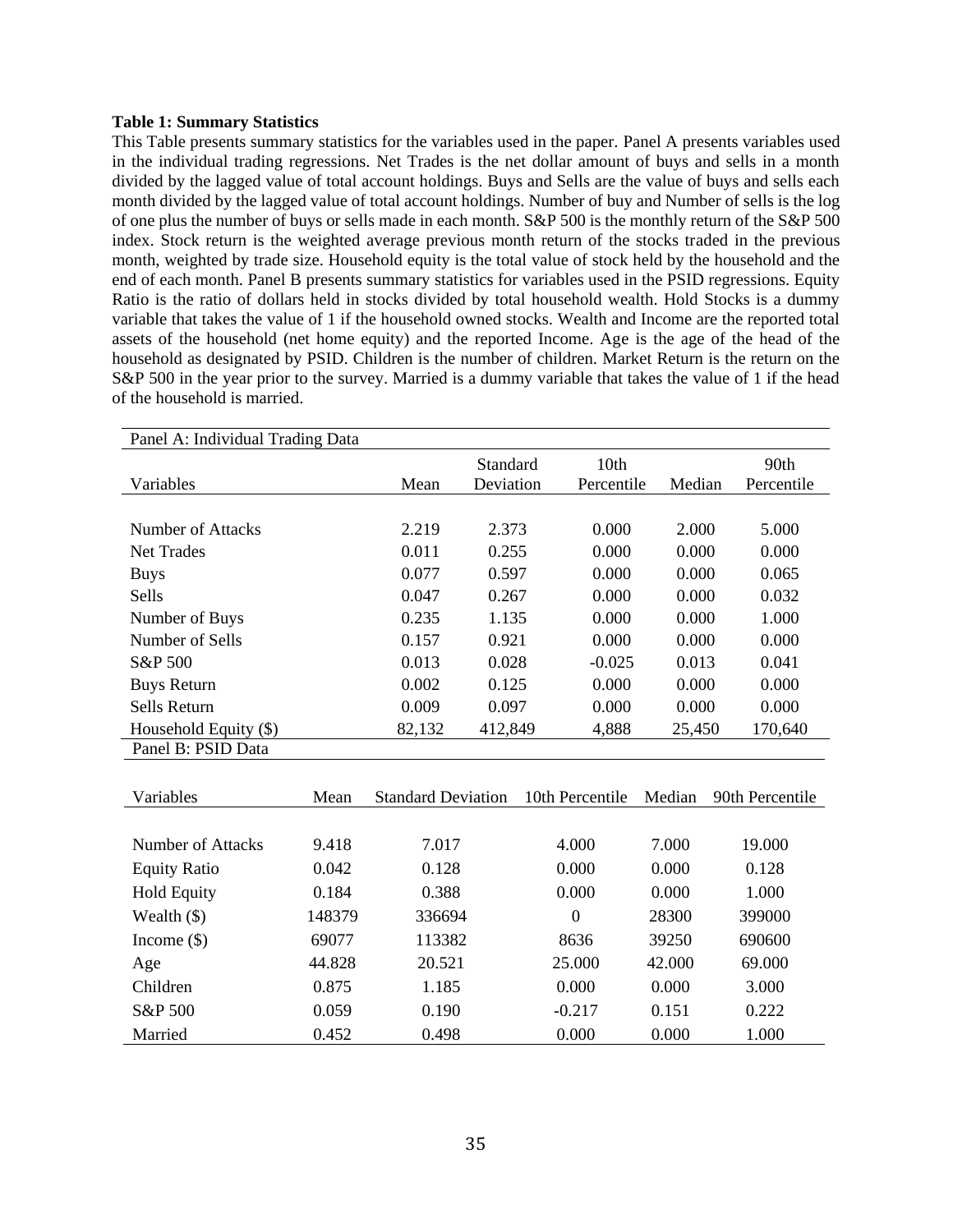#### **Table 2: Net Trades**

This table tests the net value of trades made by investors in the month following an increase in the number of attacks. *Attacks* is the number of attacks each month that cause injuries, deaths or were covered in the news. In Column 1, *Net Trades* is the total value of stocks sold subtracted from the value of stocks purchased, divided by 1 month lagged total equity holdings*.* In Column 2(3), *Buy (Sell)* is the value of purchases (sells) in the month divided by the 1 month lagged total equity holdings. *Market return* is the return of the S&P 500 in month *t-1*. *Buys Return (Sells Return)* is the weighted average return of the stocks bought (sold) in the month *t-1. Total Equity* is the total value of stocks held by the household. Panel A includes all months, while Panel B only includes months where trades are made. All models include household fixed effects and year fixed effects. Robust standard errors in parentheses  $*, **$ , and  $***$  indicate significance at the 10%, 5%, and 1% level, respectively.

|                                  | (1)         | (2)         | (3)         |
|----------------------------------|-------------|-------------|-------------|
| <b>VARIABLES</b>                 | <b>Net</b>  | Buy         | Sell        |
|                                  | Trades      |             |             |
|                                  |             |             |             |
| Log $(1 + \text{Attacks})_{t-1}$ | $-0.006***$ | $-0.012***$ | $-0.011***$ |
|                                  | (0.001)     | (0.003)     | (0.001)     |
| Market Return t-1                | $0.060**$   | $0.423***$  | $0.176***$  |
|                                  | (0.030)     | (0.074)     | (0.031)     |
| Winter $_{t}$                    | $-0.006**$  | $0.011**$   | $0.011***$  |
|                                  | (0.002)     | (0.005)     | (0.002)     |
| Spring $t$                       | $-0.006***$ | $0.016***$  | $-0.000$    |
|                                  | (0.002)     | (0.005)     | (0.002)     |
| $Summer_t$                       | $-0.014***$ | $-0.017***$ | $-0.009***$ |
|                                  | (0.002)     | (0.005)     | (0.002)     |
| Buys Return <sub>t</sub>         | 0.006       | $0.132***$  | $0.057***$  |
|                                  | (0.006)     | (0.019)     | (0.009)     |
| Sells Return $t$                 | $0.073***$  | $0.152***$  | $0.302***$  |
|                                  | (0.010)     | (0.022)     | (0.022)     |
| Net Purchases $t-1$              | $-0.071***$ |             |             |
|                                  | (0.009)     |             |             |
| Log (House Equity) $t$           | $-0.072***$ | $-0.021**$  | $-0.053***$ |
|                                  | (0.004)     | (0.009)     | (0.003)     |
| Buy Value <sub>t-1</sub>         |             | $0.120***$  |             |
|                                  |             | (0.015)     |             |
| Sell Value $_{t-1}$              |             |             | $0.231***$  |
|                                  |             |             | (0.012)     |
|                                  |             |             |             |
| Observations                     | 255,830     | 255,830     | 255,830     |
| R-squared                        | 0.035       | 0.019       | 0.090       |
| Number of households             | 5,726       | 5,726       | 5,726       |
| <b>Household Fixed Effects</b>   | Yes         | Yes         | Yes         |
| <b>Year Fixed Effects</b>        | Yes         | Yes         | Yes         |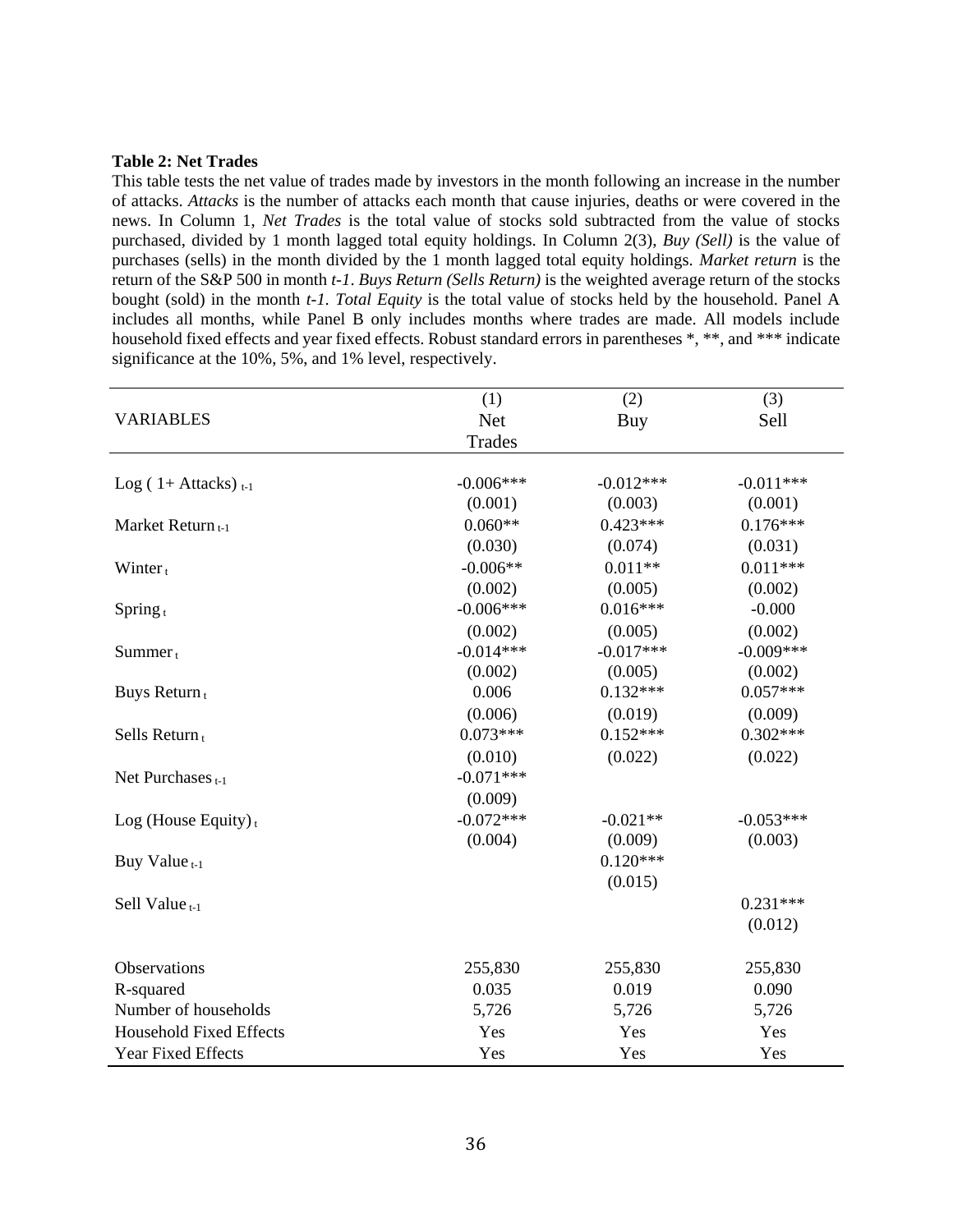| Panel B: Months with Trades      |                             |             |             |
|----------------------------------|-----------------------------|-------------|-------------|
| <b>VARIABLES</b>                 | (1)<br><b>Net</b><br>Trades | (2)<br>Buy  | (3)<br>Sell |
|                                  |                             |             |             |
| Log $(1 + \text{Attacks})_{t-1}$ | $-0.011***$                 | $-0.017***$ | $-0.018***$ |
|                                  | (0.002)                     | (0.006)     | (0.002)     |
| Market Return t-1                | 0.033                       | $0.413***$  | $0.167***$  |
|                                  | (0.053)                     | (0.131)     | (0.052)     |
| Winter $t$                       | $-0.018***$                 | $-0.005$    | $0.006*$    |
|                                  | (0.004)                     | (0.009)     | (0.004)     |
| Spring $t$                       | $-0.014***$                 | $0.016*$    | $-0.006$    |
|                                  | (0.004)                     | (0.009)     | (0.004)     |
| $Summer_t$                       | $-0.027***$                 | $-0.024***$ | $-0.015***$ |
|                                  | (0.004)                     | (0.009)     | (0.004)     |
| Buys Return <sub>t</sub>         | 0.004                       | $0.105***$  | $0.046***$  |
|                                  | (0.006)                     | (0.018)     | (0.008)     |
| Sells Return <sub>t</sub>        | $0.037***$                  | $-0.008$    | $0.214***$  |
|                                  | (0.009)                     | (0.021)     | (0.017)     |
| Net Purchases <sub>t-1</sub>     | $-0.093***$                 |             |             |
|                                  | (0.008)                     |             |             |
| Log (House Equity) $t$           | $-0.145***$                 | $-0.087***$ | $-0.132***$ |
|                                  | (0.006)                     | (0.015)     | (0.005)     |
| Buy Value t-1                    |                             | $0.110***$  |             |
|                                  |                             | (0.017)     |             |
| Sell Value t-1                   |                             |             | $0.213***$  |
|                                  |                             |             | (0.013)     |
| Num. of Buys <sub>t-1</sub>      |                             |             |             |
| Num. of Sells <sub>t-1</sub>     |                             |             |             |
|                                  |                             |             |             |
| <b>Observations</b>              | 137,879                     | 137,879     | 137,879     |
| R-squared                        | 0.070                       | 0.018       | 0.110       |
| Number of households             | 5,700                       | 5,700       | 5,700       |
| <b>Household Fixed Effects</b>   | Yes                         | Yes         | Yes         |
| <b>Year Fixed Effects</b>        | Yes                         | Yes         | Yes         |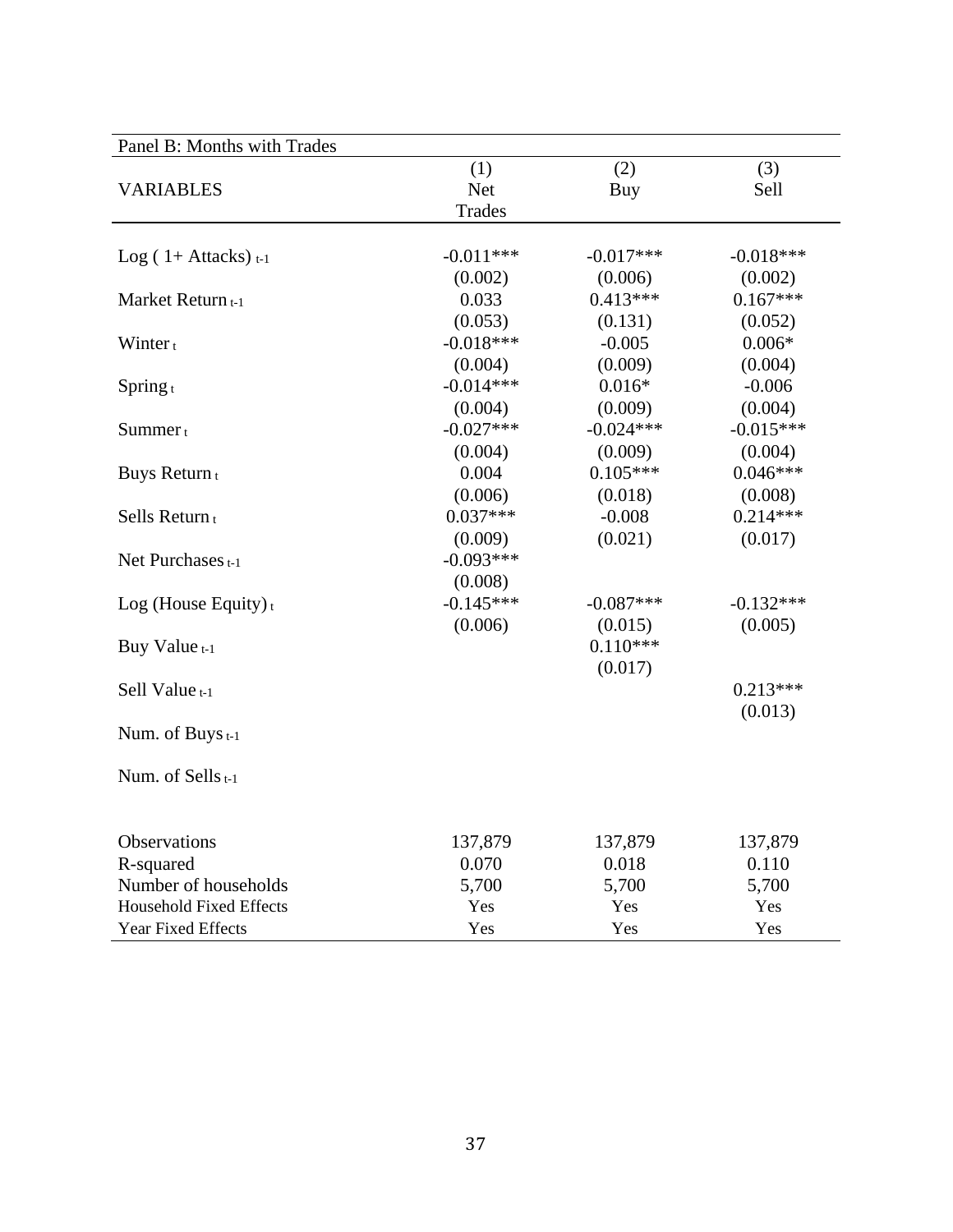## **Table 3: PSID and Market Participation**

Using PSDI survey data, this table examines the market participation, savings and trading behavior of households during the year of an increase in the number of attacks. *Attacks* is the number of attacks each year that cause injuries, deaths or were covered in the news. In Column 1, *Equity Ratio* is the ratio of dollars held in stocks divided by total household wealth. In Column 2, *Hold Stocks* is a dummy variable that takes the value of 1 if the household owned stocks. In Column 3, *Save Ratio* is the ratio of dollars held in savings accounts divided by total household wealth. In Column 4, *Buy* is a dummy variable that takes the value of 1 if the household reported that they made more stock purchases than sales. In Column 5, *Sell* is a dummy variable that takes the value of 1 if the household sold more stock than they purchase. Finally, in Column 6, *Net Buy* is created by taking 1 plus the natural log of the estimated value of the net purchases made by the household in the past year. *Equity Ratio t-2* is the reported household equity ratio from the previous survey. *Wealth* and *Income* are the log of the total household assets, and total household income, respectively. *Age* is the age of the head of the household as designated by PSID. *Children* is the number of children. *Market Return* is the return on the S&P 500 in the year prior to the survey. *Married* is a dummy variable that takes the value of 1 if the head of the household is married. All models include household fixed effects state fixed effects and year fixed effects. Robust standard errors in parentheses \*, \*\*, and \* level, respectively.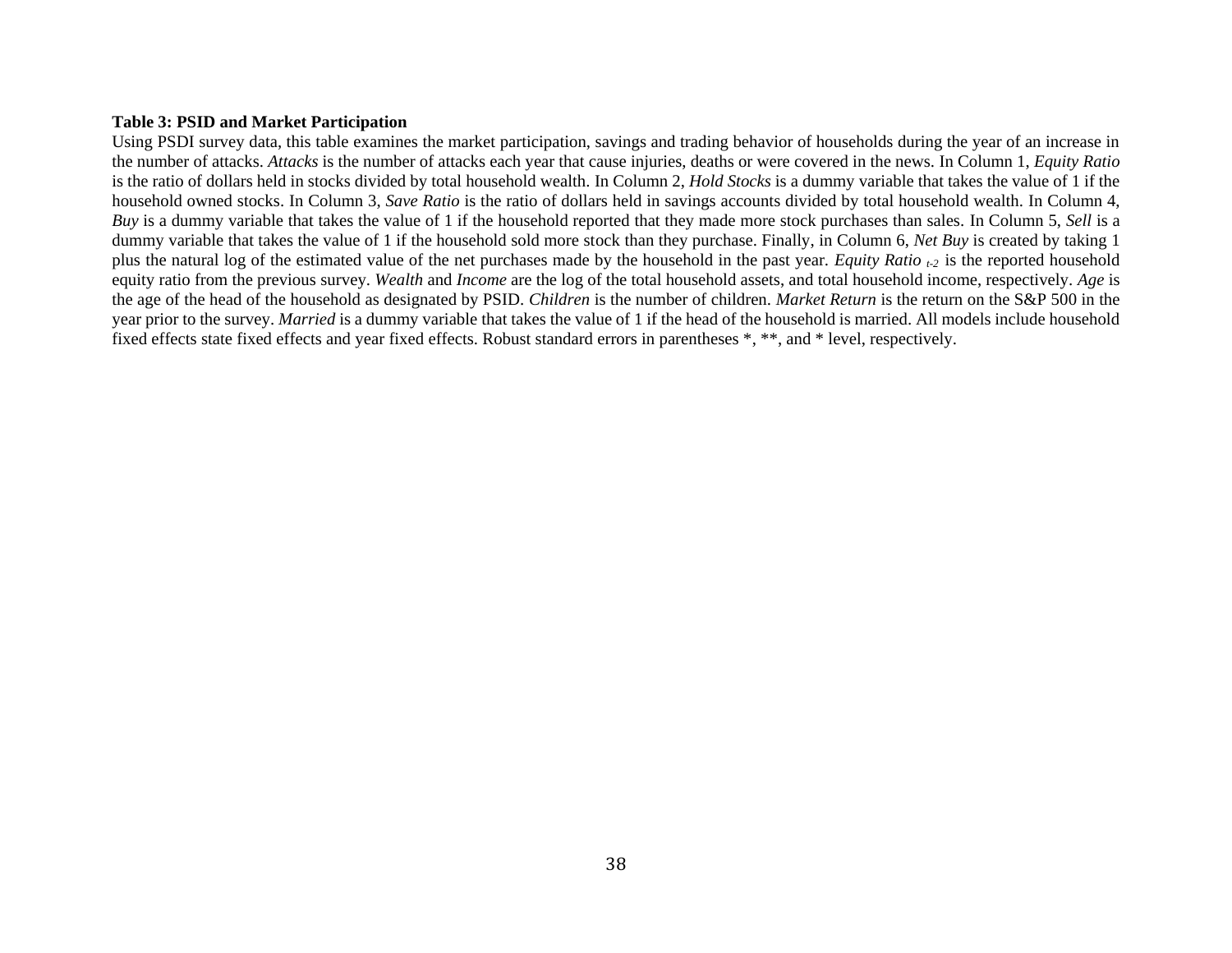|                                  | (1)             | (2)                | (3)         | (4)         | (5)         | (6)         |
|----------------------------------|-----------------|--------------------|-------------|-------------|-------------|-------------|
| <b>VARIABLES</b>                 | Equity<br>Ratio | <b>Hold Stocks</b> | Save        | Buy         | Sell        | Net Buy     |
|                                  |                 |                    |             |             |             |             |
| Log $(1 + \text{Attacks})_{t-1}$ | 0.004           | $-0.122**$         | $0.063***$  | $-0.053***$ | $-0.018***$ | $-1.629***$ |
|                                  | (0.016)         | (0.050)            | (0.016)     | (0.010)     | (0.007)     | (0.359)     |
| Equity Ratio $_{t-2}$            | 0.000           | 0.009              | 0.007       | 0.018       | $0.045***$  | 3.920***    |
|                                  | (0.012)         | (0.021)            | (0.012)     | (0.012)     | (0.009)     | (0.454)     |
| Log(wealth)                      | $0.013***$      | $0.025***$         | $-0.014***$ | $0.001***$  | $0.001**$   | $0.224***$  |
|                                  | (0.001)         | (0.001)            | (0.002)     | (0.000)     | (0.000)     | (0.012)     |
| Log(Income)                      | $0.003**$       | $0.011***$         | $0.004*$    | $0.003***$  | $-0.002**$  | $0.078***$  |
|                                  | (0.001)         | (0.003)            | (0.002)     | (0.001)     | (0.001)     | (0.027)     |
| Log(Head age)                    | $-0.123***$     | 0.076              | $-0.439***$ | $0.094**$   | 0.034       | $2.023***$  |
|                                  | (0.031)         | (0.076)            | (0.055)     | (0.040)     | (0.022)     | (0.759)     |
| Child                            | $-0.003**$      | $-0.002$           | $-0.005**$  | $-0.004**$  | $-0.002$    | $-0.013$    |
|                                  | (0.001)         | (0.004)            | (0.002)     | (0.002)     | (0.001)     | (0.036)     |
| Market Return                    | 0.128           | $7.620**$          | $-3.105***$ | $1.114**$   | 0.140       | 82.623***   |
|                                  | (1.022)         | (3.317)            | (0.873)     | (0.550)     | (0.391)     | (20.721)    |
| Married                          | $0.011**$       | $-0.017$           | $0.044***$  | $-0.003$    | 0.001       | $-0.230*$   |
|                                  | (0.005)         | (0.012)            | (0.009)     | (0.006)     | (0.005)     | (0.124)     |
| Observations                     | 49,524          | 51,530             | 49,524      | 51,530      | 51,530      | 44,458      |
| R-squared                        | 0.037           | 0.045              | 0.032       | 0.023       | 0.008       | 0.053       |
| Number of Households             | 12,565          | 13,251             | 12,565      | 13,251      | 13,251      | 13,002      |
| <b>Household Fixed Effects</b>   | Yes             | Yes                | Yes         | Yes         | Yes         | Yes         |
| <b>Year Fixed Effects</b>        | Yes             | Yes                | Yes         | Yes         | Yes         | Yes         |
| <b>State Fixed Effects</b>       | Yes             | Yes                | Yes         | Yes         | Yes         | Yes         |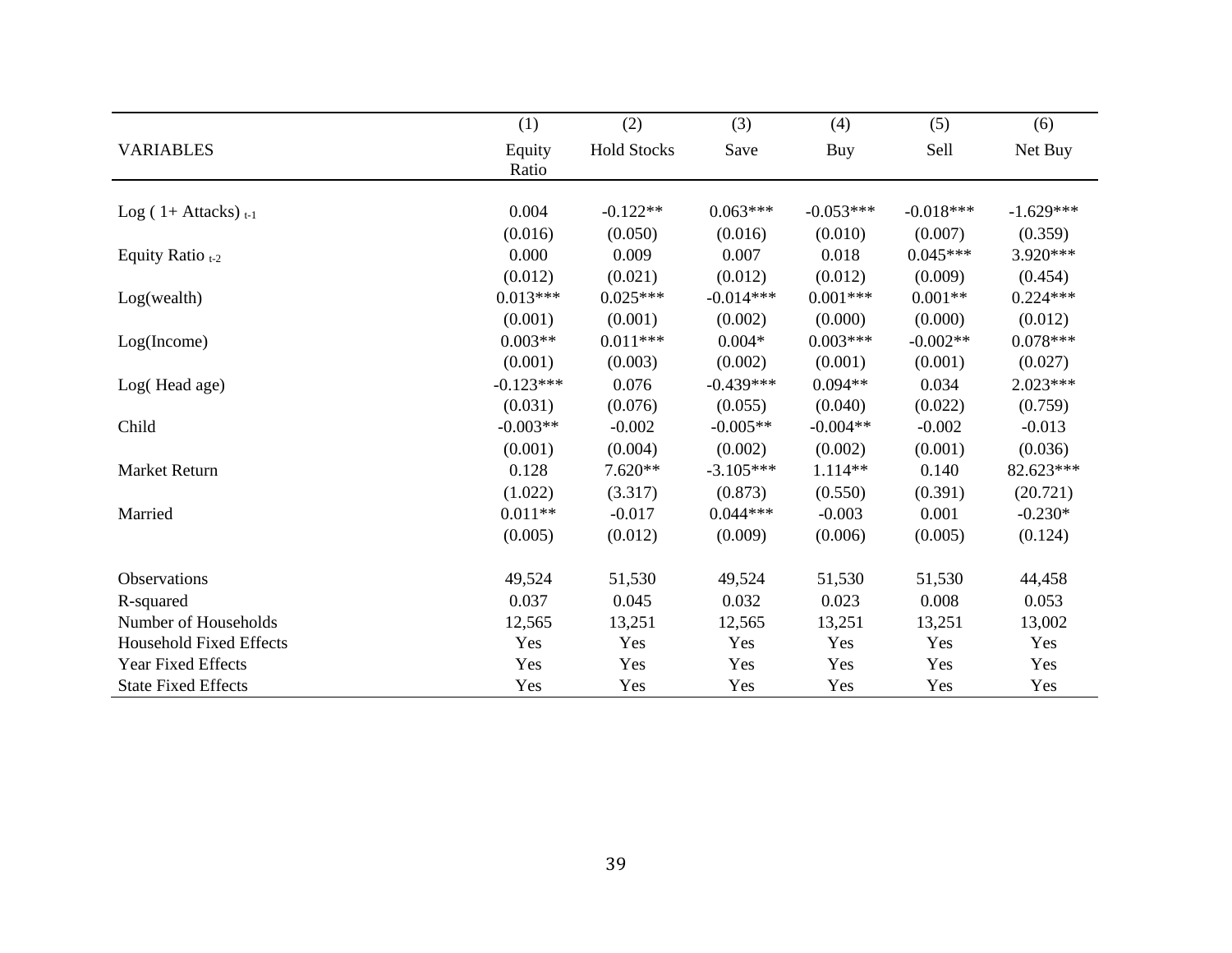## **Table 4: Proximity and Local Characteristics**

This table examine the effect that location has on investor's reaction to attacks. *Attacks* is the number of attacks each month that cause injuries, deaths or were covered in the news In Panel A, *In State* is a dummy variable that takes the value of 1 if the household occupants lived in the state of the attack. In Panel A, *Vulnerable* is a dummy variable that takes the value of 1 if the household occupants lived in the state of the attack or lives in a large city outside the state of the attack. A city is considered large if it is located in a county with a population greater than 1,000,000. All dependent variables and controls are defined the same as in Table 2. All models include household fixed effects and year fixed effects. Robust standard errors in parentheses \*, \*\*, and \*\*\* indicate significance at the 10, 5 and 1% level respectively.

| Panel A: Same State                                |           |             |             |
|----------------------------------------------------|-----------|-------------|-------------|
|                                                    | (1)       | (2)         | (3)         |
| <b>VARIABLES</b>                                   | Net Trade | Buy         | Sell        |
|                                                    |           |             |             |
| Log $(1 + \text{Attacks})_{t-1}$                   | $-0.004$  | $-0.023***$ | $-0.018***$ |
|                                                    | (0.003)   | (0.007)     | (0.003)     |
| Log (1+ Attacks) $_{t-1}$ In State                 | $-0.011*$ | $-0.016$    | 0.007       |
|                                                    | (0.006)   | (0.012)     | (0.007)     |
| Observations                                       | 61,366    | 61,366      | 61,366      |
| R-squared                                          | 0.044     | 0.019       | 0.096       |
| Number of households                               | 1,367     | 1,367       | 1,367       |
| Controls                                           | Yes       | Yes         | Yes         |
| <b>Household Fixed Effects</b>                     | Yes       | Yes         | Yes         |
| Year Fixed Effects                                 | Yes       | Yes         | Yes         |
| Panel B: Vulnerability                             |           |             |             |
|                                                    | (1)       | (2)         | (3)         |
| <b>VARIABLES</b>                                   | Net Trade | Buy         | Sell        |
| Log $(1+Attacks)$ t-1                              | $-0.004$  | $-0.024***$ | $-0.018***$ |
|                                                    | (0.003)   | (0.007)     | (0.003)     |
| Log $(1 + \text{Attacks}) t-1 * \text{Vulnerable}$ | $-0.012*$ | $-0.003$    | $0.017*$    |
|                                                    | (0.007)   | (0.015)     | (0.009)     |
| Observations                                       | 61,366    | 61,366      | 61,366      |
| R-squared                                          | 0.044     | 0.019       | 0.096       |
| Number of households                               | 1,367     | 1,367       | 1,367       |
| Controls                                           | Yes       | Yes         | Yes         |
| <b>Household Fixed Effects</b>                     | Yes       | Yes         | Yes         |
| Year Fixed Effects                                 | Yes       | Yes         | Yes         |
|                                                    |           |             |             |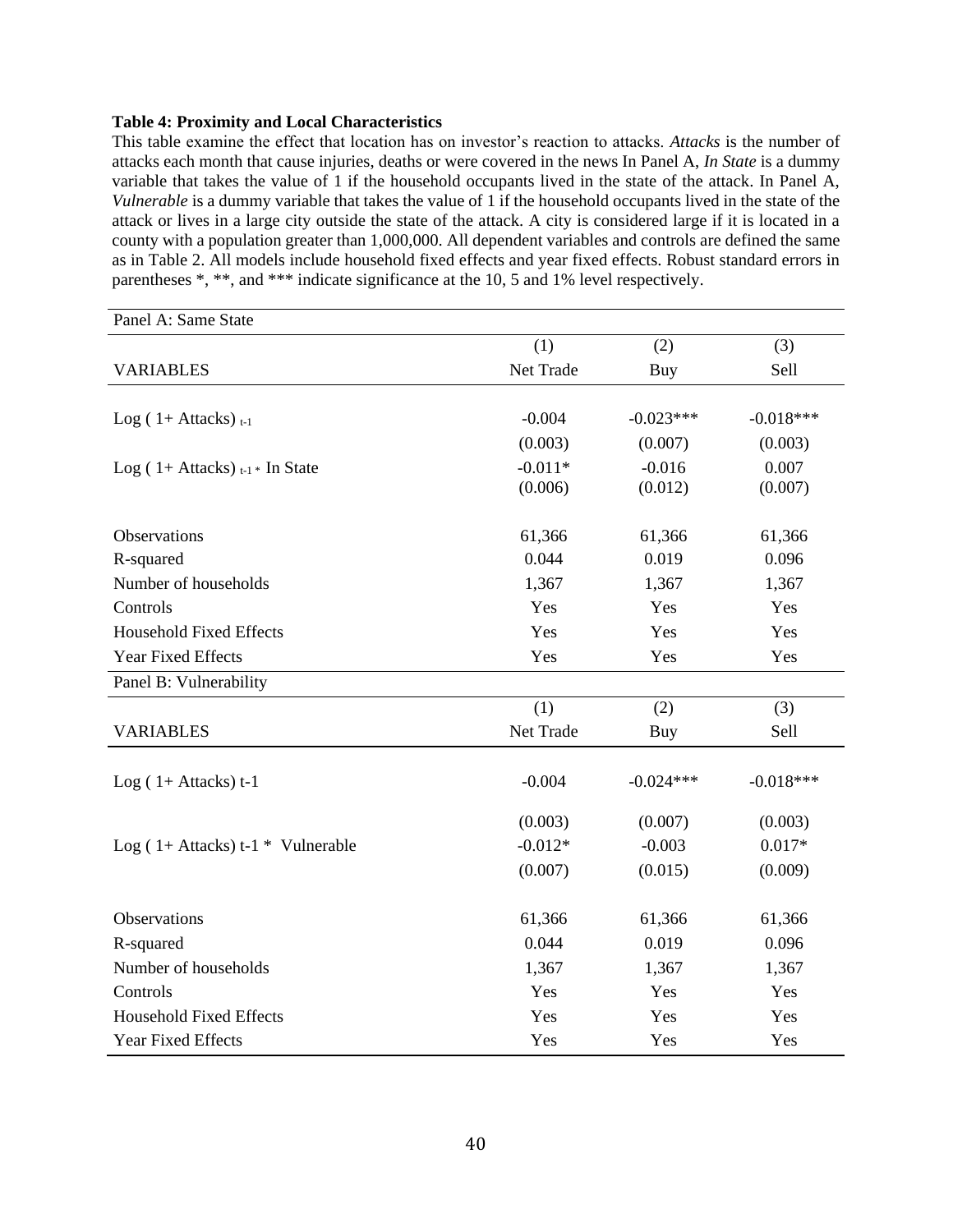## **Table 5: Gender and Family Characteristics**

In this table we examine the effect that gender and relationship status have on investor behavior after an attack. *Net Trades, Net Buy, and Net Sell* are defined the same as in Table 2. *Attacks* is the number of attacks each month that cause injuries, deaths or were covered in the news. In Panel A, Column 1-3 includes individual account of which the head of the household identifies as a male. Column 4-6 includes individual account of which the head of the household identifies as a female. In Panel B, Column 1-3 includes individual account of which the head of the household is single. Column 4-6 includes individual account of which the head of the household is married. All controls are defined the same as in Table 2. All models include household fixed effects and year fixed effects. Robust standard errors in parentheses \*, \*\*, and \*\*\* indicate significance at the 10, 5 and 1% level respectively

| Panel A: Gender           |                   |             |             |                   |             |            |  |
|---------------------------|-------------------|-------------|-------------|-------------------|-------------|------------|--|
|                           |                   | Male        |             |                   | Female      |            |  |
|                           | (1)               | (2)         | (3)         | (4)               | (5)         | (6)        |  |
| <b>VARIABLES</b>          | <b>Net Trades</b> | <b>Buys</b> | Sells       | <b>Net Trades</b> | <b>Buys</b> | Sells      |  |
|                           |                   |             |             |                   |             |            |  |
| $Log(1 + Attacks)$        | $-0.005$          | $-0.030***$ | $-0.022***$ | $-0.003$          | $-0.014$    | $-0.007$   |  |
|                           | (0.003)           | (0.009)     | (0.004)     | (0.009)           | (0.018)     | (0.012)    |  |
| <b>Observations</b>       | 42,876            | 42,876      | 42,876      | 4,007             | 4,007       | 4,007      |  |
| R-squared                 | 0.054             | 0.019       | 0.102       | 0.050             | 0.086       | 0.169      |  |
| Number of house           | 961               | 961         | 961         | 91                | 91          | 91         |  |
| Controls                  | <b>Yes</b>        | <b>Yes</b>  | <b>Yes</b>  | <b>Yes</b>        | Yes         | <b>Yes</b> |  |
| <b>Year Fixed Effects</b> | <b>Yes</b>        | <b>Yes</b>  | <b>Yes</b>  | <b>Yes</b>        | Yes         | Yes        |  |
| Household Fixed Effects   | Yes               | Yes         | Yes         | Yes               | Yes         | Yes        |  |

Panel B: Relationship

|                                | Single            |             |          | Married           |             |              |
|--------------------------------|-------------------|-------------|----------|-------------------|-------------|--------------|
|                                | (1)               | (2)         | (3)      | (4)               | (5)         | (6)          |
| <b>VARIABLES</b>               | <b>Net Trades</b> | <b>Buys</b> | Sells    | <b>Net Trades</b> | <b>Buys</b> | <b>Sells</b> |
|                                |                   |             |          |                   |             |              |
| $Log(1 + Attacks)$             | 0.007             | $-0.020$    | $-0.009$ | $-0.011***$       | $-0.037***$ | $-0.023***$  |
|                                | (0.007)           | (0.022)     | (0.007)  | (0.004)           | (0.011)     | (0.005)      |
|                                |                   |             |          |                   |             |              |
| <b>Observations</b>            | 8,575             | 8,575       | 8,575    | 28,823            | 28,823      | 28,823       |
| R-squared                      | 0.084             | 0.013       | 0.103    | 0.052             | 0.032       | 0.111        |
| Number of house                | 200               | 200         | 200      | 643               | 643         | 643          |
| Controls                       | Yes               | Yes         | Yes      | Yes               | Yes         | Yes          |
| <b>Year Fixed Effects</b>      | Yes               | Yes         | Yes      | Yes               | Yes         | Yes          |
| <b>Household Fixed Effects</b> | Yes               | Yes         | Yes      | Yes               | Yes         | Yes          |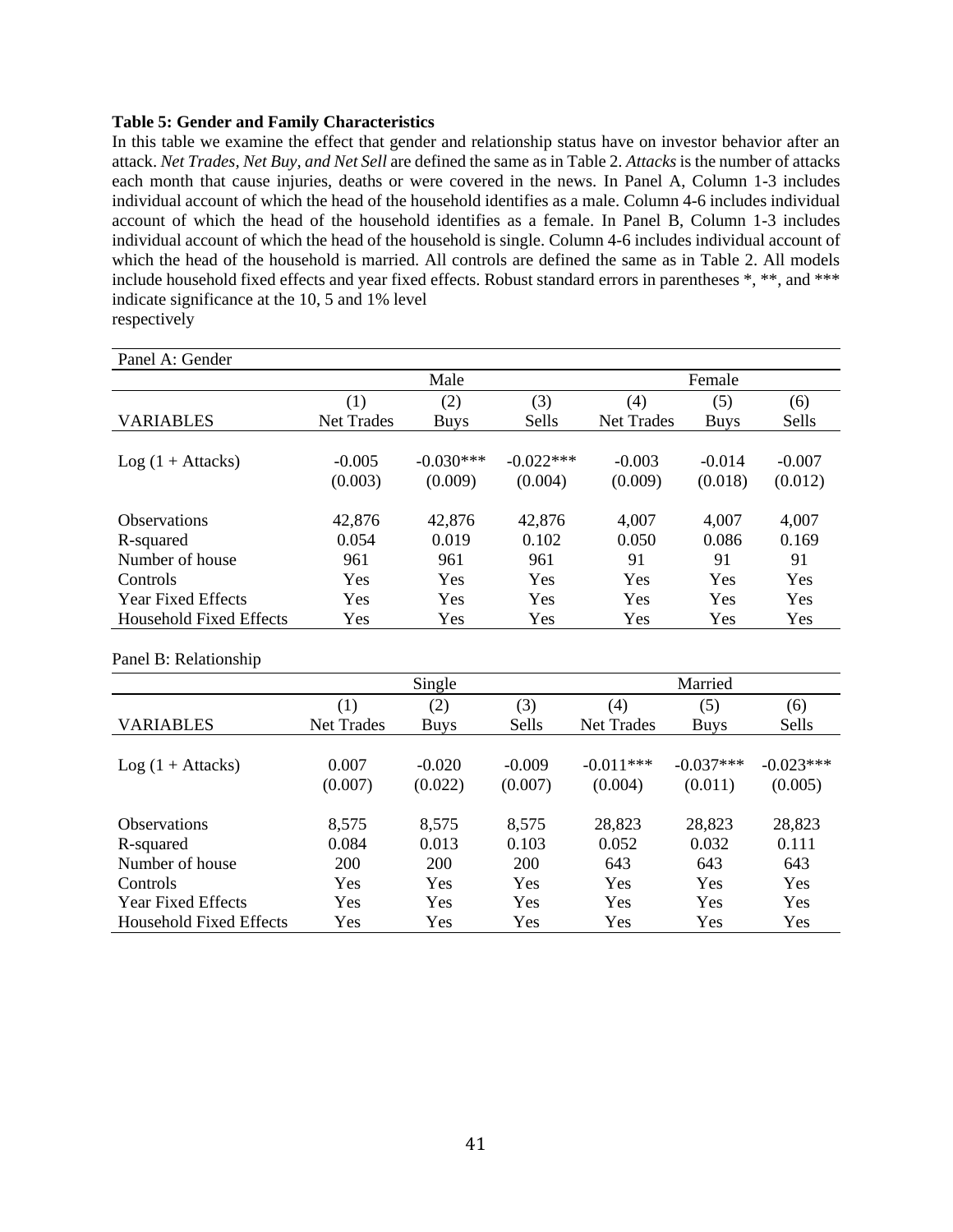## **Table 6: Risky Stocks**

In this table, we examine the propensity of investors to buy high risk stocks following an increase in attacks. In Columns 1 to 3 we identify stocks that have high idiosyncratic volatility. In Columns 4 to 6 we examine stocks that have high idiosyncratic skewness. To identify stocks as high risk, we calculate the idiosyncratic volatility (skewness) based on the 252-day rolling regression. Then for each day in the sample we define those stocks in the top half as high idiosyncratic volatility (skewness). The depended variable is defined as the percentage of total purchases in each month that are high idiosyncratic volatility (skewness) stocks. *Attacks* is the number of attacks each month that cause injuries, deaths or were covered in the news. In columns 2 and 4 a subsample of the households is taken to include only those households that frequently trade high idiosyncratic volatility (skewness) stocks (top  $25<sup>th</sup>$  percentile). In columns 3 and 6 the same subsample is used, but we run a zero inflated Poisson model. The controls are the same as Table 2. Robust standard errors in parentheses \*, \*\*, and \*\*\* indicate significance at the 10, 5 and 1% level respectively.

|                           | <b>High Idiosyncratic Volatility</b> |                  |             | <b>High Idiosyncratic Skewness</b> |                  |             |
|---------------------------|--------------------------------------|------------------|-------------|------------------------------------|------------------|-------------|
|                           | (1)                                  | (2)              | (3)         | (4)                                | (5)              | (6)         |
| <b>VARIABLES</b>          | <b>Full Panel</b>                    | <b>Sub Panel</b> | <b>ZIP</b>  | <b>Full Panel</b>                  | <b>Sub Panel</b> | <b>ZIP</b>  |
|                           |                                      |                  |             |                                    |                  |             |
| $Log(1 + Attacks)$        | $-0.006***$                          | $-0.012***$      | $-0.027***$ | $-0.008***$                        | $-0.011***$      | $-0.028***$ |
|                           | (0.001)                              | (0.003)          | (0.007)     | (0.001)                            | (0.003)          | (0.007)     |
|                           |                                      |                  |             |                                    |                  |             |
| <b>Observations</b>       | 255,830                              | 65,567           | 65,567      | 255,830                            | 66,819           | 66,819      |
| R-squared                 | 0.052                                | 0.060            |             | 0.060                              | 0.073            |             |
| Number of house           | 5,726                                | 1,389            |             | 5,726                              | 1,414            |             |
| Controls                  | Yes                                  | Yes              | Yes         | Yes                                | Yes              | <b>Yes</b>  |
| <b>Year Fixed Effects</b> | Yes                                  | Yes              | Yes         | Yes                                | Yes              | <b>Yes</b>  |
| Household Fixed Effects   | Yes                                  | <b>Yes</b>       | Yes         | Yes                                | Yes              | Yes         |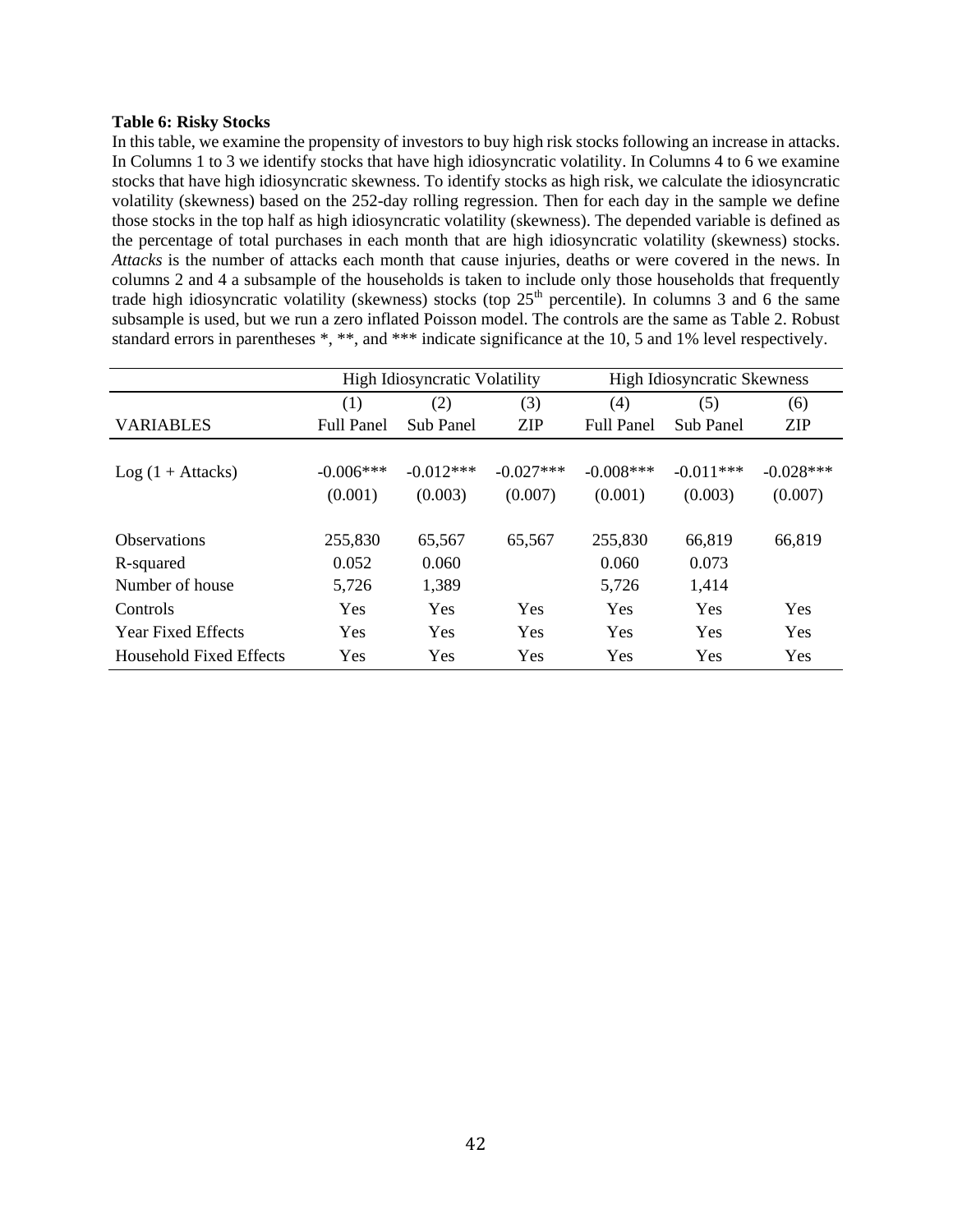## **Table 7: Flight Home Effect**

This table examines a possible flight home effect exhibited by investors following attacks. The dependent variable is the percentage of a month's total buys, based on dollar value, that are firms located in the same state as the investor. *Attacks* is the number of attacks each month that cause injuries, deaths or were covered in the news. *In State* is a dummy variable that takes the value of 1 if the household occupants lived in the state of the attack. Column 1 uses a fixed effect OLS model and Column 2 uses a zero inflated Poisson model. All dependent variables and controls are defined the same as in Table 2. All models include household fixed effects and year fixed effects. Robust standard errors in parentheses  $*, **$ , and  $***$  indicate significance at the 10, 5 and 1% level respectively.

|                                | % of Buy That are local stocks |               |  |  |  |
|--------------------------------|--------------------------------|---------------|--|--|--|
|                                | (1)                            | (2)           |  |  |  |
| <b>VARIABLES</b>               | <b>Full Panel</b>              | Zero Inflated |  |  |  |
|                                |                                |               |  |  |  |
| In State $*$ Log (1 + Attacks) | $0.008*$                       | $0.088***$    |  |  |  |
|                                | (0.004)                        | (0.022)       |  |  |  |
| $Log(1 + Attacks)$             | 0.002                          | 0.014         |  |  |  |
|                                | (0.001)                        | (0.011)       |  |  |  |
| <b>Observations</b>            | 105,392                        | 105,392       |  |  |  |
| R-squared                      | 0.559                          |               |  |  |  |
| Number of house                | 1,331                          |               |  |  |  |
| Controls                       | Yes                            | Yes           |  |  |  |
| <b>Year Fixed Effects</b>      | Yes                            | Yes           |  |  |  |
| <b>House Fixed Effects</b>     | Yes                            | Yes           |  |  |  |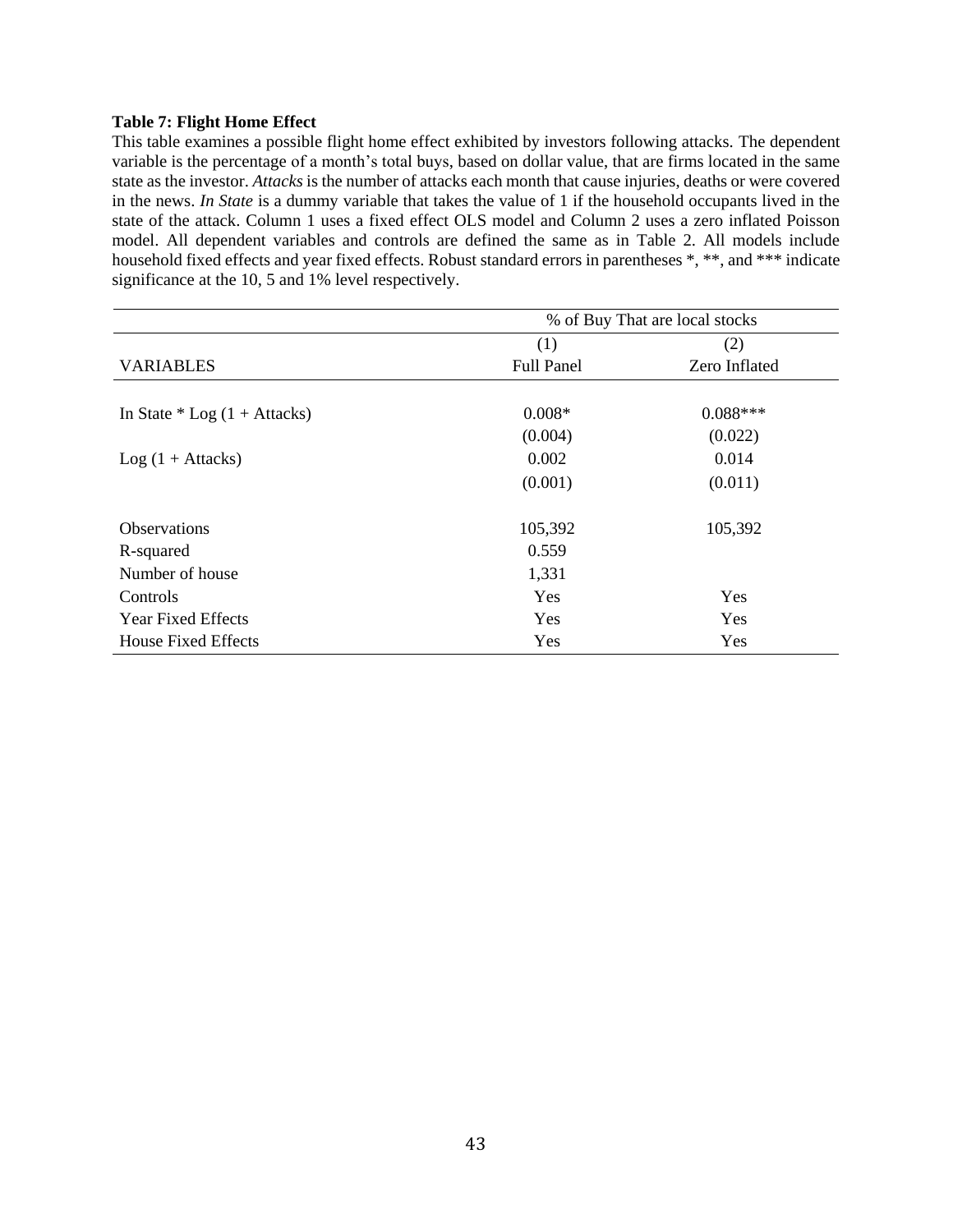## **Table 8: Attacks and Attention**

In this table, we examine the propensity of investors to buy attention stocks following an increase in attacks. To identify high attention stocks, we follow the methodology from Barber and Odean (2008). In Columns 1 to 3 we identify high attention as the top decile and in Columns 4 to 6 we identify stocks in the top 5% as high attention. The dependent variable is defined as the percentage of total purchases in each month that are high attention stocks. *Attacks* is the number of attacks each month that cause injuries, deaths or were covered in the news. In columns 2 and 4 a subsample of the households is taken to include only those households that frequently trade high attention stocks (top  $25<sup>th</sup>$  percentile). In Columns 3 and 6 the same subsample is used, but we run a zero inflated Poisson model. The controls are the same as Table 2. Robust standard errors in parentheses \*, \*\*, and \*\*\* indicate significance at the 10, 5 and 1% level respectively.

|                                | (1)               | (2)         | (3)         | (4)               | (5)         | (6)         |
|--------------------------------|-------------------|-------------|-------------|-------------------|-------------|-------------|
| <b>VARIABLES</b>               | <b>Full Panel</b> | Sub Sample  | <b>ZIP</b>  | <b>Full Panel</b> | Sub Sample  | <b>ZIP</b>  |
|                                | Top 10%           | Panel Top   | Top 10%     | Top $5%$          | Panel Top   | Top $5%$    |
|                                |                   | 10%         |             |                   | 5%          |             |
|                                |                   |             |             |                   |             |             |
| $Log(1 + Attacks)$             | $-0.008***$       | $-0.010***$ | $-0.079***$ | $-0.004***$       | $-0.007***$ | $-0.099***$ |
|                                | (0.001)           | (0.002)     | (0.010)     | (0.001)           | (0.002)     | (0.014)     |
| <b>Observations</b>            | 255,830           | 66,847      | 66,847      | 255,830           | 67,029      | 67,029      |
| R-squared                      | 0.033             | 0.048       |             | 0.036             | 0.057       |             |
| Number of house                | 5,726             | 1,394       |             | 5,726             | 1,423       |             |
| Controls                       | Yes               | <b>Yes</b>  | Yes         | <b>Yes</b>        | Yes         | <b>Yes</b>  |
| <b>Year Fixed Effects</b>      | Yes               | Yes         | Yes         | <b>Yes</b>        | Yes         | Yes         |
| <b>Household Fixed Effects</b> | Yes               | Yes         | Yes         | <b>Yes</b>        | Yes         | <b>Yes</b>  |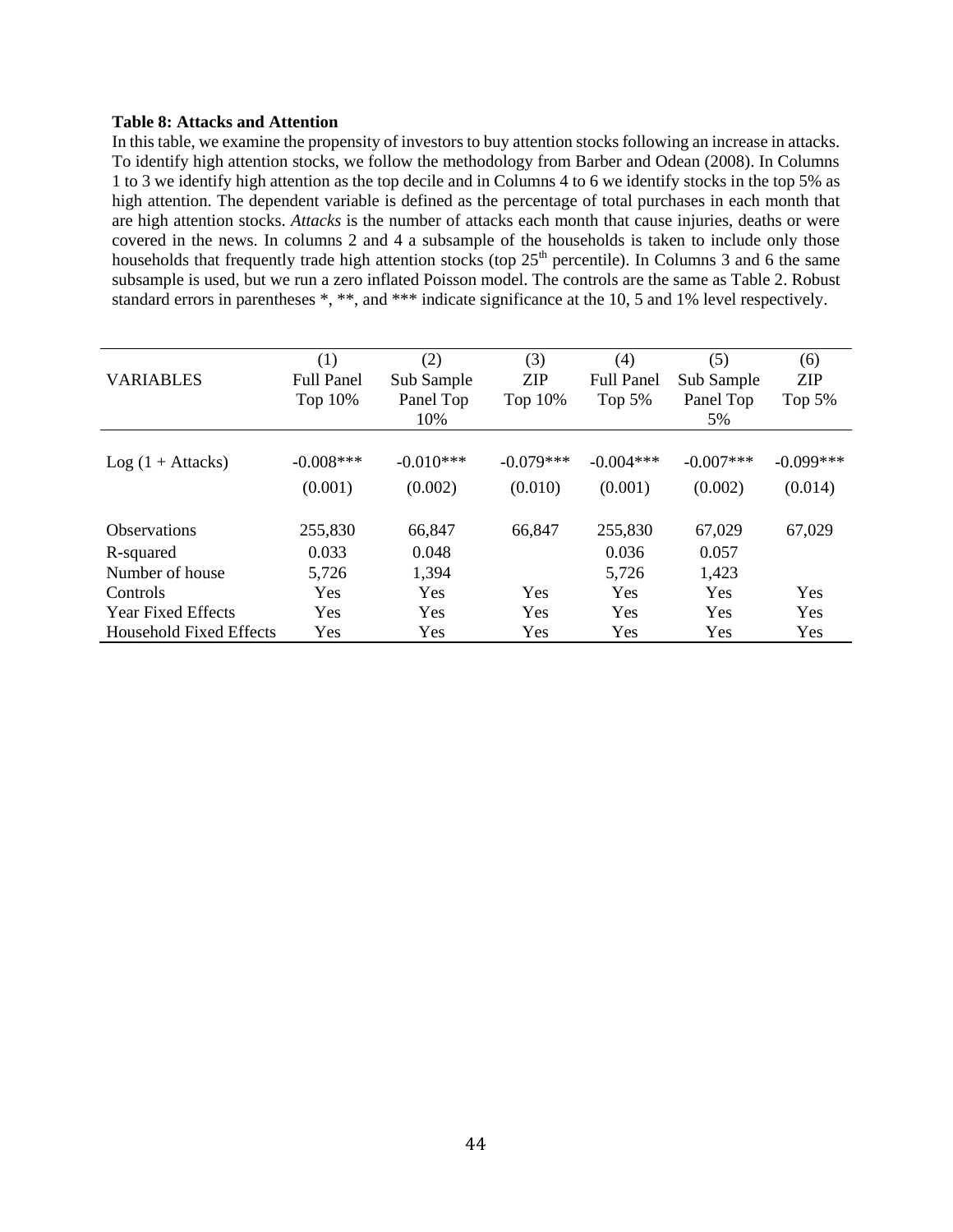## **Table 9: Terrorism Related Industries**

In this table, we examine the propensity of investors to buy stocks that are directly related to an increase in the level of terrorism. We follow Chesney et al. (2011) in identifying the Defense, Insurance, Transportation and Banking industries as being closely related to terrorism. In our tests, we classify firms into these industries based on the Fama-French 49 industry classification. The dependent variable is defined as the percentage of total purchases in each month that firms in a terrorism related industry. *Attacks* is the number of attacks each month that cause injuries, deaths or were covered in the news. In columns 2 and 4 a subsample of the households is taken to include only those active households that frequently trade high attention stocks (top  $25<sup>th</sup>$  percentile). In columns 3 and 6 the same subsample is used, but we run a zero inflated Poisson model. The controls are the same as Table 2. Robust standard errors in parentheses \*, \*\*, and \*\*\* indicate significance at the 10, 5 and 1% level respectively.

|                           | <b>Zero Inflated Poisson</b> |             |                |              |  |  |
|---------------------------|------------------------------|-------------|----------------|--------------|--|--|
|                           | (1)                          | (2)         | (3)            | (4)          |  |  |
| <b>VARIABLES</b>          | Defense                      | Insurance   | Transportation | <b>Banks</b> |  |  |
|                           |                              |             |                |              |  |  |
| $Log(1 + Attacks)$        | $0.203*$                     | $-0.135***$ | $-0.008$       | $-0.060***$  |  |  |
|                           | (0.106)                      | (0.029)     | (0.053)        | (0.023)      |  |  |
|                           |                              |             |                |              |  |  |
| <b>Observations</b>       | 14,634                       | 91,932      | 66,205         | 64,751       |  |  |
| ,R-squared                |                              |             |                |              |  |  |
| Number of house           | 306                          | 1,465       | 1,438          | 1,396        |  |  |
| Controls                  | Yes                          | Yes         | Yes            | Yes          |  |  |
| <b>Year Fixed Effects</b> | Yes                          | Yes         | Yes            | <b>Yes</b>   |  |  |
| Household Fixed Effects   | Yes                          | Yes         | Yes            | Yes          |  |  |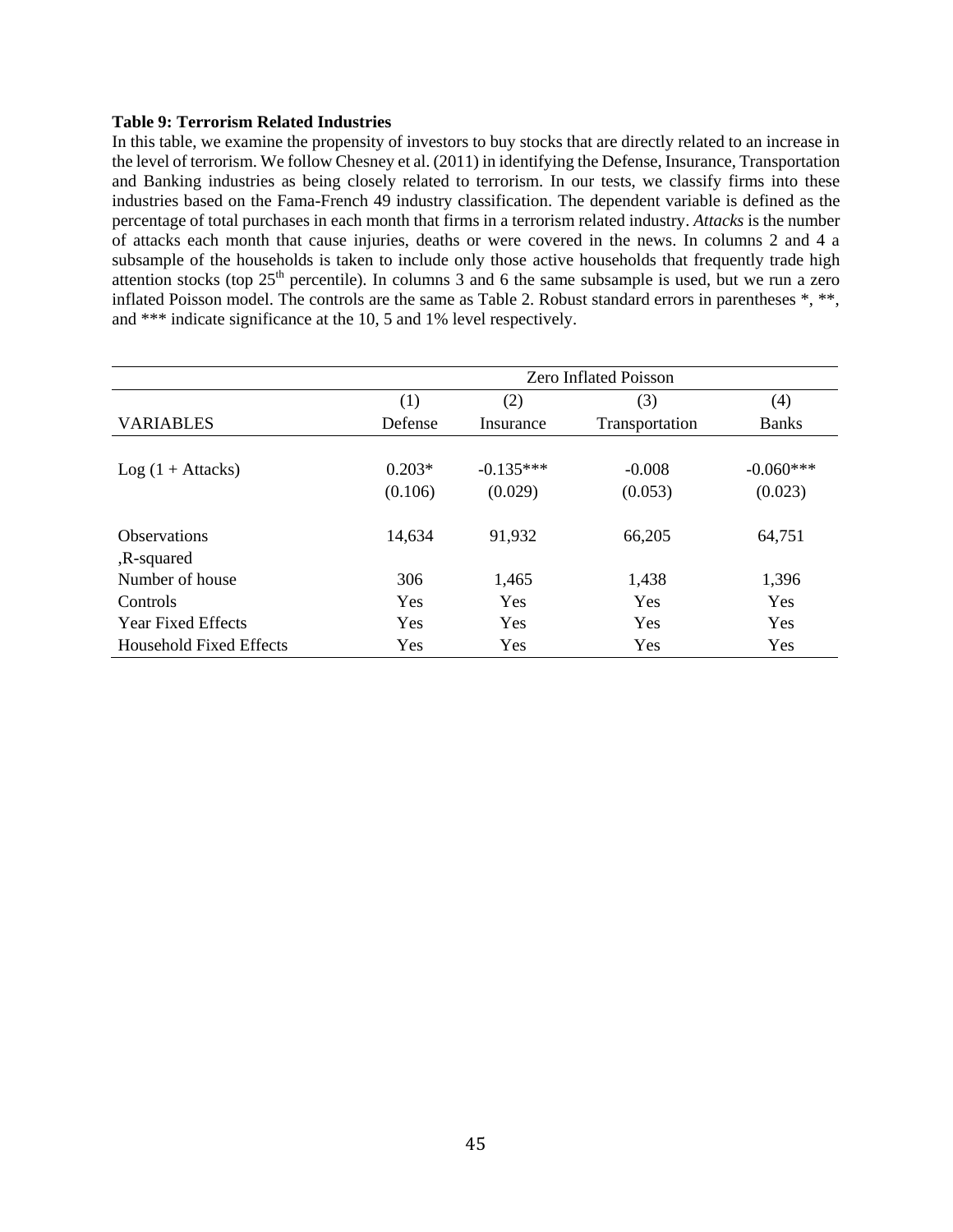## **Table 10: Duration of Trading Effect**

This table tests the duration of the effect of attacks on trading behavior and repeats the test from Column 1 of Table 2 on the net purchase value of individual households but alters the month of the dependent variable, relative to the month of the attack variable. All dependent and control variables are defined the same as Table 2. Robust standard errors in parentheses \*, \*\*, and \*\*\* indicate significance at the 10, 5 and 1% level respectively.

|                           | <b>Net Trades</b>   |                     |                        |                        |                       |                       |                     |  |
|---------------------------|---------------------|---------------------|------------------------|------------------------|-----------------------|-----------------------|---------------------|--|
|                           | (1)                 | (2)                 | (3)                    | (4)                    | (5)                   | (6)                   | (7)                 |  |
| <b>VARIABLES</b>          | Month t-2           | Month t-1           | Month t                | Month $t+1$            | Month $t+2$           | Month $t+3$           | Month $t+4$         |  |
| $Log(1 + Attacks) t-1$    | $-0.001$<br>(0.001) | $-0.000$<br>(0.001) | $-0.006***$<br>(0.001) | $-0.005***$<br>(0.001) | $-0.003**$<br>(0.001) | $-0.003**$<br>(0.001) | $-0.000$<br>(0.001) |  |
| <b>Observations</b>       | 244,900             | 250,359             | 255,830                | 258,674                | 255,977               | 253,268               | 250,566             |  |
| R-squared                 | 0.018               | 0.055               | 0.035                  | 0.011                  | 0.010                 | 0.010                 | 0.009               |  |
| Number of house           | 5,711               | 5,726               | 5,726                  | 5,734                  | 5,731                 | 5,726                 | 5,719               |  |
| Controls                  | <b>Yes</b>          | <b>Yes</b>          | <b>Yes</b>             | Yes                    | Yes                   | <b>Yes</b>            | Yes                 |  |
| <b>Year Fixed Effects</b> | Yes                 | Yes                 | Yes                    | Yes                    | Yes                   | Yes                   | Yes                 |  |
| Household Fixed Effects   | Yes                 | Yes                 | Yes                    | Yes                    | Yes                   | Yes                   | Yes                 |  |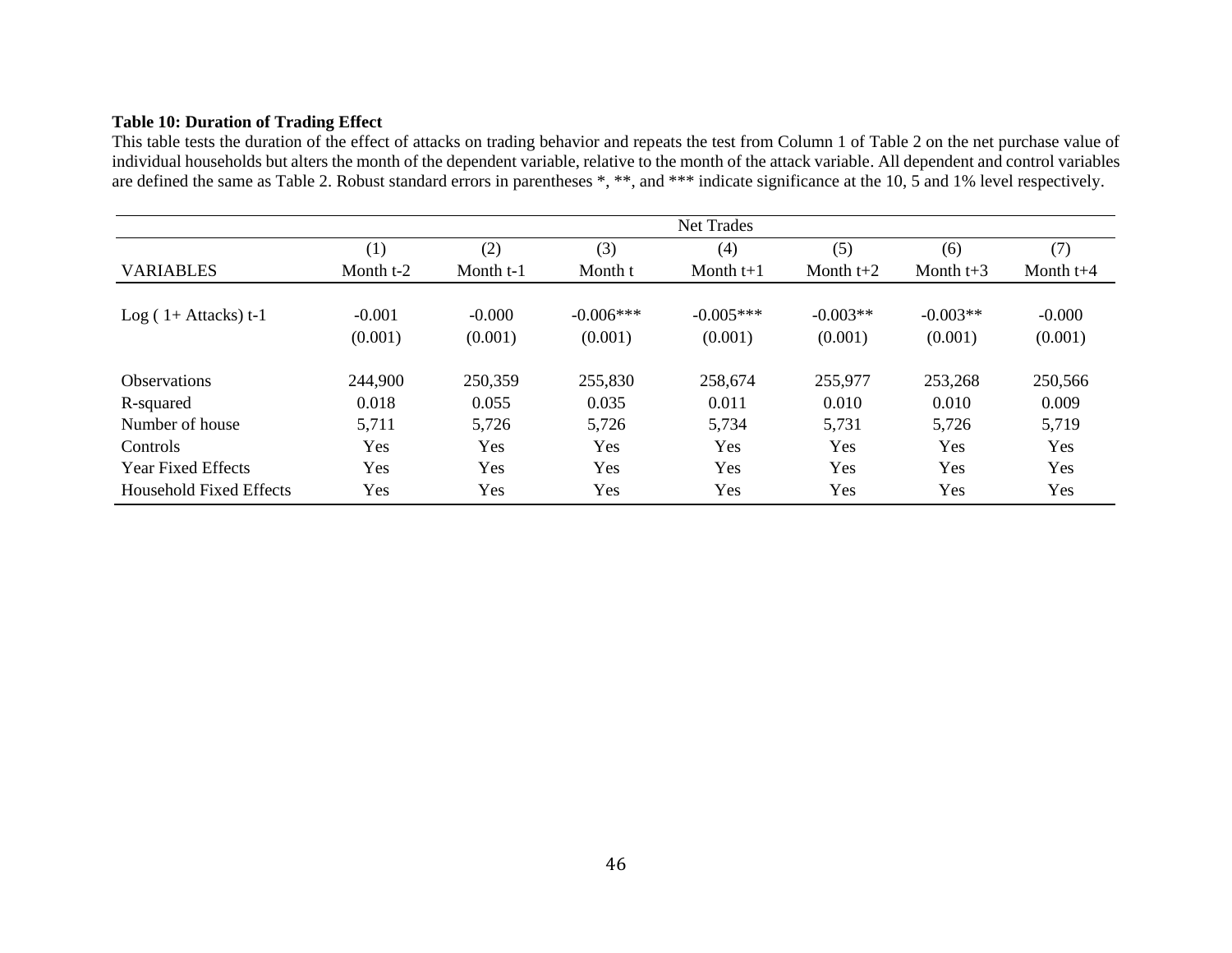#### **Table 11: Robustness Tests**

Table 11 tests the robustness of the attack variable on both the individual trading sample as well as the PSID sample. To save space, each row represents a separate regression. The dependent variables in Columns 1 to 3 are defined the same as in Table 2. In Column 1, *Net Trades* is the total value of stocks sold subtracted from the value of stocks purchased, divided by 1 month lagged total equity holdings*.* In Column 2(3), *Buy (Sell)* is the value of purchases (sells) in the month divided by the 1 month lagged total equity holdings. In Panel B, the dependent variable in each column is defined the same as in Table 3. *Above Median* takes the value of 1 if the number of attacks in the month is greater than the median number of attacks per month. *Tercile Rank* is created by sorting attack months into terciles, then creating a rank variable. Panel B repeats these tests on the PSID sample. *Above Median* and *Tercile Rank* are created at the yearly level using the same method as the monthly variables in panel A. For Panel A, all controls are the same as Table 2. For Panel B, all controls are the same as Table 2. All models include household fixed effects and year fixed effects. State fixed effects are included in Panel A. Robust standard errors in parentheses \*, \*\*, and \*\*\* indicate significance at the 10, 5 and 1% level respectively.

| Panel A: Brokerage Data        |             |             |             |
|--------------------------------|-------------|-------------|-------------|
|                                | (1)         | (2)         | (3)         |
| <b>VARIABLES</b>               | Net Trades  | Buy         | Sell        |
|                                |             |             |             |
| Above Median                   | $-0.011***$ | $-0.028***$ | $-0.008***$ |
|                                | (0.002)     | (0.005)     | (0.002)     |
| <b>Tercile Rank</b>            | $-0.004***$ | $-0.009***$ | $-0.007***$ |
|                                | (0.001)     | (0.002)     | (0.001)     |
| Observations                   | 255,830     | 255,830     | 255,830     |
| R-squared                      | 0.035       | 0.019       | 0.090       |
| Number of house                | 5,726       | 5,726       | 5,726       |
| Controls                       | Yes         | Yes         | Yes         |
| Year Fixed Effects             | Yes         | Yes         | Yes         |
| <b>Household Fixed Effects</b> | Yes         | Yes         | Yes         |